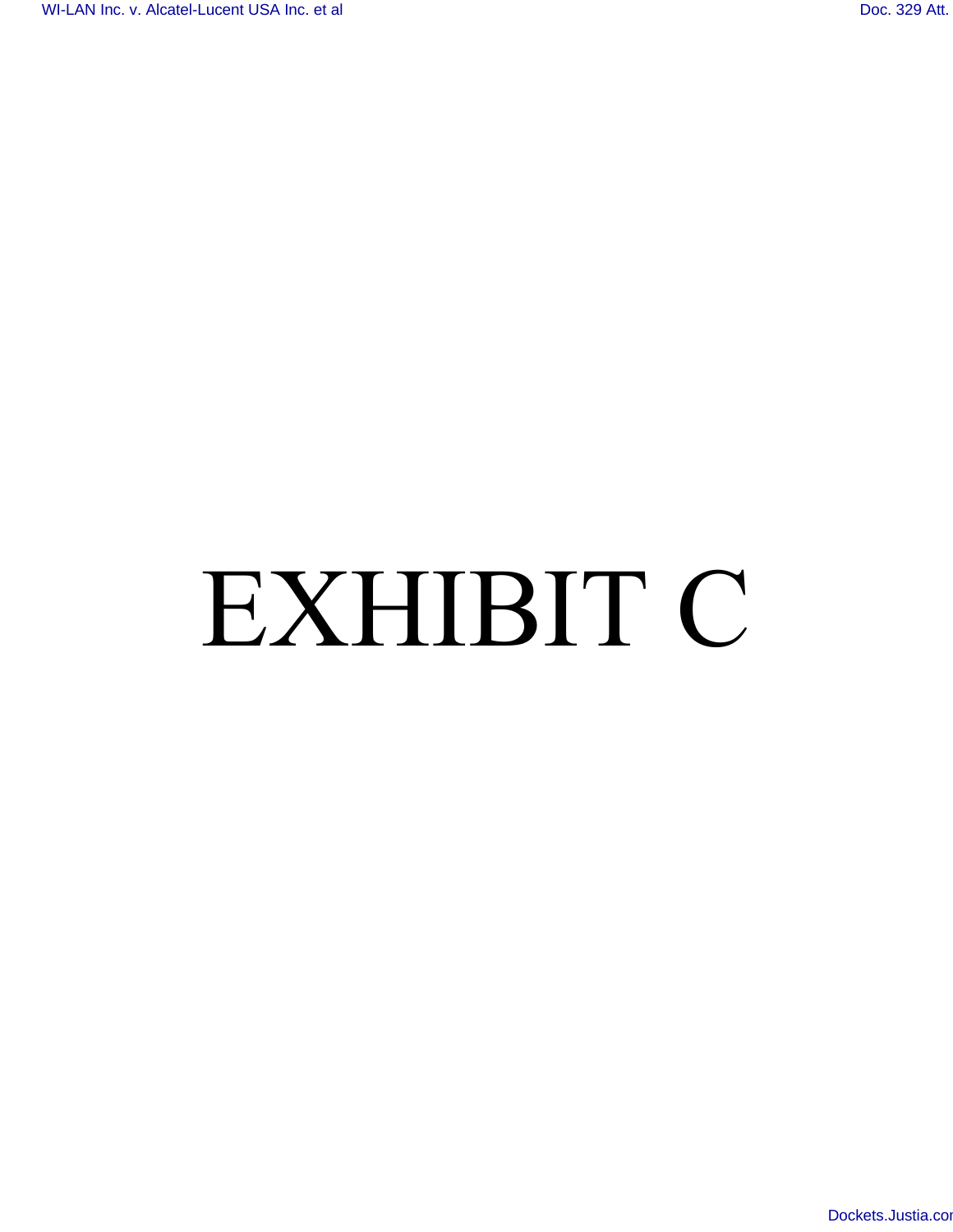# **IN THE UNITED STATES DISTRICT COURT FOR THE EASTERN DISTRICT OF TEXAS TYLER DIVISION**

| WI-LAN INC.,                                                             |                                  |
|--------------------------------------------------------------------------|----------------------------------|
| Plaintiff,                                                               |                                  |
| V.                                                                       |                                  |
| ALCATEL-LUCENT USA INC.;                                                 | Civil Action No. 6:10-CV-521-LED |
| TELEFONAKTIEBOLAGET LM<br>ERICSSON; ERICSSON INC.; SONY MOBILE)          | <b>JURY TRIAL DEMANDED</b>       |
| <b>COMMUNICATIONS AB; SONY MOBILE</b>                                    |                                  |
| <b>COMMUNICATIONS (USA) INC.; HTC</b><br>CORPORATION; HTC AMERICA, INC.; |                                  |
| EXEDEA INC.                                                              |                                  |
| Defendants.                                                              |                                  |
|                                                                          |                                  |

# **DEFENDANTS' OBJECTIONS AND REBUTTAL DEPOSITION DESIGNATIONS TO WI-LAN'S OPENING DEPOSITION DESIGNATIONS**

Defendants Alcatel-Lucent USA Inc., Telefonaktiebolaget LM Ericsson, Ericsson Inc., Sony Mobile Communications AB, Sony Mobile Communications (USA) Inc., HTC Corporation, HTC America, Inc., and Exedea Inc. hereby serve their rebuttal deposition designations and objections to Plaintiff Wi-LAN's Opening Deposition Designations.<sup>1</sup> Defendants object on hearsay grounds to the use of designations from one Defendant's employees against any other Defendant. Defendants reserve the right to amend their objections and deposition designations to respond to issues raised and/or resolved after the submission of this list. Defendants also reserve the right to designate the depositions of any witnesses that plaintiff Wi-LAN removes from its Witness List identified as "will call" and/or "may call." In

1

<sup>&</sup>lt;sup>1</sup> For the reasons stated in Defendants' opening designations, Defendants Alcatel-Lucent, Ericsson, and Sony Mobile submit their counter designations and HTC submits its designations separately.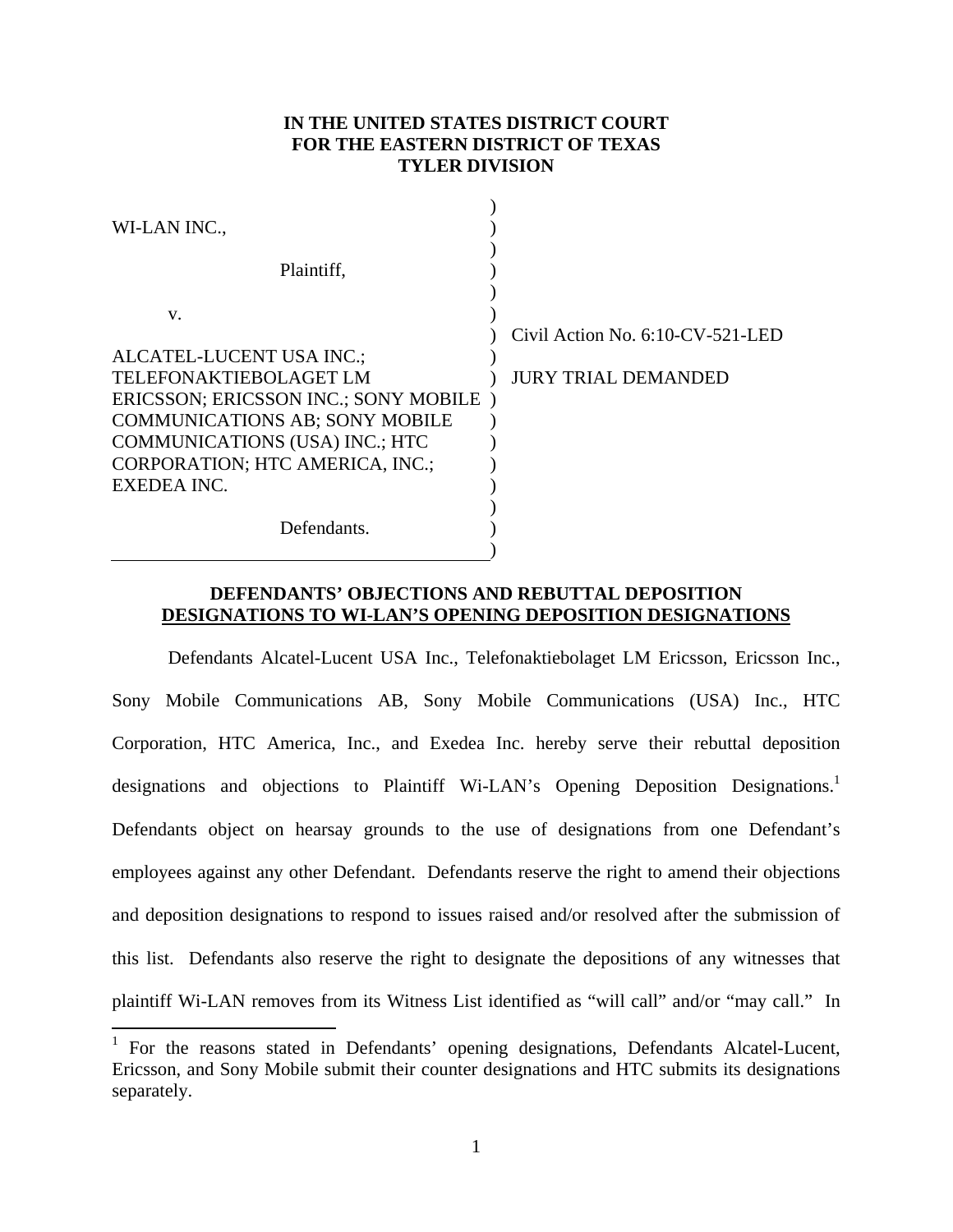making any designations below, Defendants are not in any way waiving any objections to the admissibility of any of Wi-LAN's designations.

| $R =$ Lacks Relevance (FRE 401/402)                   | $A =$ Argumentative                                                            |
|-------------------------------------------------------|--------------------------------------------------------------------------------|
| $H =$ Hearsay (FRE 802)                               | $C = Compound$                                                                 |
| $O =$ Improper Opinion                                | $L =$ Leading                                                                  |
| $F =$ Lacks Foundation/Speculative (FRE 602)          | $N = \text{Nonresponse}$                                                       |
| $V = Vague/Ambiguous$                                 | $I = Improper/Incomplete Designation$                                          |
| $M = M$ isleading/Mischaracterizes prior<br>testimony | PERSONAL = Testimony by $30(b)(6)$ designee<br>outside scope of noticed topics |
| $P =$ Privilege                                       | $403$ = Unduly prejudicial/confusion/waste of<br>time (FRE $403$ )             |
| $408$ = Settlement (FRE 408)                          | $ATTY =$ Attorney objections not removed                                       |
| $LC =$ Legal Conclusion                               | $S = Speculation$                                                              |
| $D = Duplication$                                     | $AF =$ Assumes facts not in evidence                                           |

# **OBJECTION KEY**

### **ALCATEL-LUCENT, SONY MOBILE, AND ERICSSON'S COUNTER DESIGNATIONS AND OBJECTIONS<sup>2</sup>**

| <b>Witness</b>  | <b>Wi-LAN's Deposition</b><br><b>Designations [Page:lines]</b> | <b>Defendants' Objections</b> |
|-----------------|----------------------------------------------------------------|-------------------------------|
| Mattias Akervik |                                                                |                               |
| 08.29.2012      | $5:05-5:11$                                                    |                               |
|                 | $6:21-7:4$                                                     |                               |
|                 | $25:8-25:15$                                                   | AF; F; R                      |
|                 | 39:20-40:13                                                    |                               |
|                 | 42:9-43:20                                                     |                               |
|                 | 45:21-46:4                                                     |                               |
|                 | 46:22-47:11                                                    |                               |
|                 | 50:25-52:23                                                    |                               |
|                 |                                                                |                               |
|                 | <b>Defendants' Counter</b>                                     |                               |
|                 | <b>Designations [Page:lines]</b>                               |                               |

<sup>&</sup>lt;sup>2</sup> Alcatel-Lucent, Sony Mobile, and Ericsson hereby incorporate by reference all of HTC's counter designations and objections.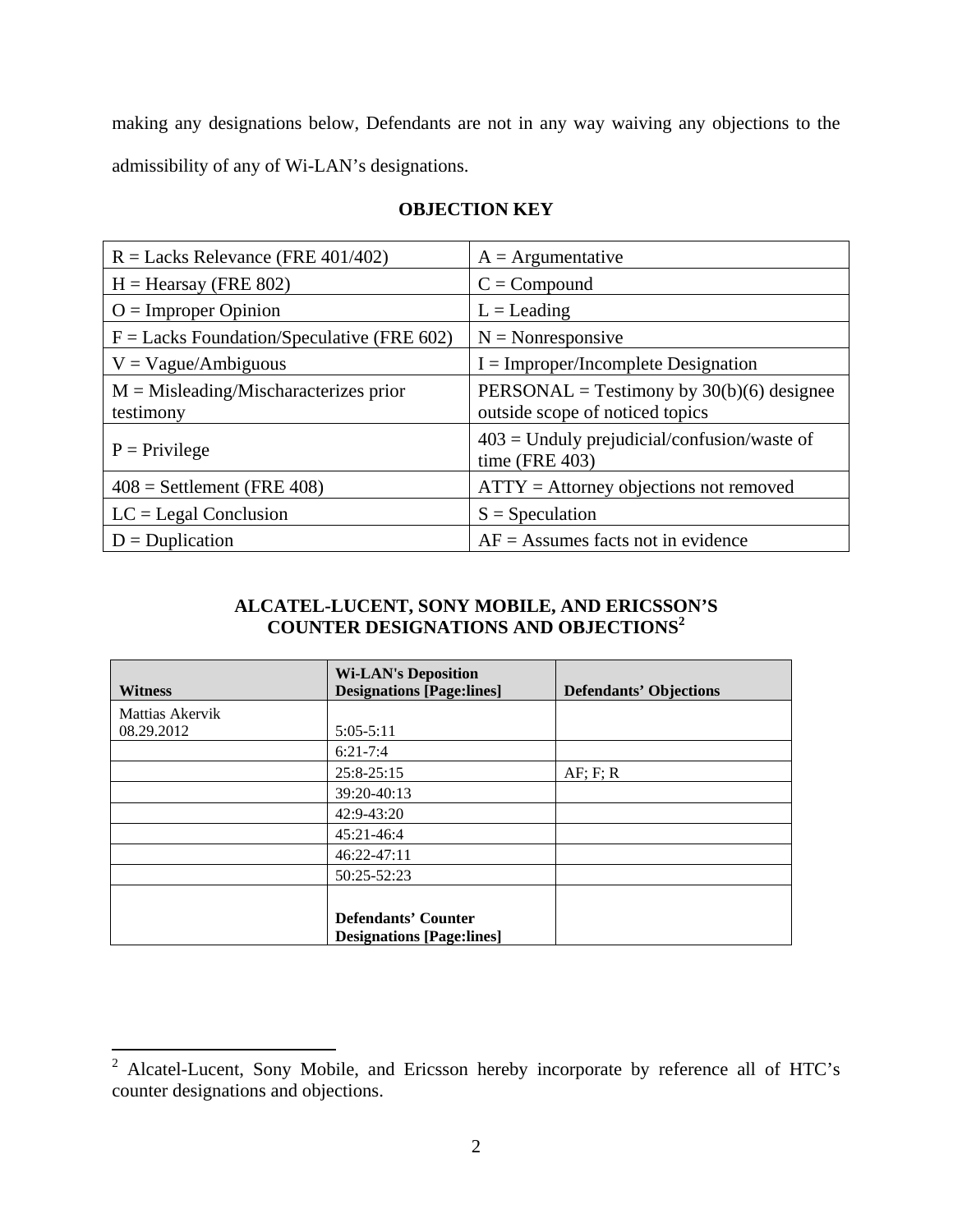|                  | 5:3-5:11 $(OC)^3$                |                                                        |
|------------------|----------------------------------|--------------------------------------------------------|
|                  | $6:8-6:14$                       |                                                        |
|                  | 49:16-50:3 (OC)                  |                                                        |
|                  | 50:12-50:24 (OC)                 |                                                        |
|                  | 56:3-56:12 (OC)                  |                                                        |
|                  | <b>Wi-LAN's Deposition</b>       |                                                        |
| <b>Witness</b>   | <b>Designations [Page:lines]</b> | <b>Defendants' Objections</b>                          |
| Stephen Becker   |                                  | 47:23-48:25 - F; M; V                                  |
| 12.21.2012       | 47:23-49:2                       | $49:1 - F$ ; M; V; A                                   |
|                  | 49:4-49:10                       | F; M; V; A                                             |
|                  | 49:11-49:20                      | $\mathbf{F}$                                           |
|                  |                                  | $135:25-136:7-M; V$                                    |
|                  | 134:23-136:14                    | $136:11-136:14-M;$ I                                   |
|                  | 136:21-137:10                    | $137:4-137:10-I$                                       |
|                  | 138:1-138:3                      |                                                        |
|                  |                                  |                                                        |
|                  | <b>Defendants' Counter</b>       |                                                        |
|                  | <b>Designations [Page:lines]</b> |                                                        |
|                  | 136:15-136:20 (OC)               |                                                        |
|                  | 137:12-137:25 (OC)               |                                                        |
|                  | <b>Wi-LAN's Deposition</b>       |                                                        |
| <b>Witness</b>   | <b>Designations [Page:lines]</b> | <b>Defendants' Objections</b>                          |
| Per Johan Beming |                                  |                                                        |
| 08.29.2012       | 5:3-5:9                          |                                                        |
|                  | $5:15-5:17$                      |                                                        |
|                  | 47:6-48:8                        | $47:21 - 48:8$ 403; ATTY                               |
|                  | 49:3-49:14                       | V; PERSONAL; ATTY                                      |
|                  | 60:23-61:3                       | F; S; I; 403; PERSONAL                                 |
|                  | $61:25-63:1$                     | $62:17 - 63:1$ V; F; AF; S; 403; C;<br><b>PERSONAL</b> |
|                  |                                  |                                                        |
|                  | 66:25-67:24                      | V; S; 403; ATTY; PERSONAL                              |
|                  |                                  |                                                        |
|                  |                                  |                                                        |
|                  |                                  |                                                        |
|                  | <b>Defendants' Counter</b>       |                                                        |
|                  | <b>Designations [Page:lines]</b> |                                                        |
|                  | 48:9-48:15 (OC)                  |                                                        |
|                  | $60:10-60:22$ (OC)               |                                                        |
|                  | $61:4-61:6$ (OC)                 |                                                        |
|                  | $61:20-61:24$ (OC)               |                                                        |
|                  | 67:25-68:17                      |                                                        |
|                  | <b>Wi-LAN's Deposition</b>       |                                                        |

<sup>&</sup>lt;sup>3</sup> Sony Mobile and Ericsson's notations of "OC" signify that the identified designations are made under the rule of optional completeness in that in fairness, they should be considered with the designation of Wi-LAN.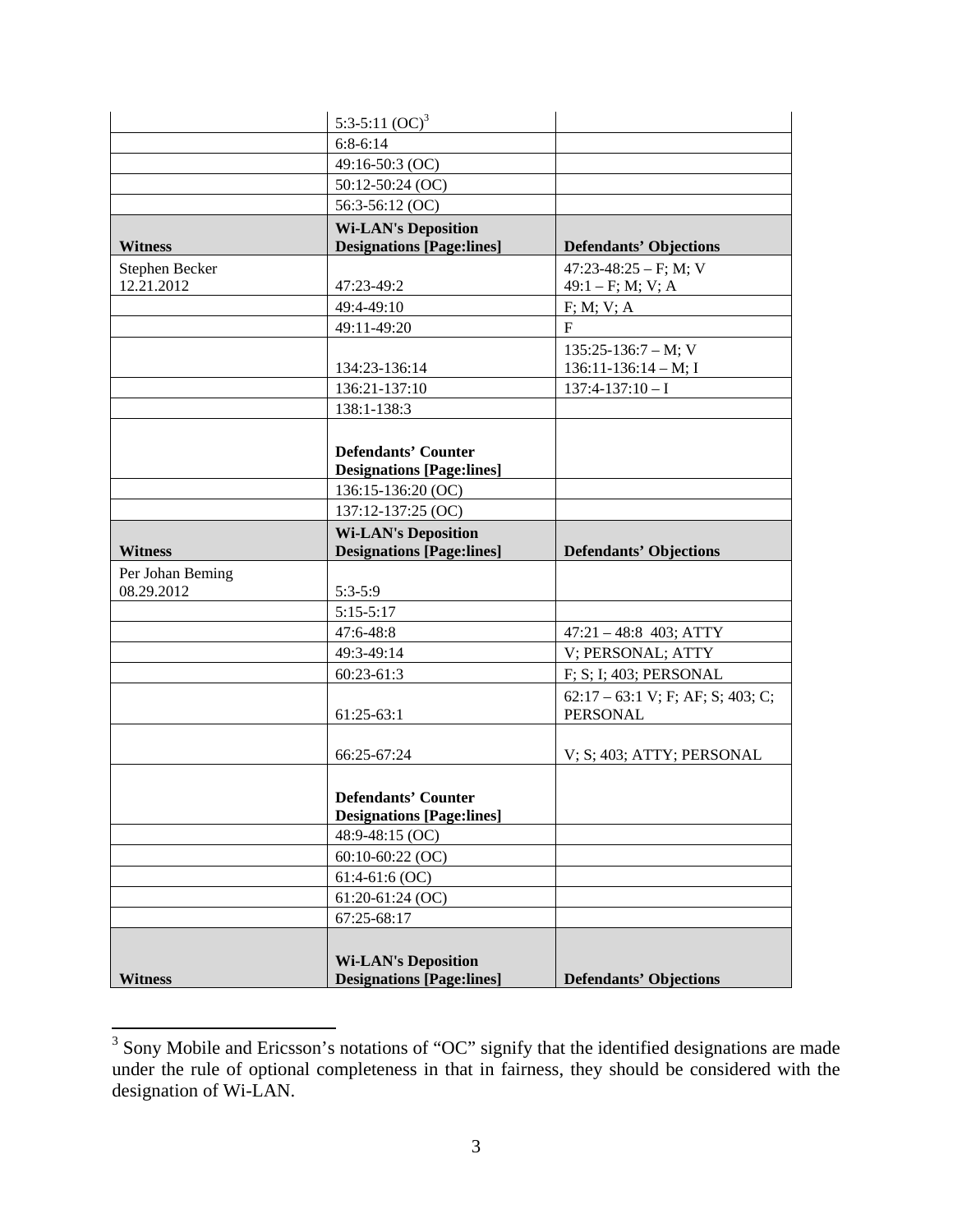| David Brant |                                  |                   |
|-------------|----------------------------------|-------------------|
| 06.29.2012  | 15:8-16:17                       | H                 |
|             | 20:6-25:4                        | ATTY; H; C        |
|             | 42:6-43:19                       | ATTY; H; S        |
|             | 120:1-124:9                      | ATTY; H; S; R     |
|             | 124:23-127:21                    | ATTY; H; S; V     |
|             | 129:10-129:18                    | ATTY; H           |
|             | 129:20-129:25                    | ATTY; H           |
|             | 130:2-130:6                      | ATTY; H           |
|             | 130:16-130:23                    | ATTY; H           |
|             | 132:15-133:20                    | ATTY; H           |
|             | 167:19-168:11                    | ATTY; H; F        |
|             | 173:7-173:25                     | ATTY; H; F; AF; V |
|             | 196:7-196:25                     | S; V; H           |
|             | 210:11-210:14                    | ATTY; D; V; H     |
|             | 215:11-216:22                    | ATTY; S; H        |
|             | 235:17-236:8                     | D; H              |
|             |                                  |                   |
|             | <b>Defendants' Counter</b>       |                   |
|             | <b>Designations [Page:lines]</b> |                   |
|             | 117:4-117:16                     |                   |
|             | 117:20-118:4                     |                   |
|             | 118:6-118:17                     |                   |
|             | 118:19-119:4                     |                   |
|             | 127:22-128:9                     |                   |
|             | 128:11-128:19                    |                   |
|             | 128:22-129:4                     |                   |
|             | 129:6-129:9                      |                   |
|             | 174:9-174:11                     |                   |
|             | 174:14-174:15                    |                   |
|             | 174:17-175:2                     |                   |
|             | 175:4-175:4                      |                   |
|             | 175:6-175:7                      |                   |
|             | 175:11-175:15                    |                   |
|             | 175:18-175:19                    |                   |
|             | 175:21-175:23                    |                   |
|             | 197:19-197:25                    |                   |
|             | 198:3-198:3                      |                   |
|             | 198:5-198:5                      |                   |
|             | 198:7-198:11                     |                   |
|             | 198:14-198:15                    |                   |
|             | 198:22-198:24                    |                   |
|             | 199:2-199:2                      |                   |
|             | 199:4-199:6                      |                   |
|             | 199:8-199:8                      |                   |
|             | 199:10-199:14                    |                   |
|             | 199:17-199:19                    |                   |
|             | 199:21-199:23                    |                   |
|             | 200:1-200:5                      |                   |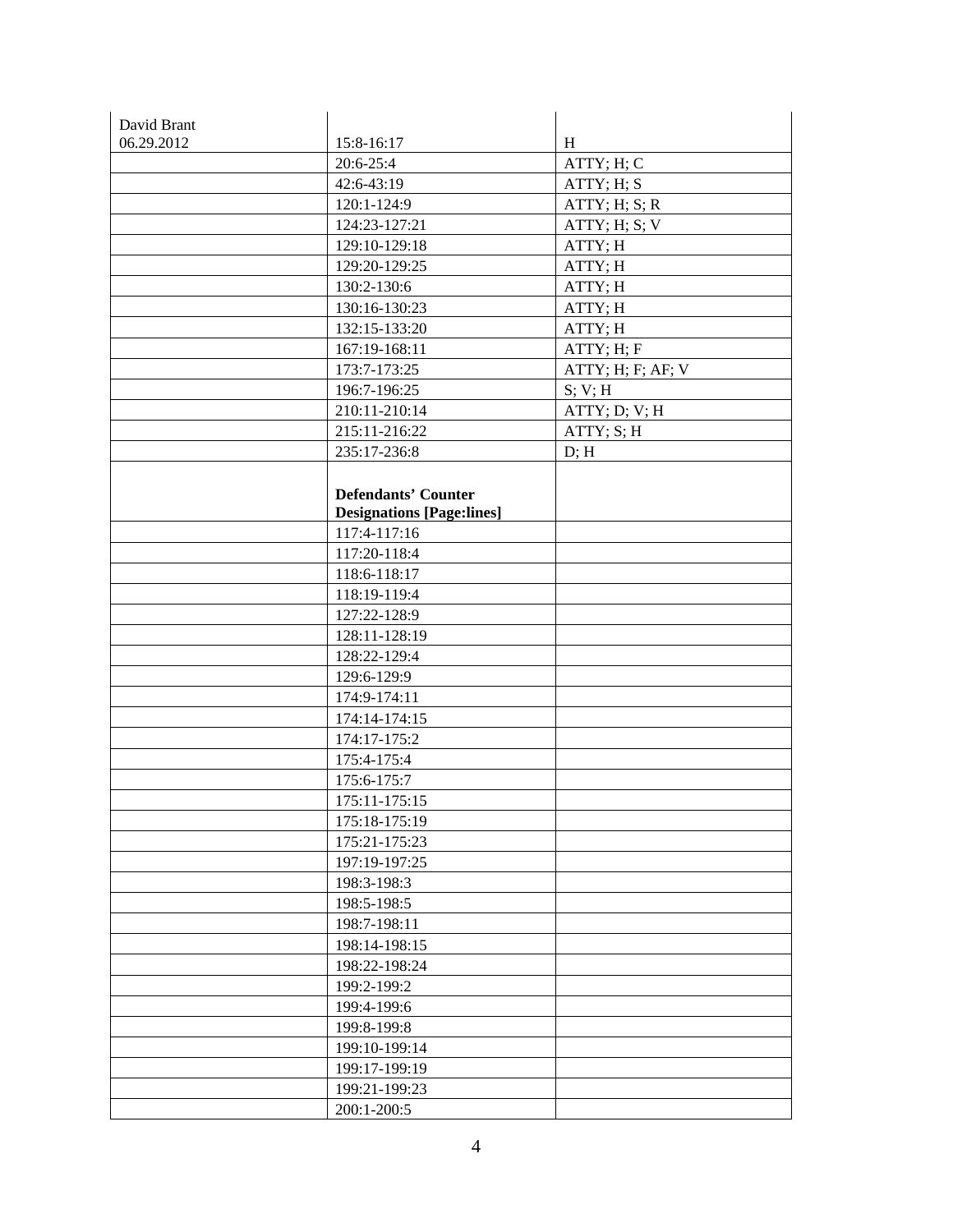|                | 200:7-200:9                      |                               |
|----------------|----------------------------------|-------------------------------|
|                | 200:12-200:14                    |                               |
|                | 201:17-201:19                    |                               |
|                | 201:22-201:22                    |                               |
|                | 201:24-202:2                     |                               |
|                | 202:5-202:9                      |                               |
|                | 212:22-213:6                     |                               |
|                | 213:8-213:11                     |                               |
|                | 213:13-213:18                    |                               |
|                | 213:21-213:24                    |                               |
|                | 214:1-214:5                      |                               |
|                | 214:8-214:10                     |                               |
|                | 214:12-214:13                    |                               |
|                | 236:9-236:16                     |                               |
|                | 236:18-236:18                    |                               |
|                | 236:20-236:22                    |                               |
|                | 237:1-237:1                      |                               |
|                | 237:3-237:5                      |                               |
|                | 237:8-237:8                      |                               |
|                | <b>Wi-LAN's Deposition</b>       |                               |
| <b>Witness</b> | <b>Designations [Page:lines]</b> | <b>Defendants' Objections</b> |
| Deborah Butler |                                  |                               |
| 08.15.2012     | $6:25 - 7:4$                     |                               |
|                | $7:10-7:11$                      |                               |
|                | $7:12-7:18$                      |                               |
|                | 34:7-34:20                       | $R$ ; 403; V; I; S; F         |
|                | 50:10-50:18                      | R; 403; V; M; ATTY            |
|                | 75:20-75:24                      | $R$ ; 403; I                  |
|                | 124:16-124:17                    | R; 403; V; O; F; S            |
|                | 124:19-124:20                    | R; 403; V; O; F; S            |
|                |                                  |                               |
|                | <b>Defendants' Counter</b>       |                               |
|                | <b>Designations [Page:lines]</b> |                               |
|                | 33:18-34:4                       |                               |
|                | 48:22-49:6                       |                               |
|                | 49:19-50:1                       |                               |
|                | $50:3-50:5$                      |                               |
|                | 74:12-74:20                      |                               |
|                | 74:22-75:13                      |                               |
|                | 75:15-75:19                      |                               |
|                | 75:25-76:3                       |                               |
|                | 100:8-100:15                     |                               |
|                | 100:17-100:19                    |                               |
|                | 119:25-120:1                     |                               |
|                |                                  |                               |
|                | 120:4-120:4                      |                               |
|                | 120:6-120:11                     |                               |
|                | 123:25-124:1                     |                               |
|                | 124:3-124:11                     |                               |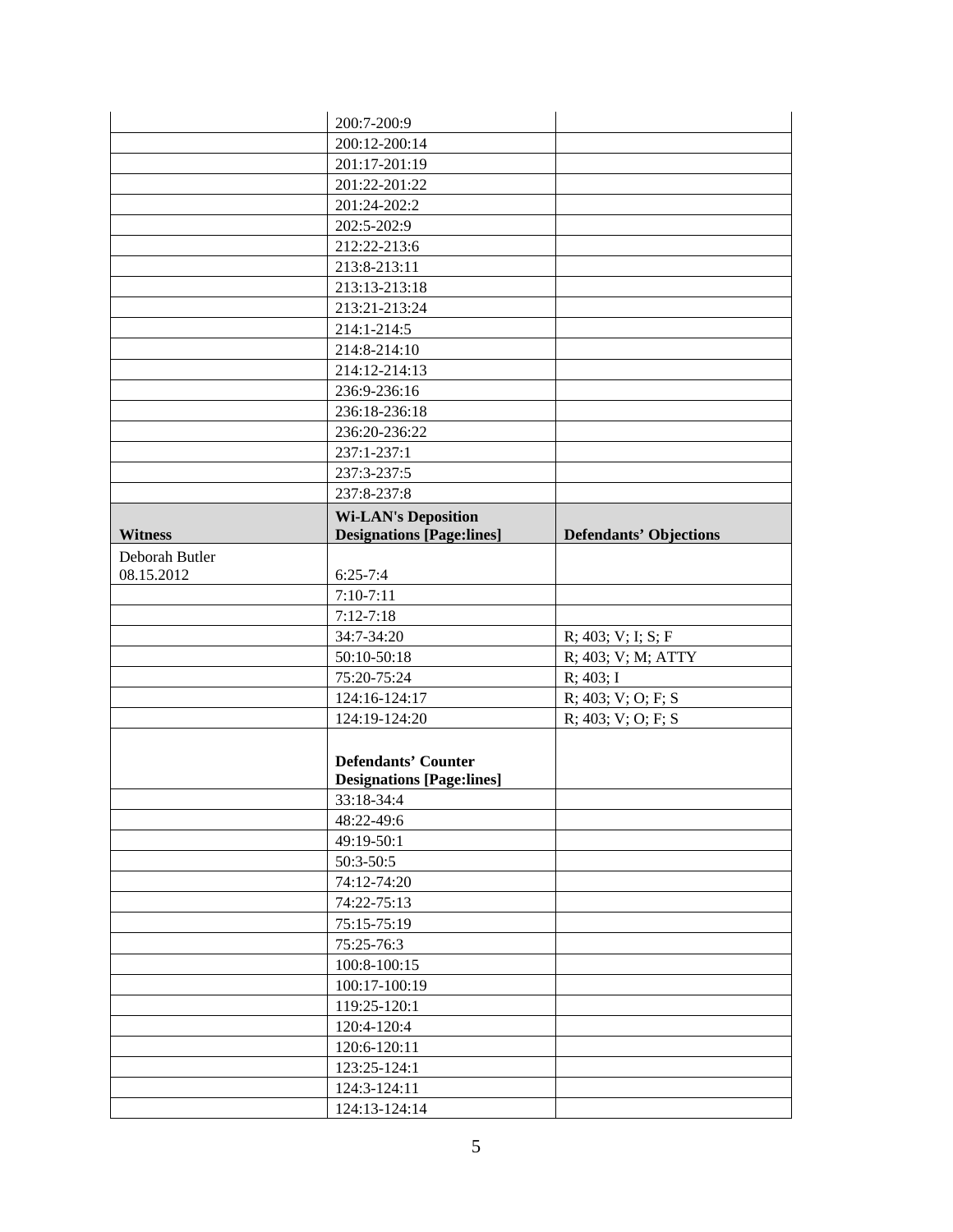|                  | 125:10-125:13                                                  |                               |
|------------------|----------------------------------------------------------------|-------------------------------|
|                  | 125:15-125:16                                                  |                               |
|                  | 125:18-125:20                                                  |                               |
|                  | 126:24-126:25                                                  |                               |
|                  | 127:2-127:3                                                    |                               |
|                  | <b>Wi-LAN's Deposition</b>                                     |                               |
| <b>Witness</b>   | <b>Designations [Page:lines]</b>                               | <b>Defendants' Objections</b> |
| Asok Chatterjee  |                                                                |                               |
| 08.03.2012       | $5:9-5:11$                                                     |                               |
|                  | $7:6 - 7:9$                                                    |                               |
|                  | 11:14-11:23                                                    | $V$ ; R; S; PERSONAL          |
|                  |                                                                | $45:21 - 46:2 R$ ; S; O; 403; |
|                  | 45:15-46:2                                                     | <b>PERSONAL</b>               |
|                  | 46:4-46:9                                                      | R; S; O; 403; PERSONAL        |
|                  | 46:11-46:12                                                    | R; S; O; 403; PERSONAL        |
|                  |                                                                |                               |
|                  | <b>Defendants' Counter</b>                                     |                               |
|                  | <b>Designations [Page:lines]</b>                               |                               |
|                  | $5:15-5:16$ (OC)                                               |                               |
|                  | <b>Wi-LAN's Deposition</b>                                     |                               |
| <b>Witness</b>   | <b>Designations [Page:lines]</b>                               | <b>Defendants' Objections</b> |
| Michael Cromie   |                                                                |                               |
| 09/13/2012       | $5:6 - 5:8$                                                    |                               |
|                  | 8:23-9:3                                                       |                               |
|                  | $9:10-9:15$                                                    |                               |
|                  | 31:24-33:7                                                     | R; V                          |
|                  | 107:02-107:12<br>109:12-110:5                                  | ATTY; R; V                    |
|                  |                                                                | I; R; V; F                    |
|                  |                                                                |                               |
|                  | <b>Defendants' Counter</b><br><b>Designations [Page:lines]</b> |                               |
|                  | 110:6-110:10 (OC)                                              |                               |
|                  | <b>Wi-LAN's Deposition</b>                                     |                               |
| <b>Witness</b>   | <b>Designations [Page:lines]</b>                               | <b>Defendants' Objections</b> |
| Johannes Derksen |                                                                |                               |
| 08.24.2012       | $6:3-6:6$                                                      |                               |
|                  | $7:8 - 7:14$                                                   |                               |
|                  | 21:8-21:10                                                     | $\mathbf M$                   |
|                  | $22:7-22:8$                                                    | $\mathbf F$                   |
|                  | 22:12-22:15                                                    |                               |
|                  | 22:19-22:23                                                    | A; M                          |
|                  | 35:8-36:1                                                      | V; S                          |
|                  | 37:23-37:25                                                    | A; M; V                       |
|                  | 39:11-40:11                                                    | F; S; V; M                    |
|                  | 41:23-42:9                                                     | F; V                          |
|                  | 43:17-45:6                                                     | F; V; S                       |
|                  | 45:9-45:10                                                     | F; V; S                       |
|                  | 45:15-45:20                                                    | M; F; V; S                    |
|                  | 45:21-46:16                                                    | F; V; S                       |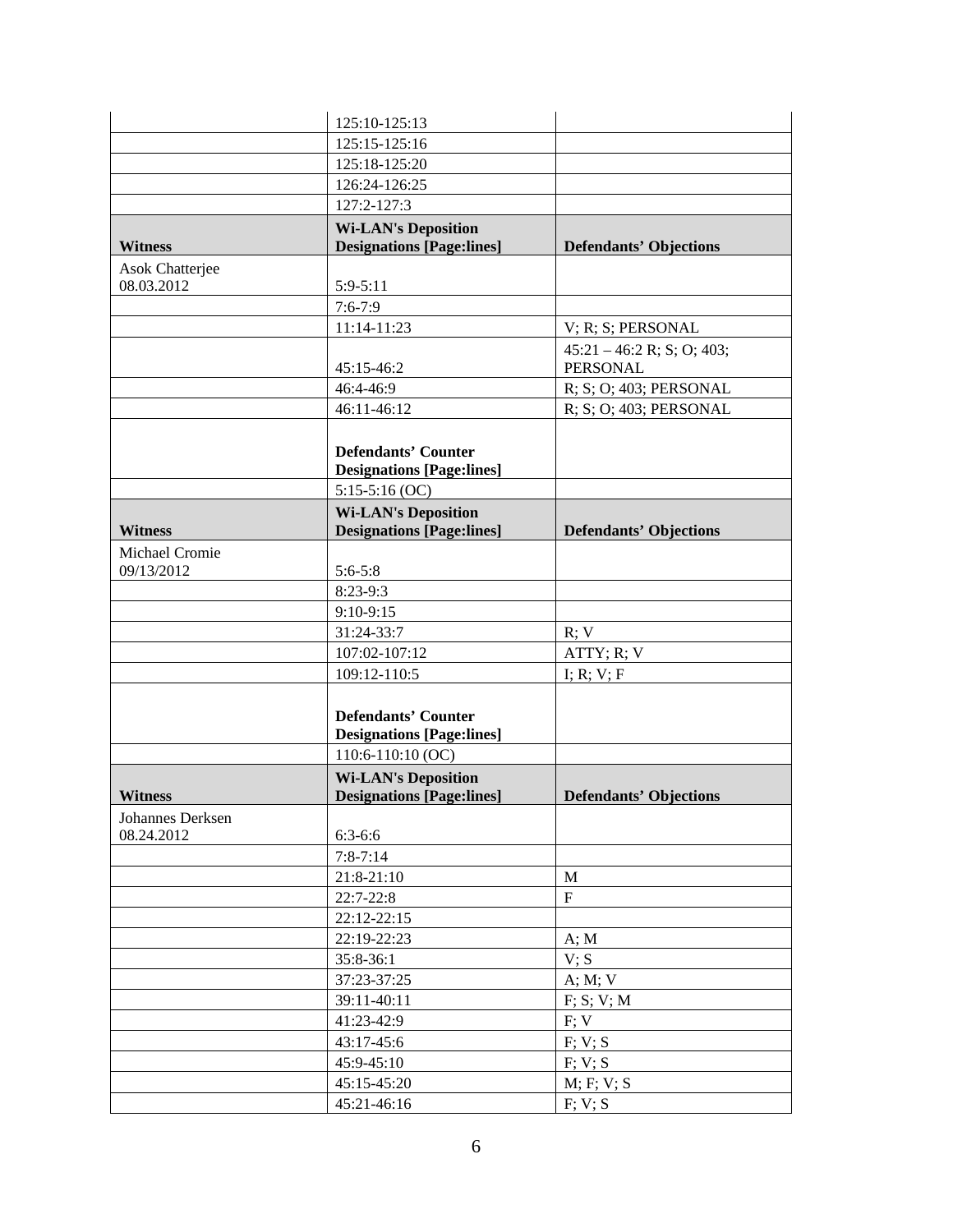|                   | 46:23-47:11                      | M; F; V                                              |
|-------------------|----------------------------------|------------------------------------------------------|
|                   | 66:17-67:2                       | M; V; F; R                                           |
|                   | 69:4-69:17                       | F: V: S                                              |
|                   | 75:22-76:4                       | $\mathbf{R}$                                         |
|                   | 85:19-86:17                      | V; S                                                 |
|                   | 86:18-86:22                      | F; V                                                 |
|                   | 87:6-87:11                       | F; V                                                 |
|                   | 114:20-114:24                    | M; V                                                 |
|                   | 118:7-119:7                      | F; M; A; 403                                         |
|                   | 127:15-127:22                    |                                                      |
|                   |                                  |                                                      |
|                   | <b>Defendants' Counter</b>       |                                                      |
|                   | <b>Designations [Page:lines]</b> |                                                      |
|                   | 20:19-21:7                       |                                                      |
|                   | 21:11-21:19                      |                                                      |
|                   | 22:9-22:11 (OC)                  |                                                      |
|                   | 22:16-22:18 (OC)                 |                                                      |
|                   | 36:2-36:14 (OC)                  |                                                      |
|                   | 37:4-37:22 (OC)                  |                                                      |
|                   | 42:10-42:12                      |                                                      |
|                   | 42:13-42:21                      |                                                      |
|                   | 43:9-43:12                       |                                                      |
|                   | 47:12-48:7                       |                                                      |
|                   | 66:9-16 (OC)                     |                                                      |
|                   | 69:18-20 (OC)                    |                                                      |
|                   |                                  |                                                      |
|                   | 125:14-126:5                     |                                                      |
|                   | 127:9-127:14 (OC)                |                                                      |
|                   | <b>Wi-LAN's Deposition</b>       |                                                      |
| <b>Witness</b>    | <b>Designations [Page:lines]</b> | <b>Defendants' Objections</b>                        |
| <b>Emad Farag</b> |                                  |                                                      |
| 09.06.2012        | 11:22-12:9                       |                                                      |
|                   | $15:3 - 15:7$                    |                                                      |
|                   | 20:24-21:14                      | V; F; 403; I; R; ATTY                                |
|                   | 27:25-28:2                       | $V$ ; F; 403; I                                      |
|                   |                                  | V; F; 403; I; R; PERSONAL;                           |
|                   | 28:10-28:22                      | <b>ATTY</b>                                          |
|                   | 31:11-32:16                      | V; F; 403; I; ATTY                                   |
|                   | 42:24-43:12                      | V; F; I; M; ATTY                                     |
|                   | 46:5-46:10                       | V; F; 403; I; R; ATTY                                |
|                   | 55:20-56:1                       | $V$ ; F; M; ATTY                                     |
|                   | 69:15-69:20                      | V; F; 403                                            |
|                   | 71:24-72:9                       | V; F; 403; I                                         |
|                   | 78:21-79:5                       | V; F; 403                                            |
|                   | 82:5-82:14                       | V; F; 403; I; R; ATTY                                |
|                   | 88:4-89:15                       | V; F; 403; I; R; ATTY                                |
|                   | 91:12-92:6                       | V; F; 403; I; R; ATTY                                |
|                   | 93:12-95:4                       | V; F; 403; I; R; ATTY                                |
|                   | 95:15-97:5<br>99:10-103:20       | V; F; 403; I; R; C; ATTY<br>V; F; 403; I; R; C; ATTY |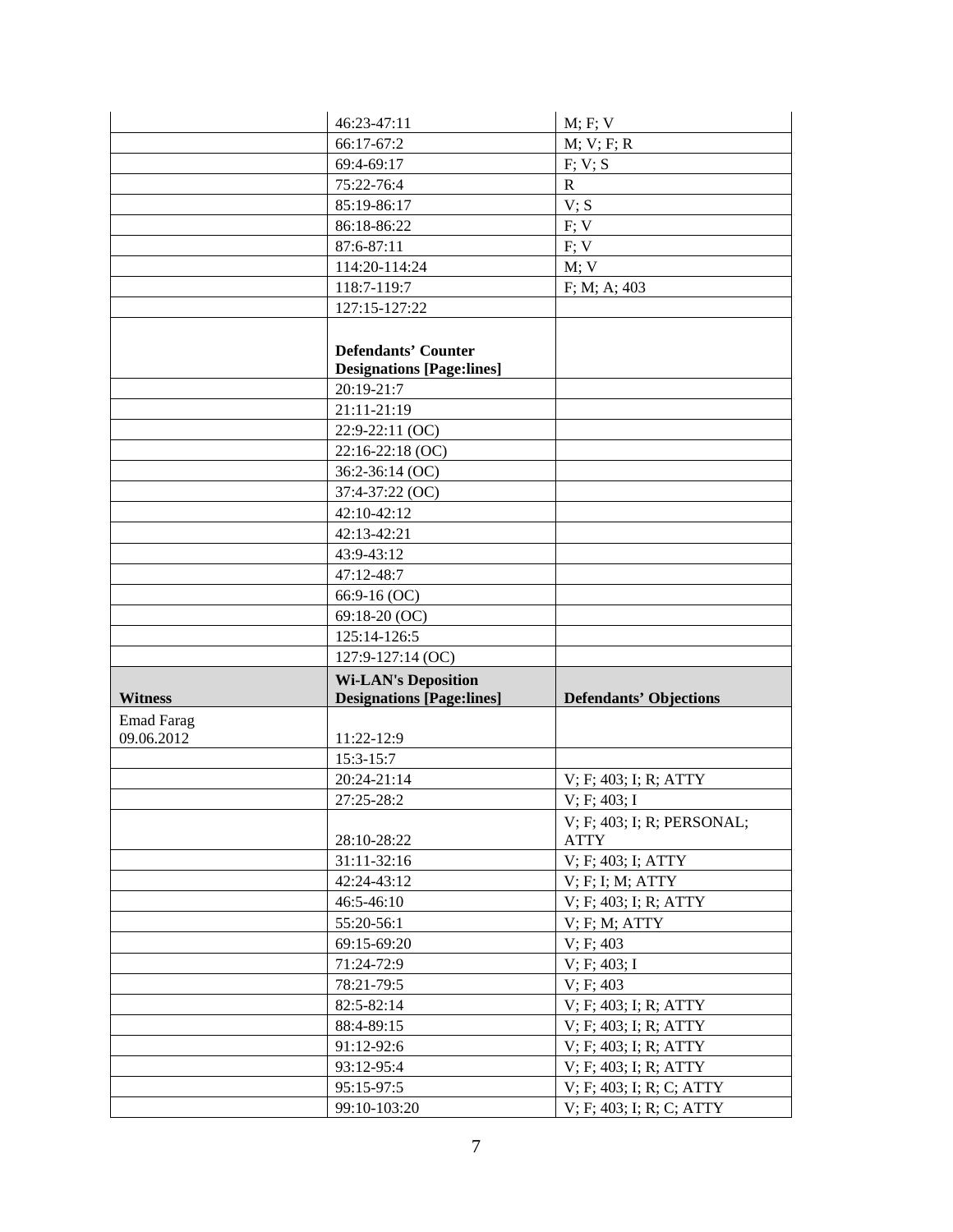| 116:15-119:23                    | V; F; 403; M; I; R; C; ATTY     |
|----------------------------------|---------------------------------|
| 121:7-121:10                     | V; F; 403; M; I                 |
| 129:4-129:18                     | V; F; 403; M; I; D; ATTY        |
| 131:8-131:23                     | V; F; 403; M; I; C; ATTY        |
| 134:19-135:5                     | V; F; 403; I; C; ATTY           |
| 149:4-149:14                     | V; F                            |
| 149:24-158:19                    | V; F; 403; I; M; C; R; ATTY     |
| 159:8-160:20                     | V; F; 403; I; M; LC; R; ATTY    |
| 180:7-182:2                      | $V$ ; F; 403; I; M; C; R        |
|                                  |                                 |
| 190:9-192:9                      | V; F; 403; I; M; LC; C; R; ATTY |
|                                  |                                 |
| 255:1-256:16                     | V; F; 403; I; M; LC; C; R; ATTY |
|                                  |                                 |
| <b>Defendants' Counter</b>       |                                 |
| <b>Designations [Page:lines]</b> |                                 |
| $22:15-23:8$                     |                                 |
| 24:11-24:17                      |                                 |
| 34:15-34:15                      |                                 |
| 34:17-34:24                      |                                 |
| 37:14-37:16                      |                                 |
| 37:18-37:25                      |                                 |
| 38:15-38:17                      |                                 |
| 38:19-38:22                      |                                 |
| 43:13-43:17                      |                                 |
| 56:2-56:11                       |                                 |
| 71:11-71:14                      |                                 |
| 71:16-71:22                      |                                 |
| 83:4-83:6                        |                                 |
| 83:8-83:17                       |                                 |
| 89:16-89:19                      |                                 |
| 89:21-90:6                       |                                 |
| 92:7-92:10                       |                                 |
| 92:12-92:16                      |                                 |
| 119:24-120:1                     |                                 |
| 120:3-121:6                      |                                 |
| 121:11-121:14                    |                                 |
| 121:16-122:1                     |                                 |
| 134:6-134:9                      |                                 |
| 134:11-134:18                    |                                 |
| 135:6-135:9                      |                                 |
| 135:11-135:22                    |                                 |
| 148:22-149:3                     |                                 |
| 160:21-160:24                    |                                 |
| 161:1-161:9                      |                                 |
| 167:12-167:13                    |                                 |
| 167:15-167:19                    |                                 |
| 167:21-168:6                     |                                 |
| 174:19-175:5                     |                                 |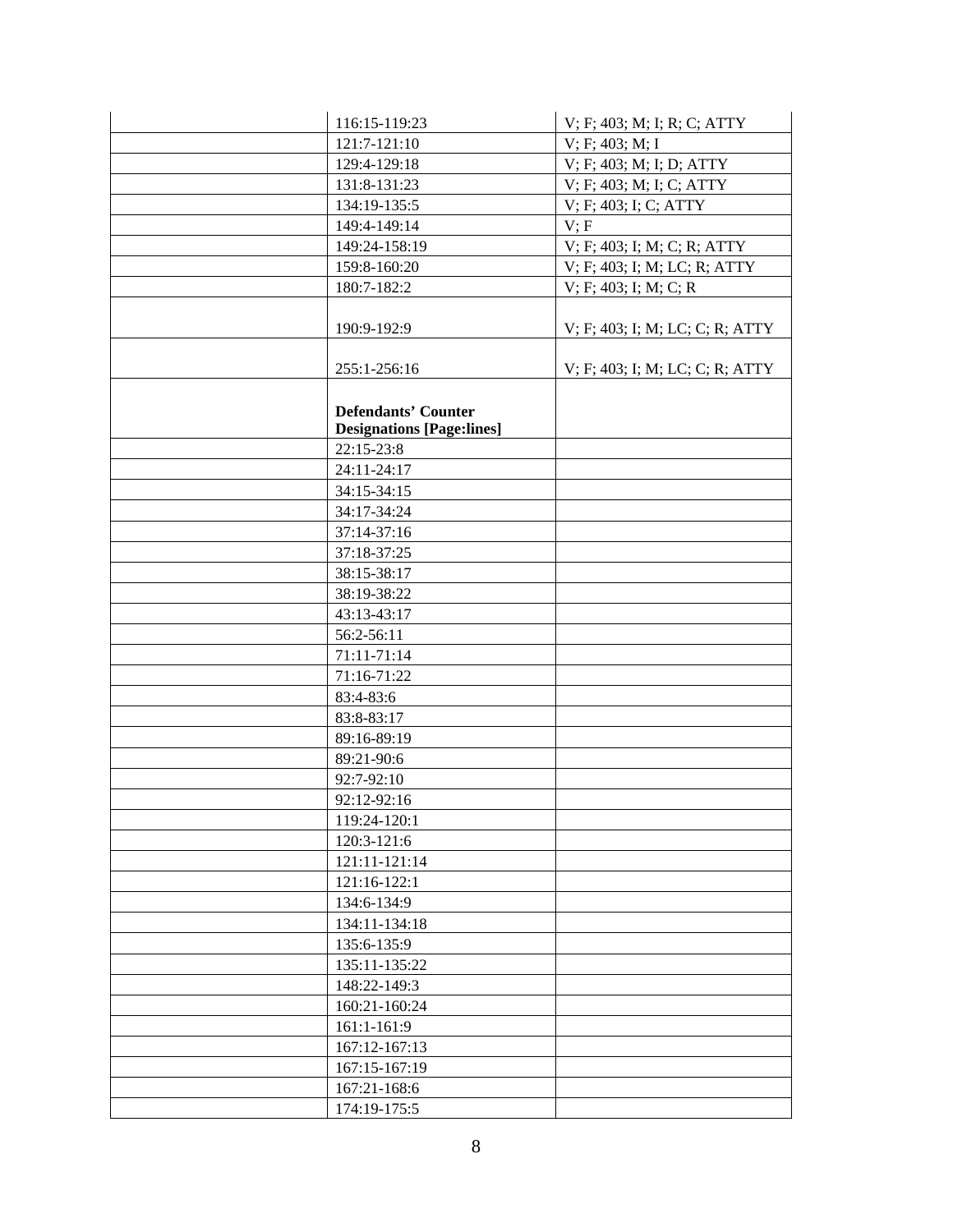|                       | 176:23-176:25                    |                               |
|-----------------------|----------------------------------|-------------------------------|
|                       | 177:2-177:14                     |                               |
|                       | 179:4-179:6                      |                               |
|                       | 179:8-179:22                     |                               |
|                       | 182:24-183:8                     |                               |
|                       | 185:6-185:12                     |                               |
|                       | 186:1-186:3                      |                               |
|                       | 186:5-186:5                      |                               |
|                       | 186:7-186:9                      |                               |
|                       | 188:22-188:25                    |                               |
|                       | 189:2-189:19                     |                               |
|                       | 189:21-190:3                     |                               |
|                       | 190:5-190:8                      |                               |
|                       | 231:25-232:22                    |                               |
|                       | 250:7-250:10                     |                               |
|                       | 251:10-251:13                    |                               |
|                       | 251:15-252:7                     |                               |
|                       | 252:9-253:13                     |                               |
|                       | 253:15-254:13                    |                               |
|                       | 254:16-254:25                    |                               |
|                       | 312:14-313:23                    |                               |
|                       | 314:11-315:18                    |                               |
|                       | <b>Wi-LAN's Deposition</b>       |                               |
| <b>Witness</b>        | <b>Designations [Page:lines]</b> | <b>Defendants' Objections</b> |
|                       |                                  |                               |
| Nils Frederik Gessler |                                  |                               |
| 08.28.2012            | $9:21-10:4$                      |                               |
|                       | 12:13-12:21                      |                               |
|                       | 14:2-14:9                        |                               |
|                       | 16:07-16:11                      |                               |
|                       | 18:1-18:5                        |                               |
|                       | 23:19-23:21                      | I; 403                        |
|                       | 26:4-26:4                        | I; $R$                        |
|                       | 26:7-26:14                       | I; $R$                        |
|                       | 26:17-27:2                       |                               |
|                       | 29:17-29:25                      |                               |
|                       | 31:14-31:22                      |                               |
|                       | 34:2-34:13                       |                               |
|                       | 44:11-45:8                       |                               |
|                       | 51:14-52:5                       | S; F                          |
|                       | 71:4-72:2                        | V; S; R; AF; F                |
|                       | 72:11-73:20                      | R; S; F; AF                   |
|                       | 74:4-76:7                        | V; R; F                       |
|                       | 87:23-88:6                       | V; F; AF                      |
|                       | 88:18-88:22                      |                               |
|                       | 93:11-95:8                       | $V$ ; F; AF; R                |
|                       | 100:12-101:10                    | V; F; AF                      |
|                       | 101:15-101:25<br>104:22-105:12   | V; F; AF                      |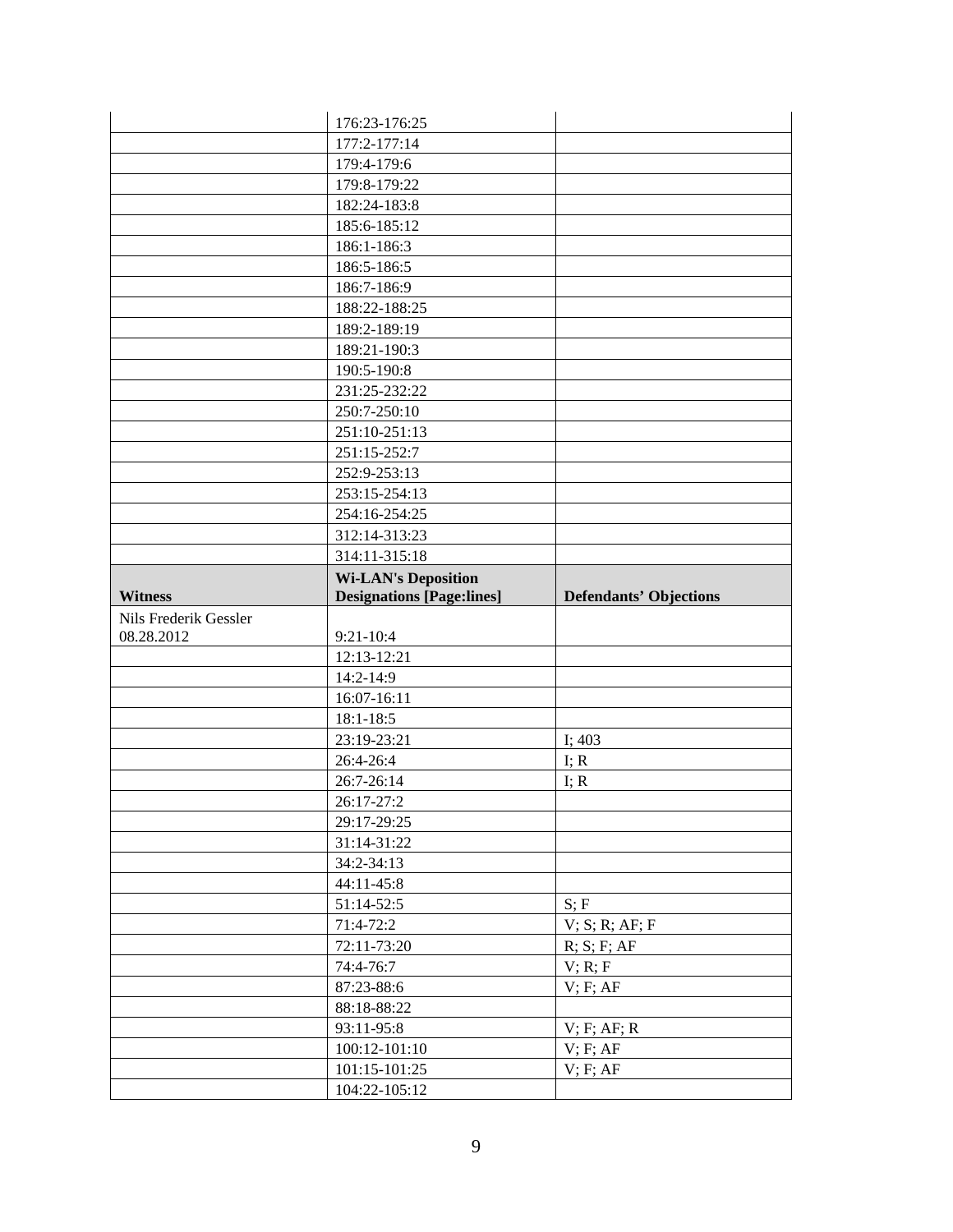|                      | 122:2-122:6                      | V; F; AF                                 |
|----------------------|----------------------------------|------------------------------------------|
|                      | 122:7-122:11                     |                                          |
|                      | 122:18-122:19                    | V; F; AF; S                              |
|                      | 122:21-123:4                     | V; F; AF                                 |
|                      | 123:13-124:1                     | V; F; AF                                 |
|                      | 124:9-124:18                     | V; F; AF                                 |
|                      | 131:20-132:22                    | V; F; AF                                 |
|                      | 135:15-135:17                    |                                          |
|                      | 155:12-155:22                    |                                          |
|                      | 156:17-156:20                    | $V$ ; I; S; F; AF; PERSONAL              |
|                      | 156:22-156:23                    | V; I; S; F; AF; PERSONAL                 |
|                      | 156:24-157:7                     | V; I; S; F; AF; PERSONAL                 |
|                      | 157:9-157:13                     | V; I; S; F; AF; PERSONAL                 |
|                      |                                  |                                          |
|                      | <b>Defendants' Counter</b>       |                                          |
|                      | <b>Designations [Page:lines]</b> |                                          |
|                      | 23:23-24:2 (OC)                  |                                          |
|                      | $30:1-30:5$ (OC)                 |                                          |
|                      | 30:22-31:13 (OC)                 |                                          |
|                      | 34:14-34:15 (OC)                 |                                          |
|                      | 50:14-50:24                      |                                          |
|                      | $51:4-51:5$                      |                                          |
|                      | 105:13-105:21 (OC)               |                                          |
|                      | 124:2-124:4 (OC)                 |                                          |
|                      | 124:6-124:8 (OC)                 |                                          |
|                      |                                  |                                          |
|                      | <b>Wi-LAN's Deposition</b>       |                                          |
| <b>Witness</b>       | <b>Designations [Page:lines]</b> | <b>Defendants' Objections</b>            |
| <b>Helmut Hansen</b> |                                  |                                          |
| 08.27.2012           | 11:10-12:11                      |                                          |
|                      | 18:9-19:7                        | $\mathbf{R}$                             |
|                      | 19:15-20:11                      | $V$ ; F; R; ATTY                         |
|                      | 35:6-36:18                       | V; F; AF; S; 403                         |
|                      | 41:1-41:24                       |                                          |
|                      | 55:25-58:7                       | V; F; AF; 403; ATTY                      |
|                      | 63:3-64:23                       | 403; ATTY                                |
|                      | 72:14-73:2                       | S; PERSONAL                              |
|                      | 76:18-77:7                       | F: 403                                   |
|                      | 78:10-78:18                      | V; 403                                   |
|                      | 81:17-82:15                      | V; F; AF                                 |
|                      | 82:16-83:3                       | V; F; AF; 403                            |
|                      | 84:15-85:20                      | V; 403                                   |
|                      | 97:4-98:25                       | $V$ ; F; AF; M; S; R; 403                |
|                      | 109:12-109:25                    | 109:16-25 V; F; AF; 403                  |
|                      | 110:3-110:18                     | V; F; AF; C; 403                         |
|                      | 126:11-126:15                    | V; F                                     |
|                      | 171:1-171:9                      | V; F                                     |
|                      | 189:18-190:4                     | V; F; I; 403; ATTY                       |
|                      | 210:5-211:10<br>216:5-216:25     | $V$ ; F; AF; C; ATTY<br>$V$ ; F; AF; 403 |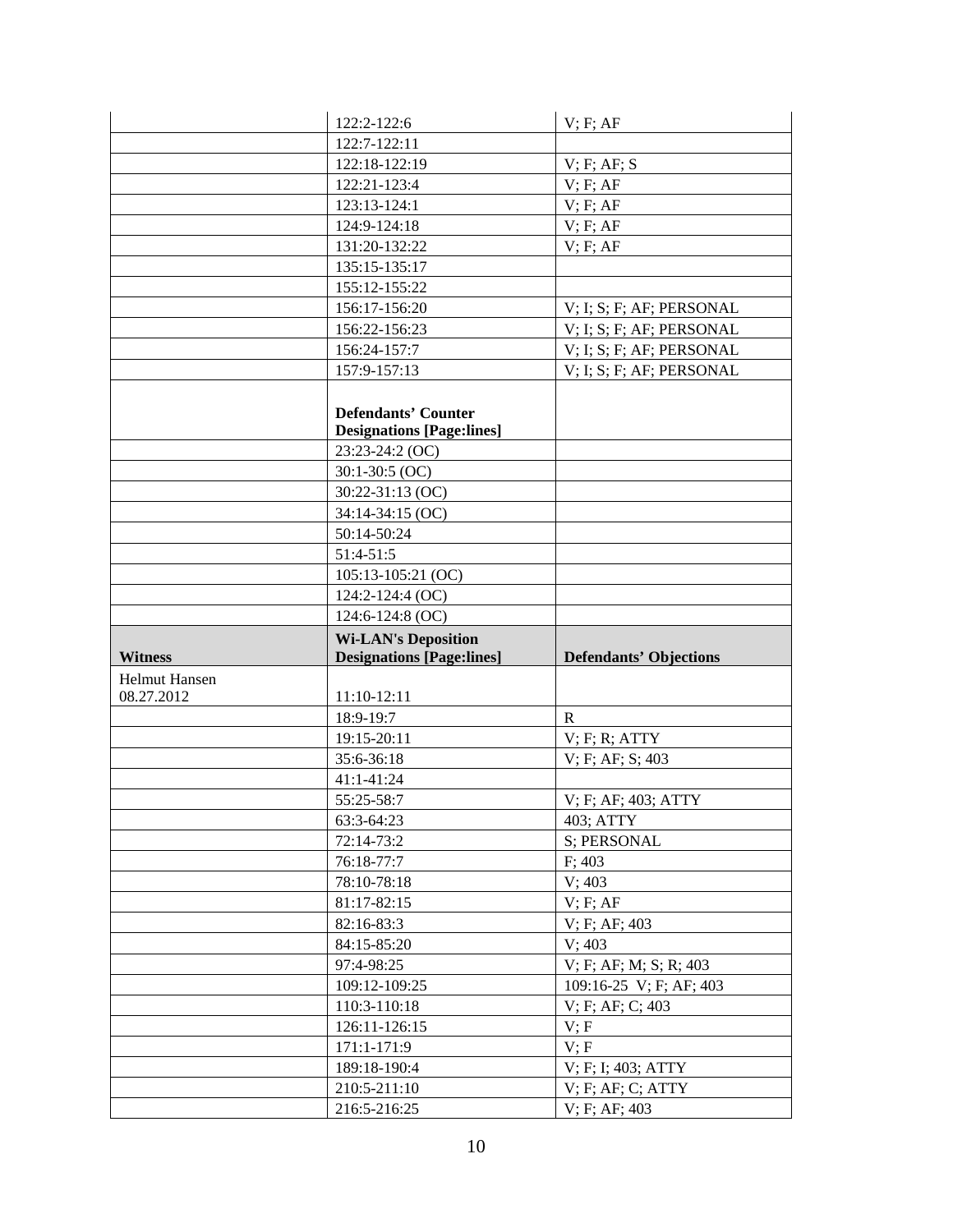|                          | 217:18-218:4                                                   | V; F; AF; 403                 |
|--------------------------|----------------------------------------------------------------|-------------------------------|
|                          |                                                                |                               |
|                          | <b>Defendants' Counter</b>                                     |                               |
|                          | <b>Designations [Page:lines]</b>                               |                               |
|                          | $7:6-7:11(OC)$                                                 |                               |
|                          | 19:8-19:10 (OC)                                                |                               |
|                          | 19:12-19:14 (OC)                                               |                               |
|                          | 58:8-58:10 (OC)                                                |                               |
|                          | 58:11-58:14                                                    |                               |
|                          | 58:16-58:16                                                    |                               |
|                          | 58:25-59:4                                                     |                               |
|                          | 59:17-59:22                                                    |                               |
|                          | 62:9-62:16                                                     |                               |
|                          | 67:10-67:14 (OC)                                               |                               |
|                          | 75:23-76:3 (OC)                                                |                               |
|                          | 76:11-76:14 (OC)                                               |                               |
|                          | 83:4-83:9 (OC)                                                 |                               |
|                          | 85:21-86:2 (OC)                                                |                               |
|                          | 86:13-17 (OC)                                                  |                               |
|                          | 93:10-93:25                                                    |                               |
|                          | 96:5-96:25                                                     |                               |
|                          | 102:10-102:15                                                  |                               |
|                          | 103:11-103:15                                                  |                               |
|                          | 105:14-106:8                                                   |                               |
|                          | 114:12-114:25                                                  |                               |
|                          | 115:6-115:11                                                   |                               |
|                          | 122:24-123:8 (OC)                                              |                               |
|                          | 124:6-124:9 (OC)                                               |                               |
|                          | 127:9-128:1                                                    |                               |
|                          | 183:9-183:13                                                   |                               |
|                          | 183:15-183:17                                                  |                               |
|                          | 189:8-189:17                                                   |                               |
|                          | 208:4-208:11                                                   |                               |
|                          | 209:11-209:22                                                  |                               |
| <b>Witness</b>           | <b>Wi-LAN's Deposition</b><br><b>Designations [Page:lines]</b> | <b>Defendants' Objections</b> |
| <b>Timothy Hernquist</b> |                                                                |                               |
| 08.17.2012               | $7:12 - 7:20$                                                  |                               |
|                          | 20:6-20:11                                                     | ${\bf R}$                     |
|                          | 27:7-27:21                                                     |                               |
|                          | 28:5-28:9                                                      |                               |
|                          | 28:19-29:17                                                    | F; V; ATTY                    |
|                          | 31:23-32:24                                                    | I; F; V; ATTY                 |
|                          | 33:9-33:15                                                     |                               |
|                          | 33:16-33:24                                                    |                               |
|                          | 37:13-37:24                                                    |                               |
|                          | 37:25-38:7                                                     |                               |
|                          | 38:11-38:12                                                    |                               |
|                          | 40:17-40:25                                                    |                               |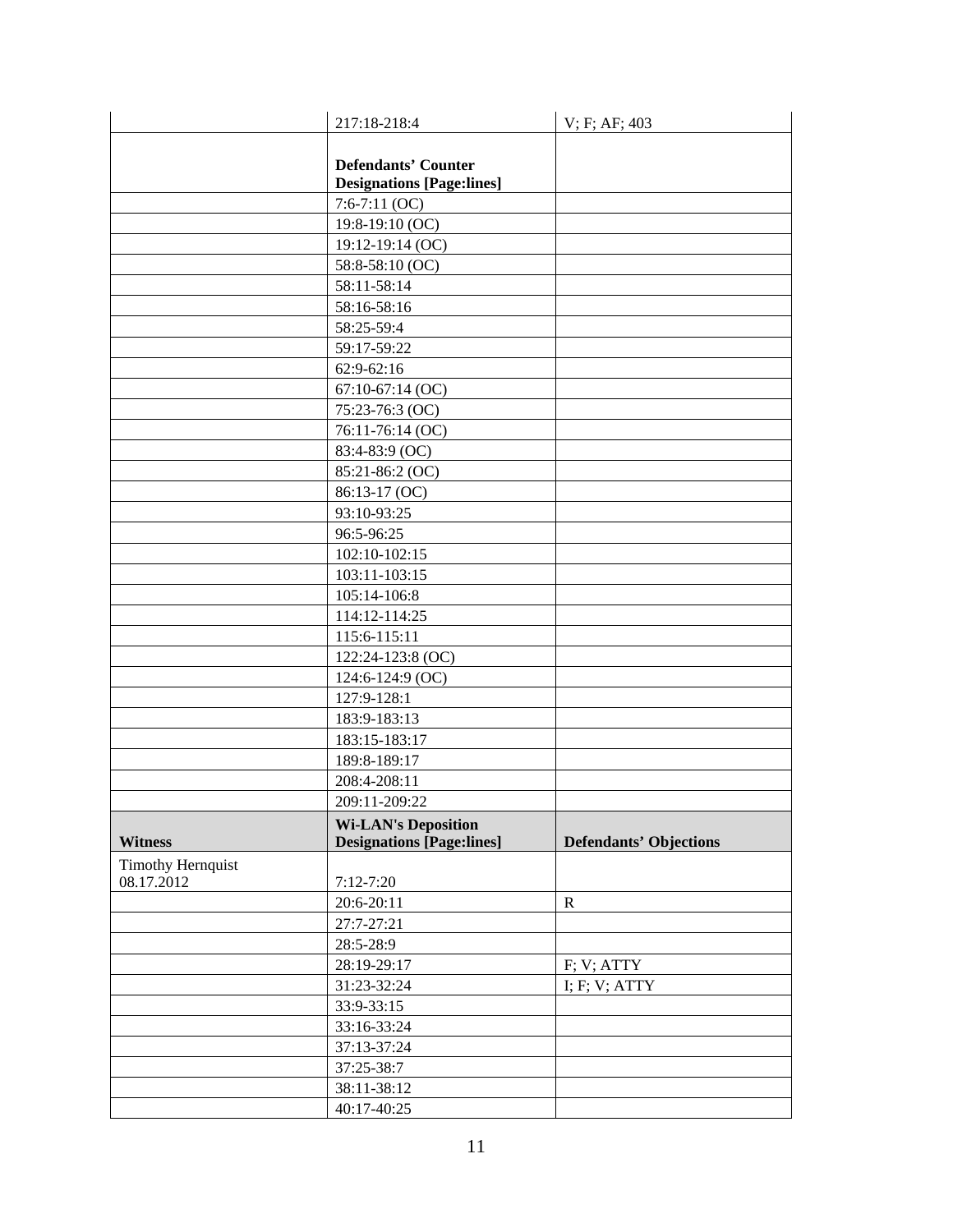|                               | 46:7-46:17                                                     | $\mathbf I$                   |
|-------------------------------|----------------------------------------------------------------|-------------------------------|
|                               | 47:2-47:17                                                     | I; F; S; ATTY                 |
|                               | 94:15-94:16                                                    | $\bf{I}$                      |
|                               | 95:18-95:20                                                    |                               |
|                               | 116:9-116:10                                                   |                               |
|                               | 116:11-117:5                                                   |                               |
|                               | 153:19-154:04                                                  |                               |
|                               | 154:22-155:08                                                  | S; F; R                       |
|                               | 159:6-159:21                                                   | $\mathbf M$                   |
|                               | 159:23-159:24                                                  |                               |
|                               | 160:1-160:5                                                    |                               |
|                               |                                                                |                               |
|                               | <b>Defendants' Counter</b><br><b>Designations [Page:lines]</b> |                               |
|                               | $6:2 - 6:6$                                                    |                               |
|                               | $6:13-6:14$                                                    |                               |
|                               | 27:22-28:4 (OC)                                                |                               |
|                               | 48:6-48:14                                                     |                               |
|                               | 78:18-78:24                                                    |                               |
|                               | 78:25-79:5                                                     |                               |
|                               | 83:9-83:19                                                     |                               |
|                               | 91:20-92:10                                                    |                               |
|                               | 94:17-95:17 (OC)                                               |                               |
|                               | 115:13-116:8                                                   |                               |
|                               | 126:4-126:17                                                   |                               |
|                               | 126:20-126:24                                                  |                               |
|                               | 126:25-127:5                                                   |                               |
|                               | 134:4-135:15                                                   |                               |
|                               | 141:13-143:10                                                  |                               |
|                               | 154:5-145:7 (OC)                                               |                               |
|                               | 160:23-160:24                                                  |                               |
|                               | <b>Wi-LAN's Deposition</b>                                     |                               |
| <b>Witness</b>                | <b>Designations [Page:lines]</b>                               | <b>Defendants' Objections</b> |
| Albert Lee Hill<br>08.07.2012 | $9:23-10:2$                                                    |                               |
|                               | $10:7 - 10:10$                                                 |                               |
|                               | 30:14-30:21                                                    | R; 403                        |
|                               | 34:14-34:19                                                    | R; 403                        |
|                               | 34:25-35:19                                                    | R; 403                        |
|                               | 41:9-41:13                                                     | R; 403                        |
|                               | 41:15-41:17                                                    | R; 403                        |
|                               | 42:13-42:17                                                    | R; 403                        |
|                               | 42:19-42:24                                                    | R: 403                        |
|                               | 43:5-43:11                                                     | R; 403; I                     |
|                               | 43:14-43:20                                                    | R; 403                        |
|                               | 47:20-47:23                                                    | R; 403                        |
|                               | 48:3-48:9                                                      | R; 403                        |
|                               | 48:21-49:3                                                     |                               |
|                               | 49:19-50:19                                                    |                               |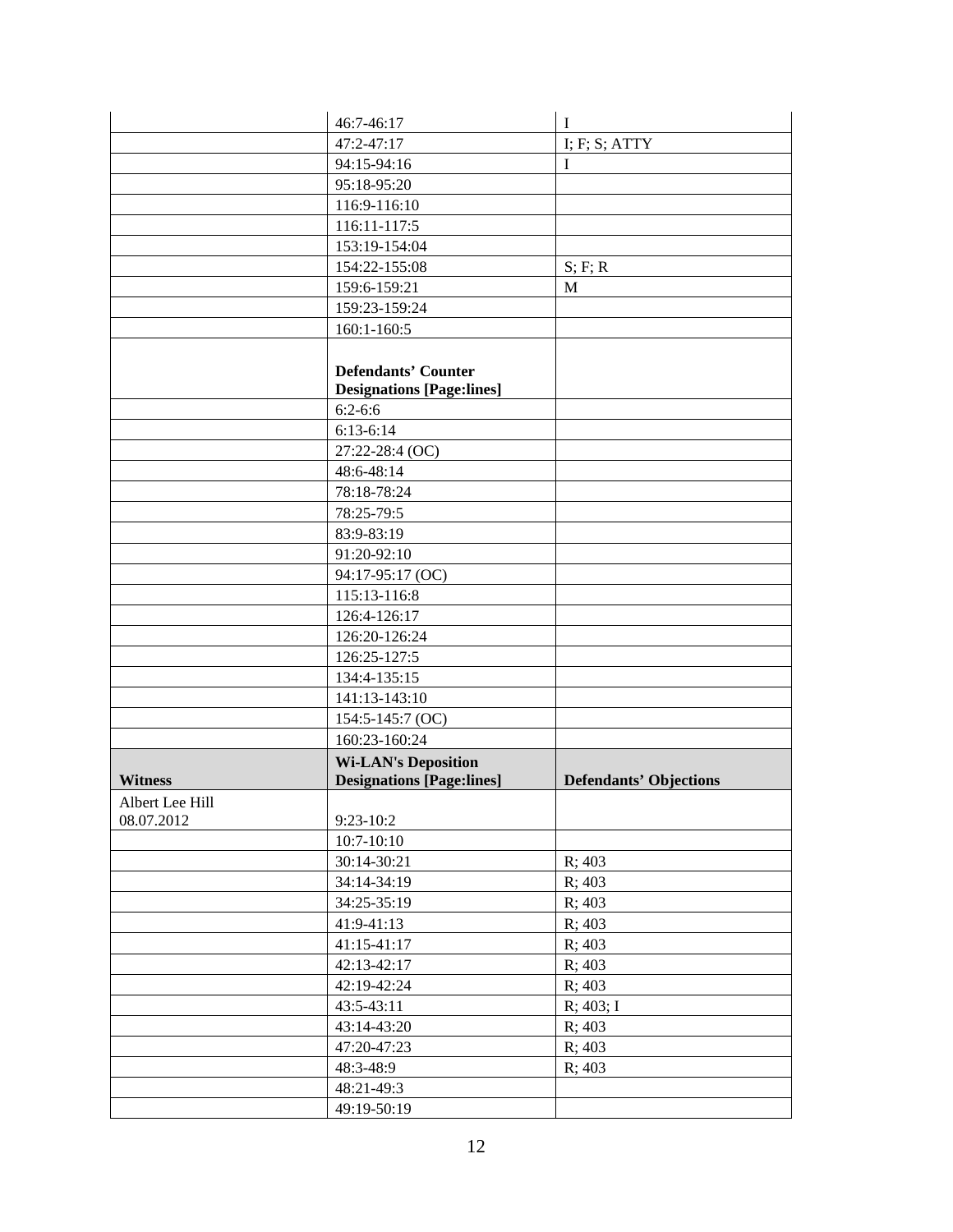|                 | 50:20-50:24                      |                               |
|-----------------|----------------------------------|-------------------------------|
|                 | 55:20-55:24                      | R; 403                        |
|                 | 56:2-56:15                       | R; 403                        |
|                 | 58:23-59:2                       | R; 403                        |
|                 | 59:6-59:8                        | R; 403                        |
|                 | 69:3-69:5                        | R; 403                        |
|                 | 69:6-69:7                        | R; 403                        |
|                 | 69:13-69:19                      | R; 403                        |
|                 | 69:25-70:01                      | R; 403                        |
|                 | 70:11-70:13                      | R: 403                        |
|                 | 70:24-71:5                       | R; 403                        |
|                 | 74:25-75:3                       | V; R                          |
|                 | $75:5 - 75:5$                    | V; R                          |
|                 | 77:7-77:9                        | F; V; M                       |
|                 | 77:11-77:13                      | F; V; M                       |
|                 | 77:15-77:25                      | R; 403                        |
|                 | 80:18-80:21                      | R; PERSONAL; S                |
|                 | 80:22-81:4                       | R; PERSONAL; S                |
|                 | 143:4-143:12                     | $\mathbb{R}$                  |
|                 | 143:21-144:5                     | $\mathbb{R}$                  |
|                 | 144:13-145:4                     | R; 403                        |
|                 | 146:14-146:19                    | 403; F                        |
|                 | 147:15-147:22                    | R: 403                        |
|                 | 149:7-149:16                     |                               |
|                 | <b>Defendants' Counter</b>       |                               |
|                 | <b>Designations [Page:lines]</b> |                               |
|                 | $5:22 - 5:25$                    |                               |
|                 | $8:25-9:6$                       |                               |
|                 | $10:3-10:6$ (OC)                 |                               |
|                 | 10:11-10:16 (OC)                 |                               |
|                 | $16:1 - 16:10$                   |                               |
|                 | 49:3-49:18 (OC)                  |                               |
|                 | 75:5-75:11 (OC)                  |                               |
|                 | 148:22-149:6                     |                               |
|                 | <b>Wi-LAN's Deposition</b>       |                               |
| <b>Witness</b>  | <b>Designations [Page:lines]</b> | <b>Defendants' Objections</b> |
| Matthew Hodulik |                                  |                               |
| 09.11.2012      | 17:18-17:25                      |                               |
|                 | 41:21-41:25                      | ATTY; R; 403; V               |
|                 | 43:5-44:9                        | ATTY; R; 403; V               |
|                 | 44:20-45:17                      | ATTY; R; 403; V               |
|                 | 45:22-46:11                      | ATTY; R; 403; V               |
|                 | 46:12-46:14                      | R; 403; V                     |
|                 | 46:17-46:25                      | R; 403; V                     |
|                 | 51:22-52:1                       | R; 403; V                     |
|                 | 52:3-52:5                        | R; 403; V                     |
|                 | 52:7-52:17<br>52:20-53:6         | R; 403; V<br>R; 403; V        |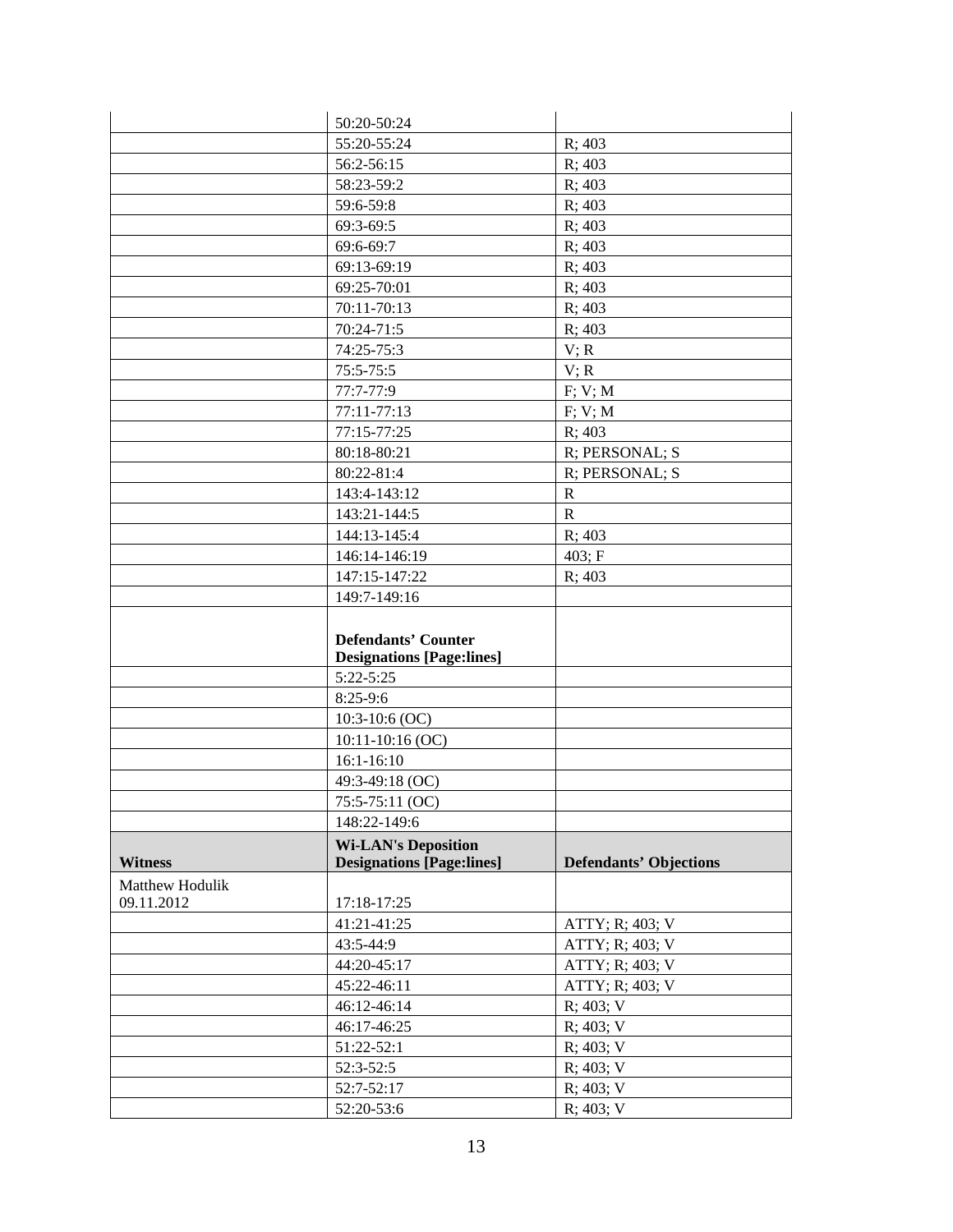| 53:8-53:12                       | R; 403; V       |
|----------------------------------|-----------------|
| 80:15-80:22                      | R; 403          |
| 144:2-144:4                      | $R$ ; 403; V    |
| 144:6-144:10                     | R; 403; V       |
| 161:20-161:21                    | R; 403; V; F; S |
| 161:23-162:12                    | R; 403; V; F; S |
| 162:14-162:15                    | R; 403; V; F; S |
| 163:21-163:25                    | $R$ ; 403; V    |
| 164:4-164:20                     | R; 403; V       |
| 164:22-164:24                    | R; 403; V       |
| 165:12-165:15                    | R; 403; V       |
| 165:17-165:17                    | R; 403; V       |
|                                  |                 |
| <b>Defendants' Counter</b>       |                 |
| <b>Designations [Page:lines]</b> |                 |
| 36:22-36:25                      |                 |
| 37:2-37:7                        |                 |
| 38:22-38:25                      |                 |
| 39:2-39:21                       |                 |
| 40:5-40:8                        |                 |
| 40:10-40:14                      |                 |
| 40:24-40:25                      |                 |
| $41:2 - 41:7$                    |                 |
| 41:9-41:10                       |                 |
| $42:1 - 42:3$                    |                 |
| $42:5 - 42:7$                    |                 |
| 45:18-45:19                      |                 |
| 45:21-45:21                      |                 |
| $51:1-51:5$                      |                 |
| $51:7-51:12$                     |                 |
| 51:14-51:21                      |                 |
| 53:13-53:20                      |                 |
| 53:22-54:13                      |                 |
| 54:22-55:1                       |                 |
| 55:3-55:13                       |                 |
| 55:15-55:25                      |                 |
| 56:2-56:23                       |                 |
| 56:25-57:9                       |                 |
| 65:4-65:19                       |                 |
| 145:23-146:17                    |                 |
| 154:4-154:7                      |                 |
| 154:12-154:21                    |                 |
| 155:4-155:8                      |                 |
| 165:18-165:20                    |                 |
| 168:5-169:3                      |                 |
| 169:5-169:10                     |                 |
| 169:12-169:16                    |                 |
| 169:18-169:18                    |                 |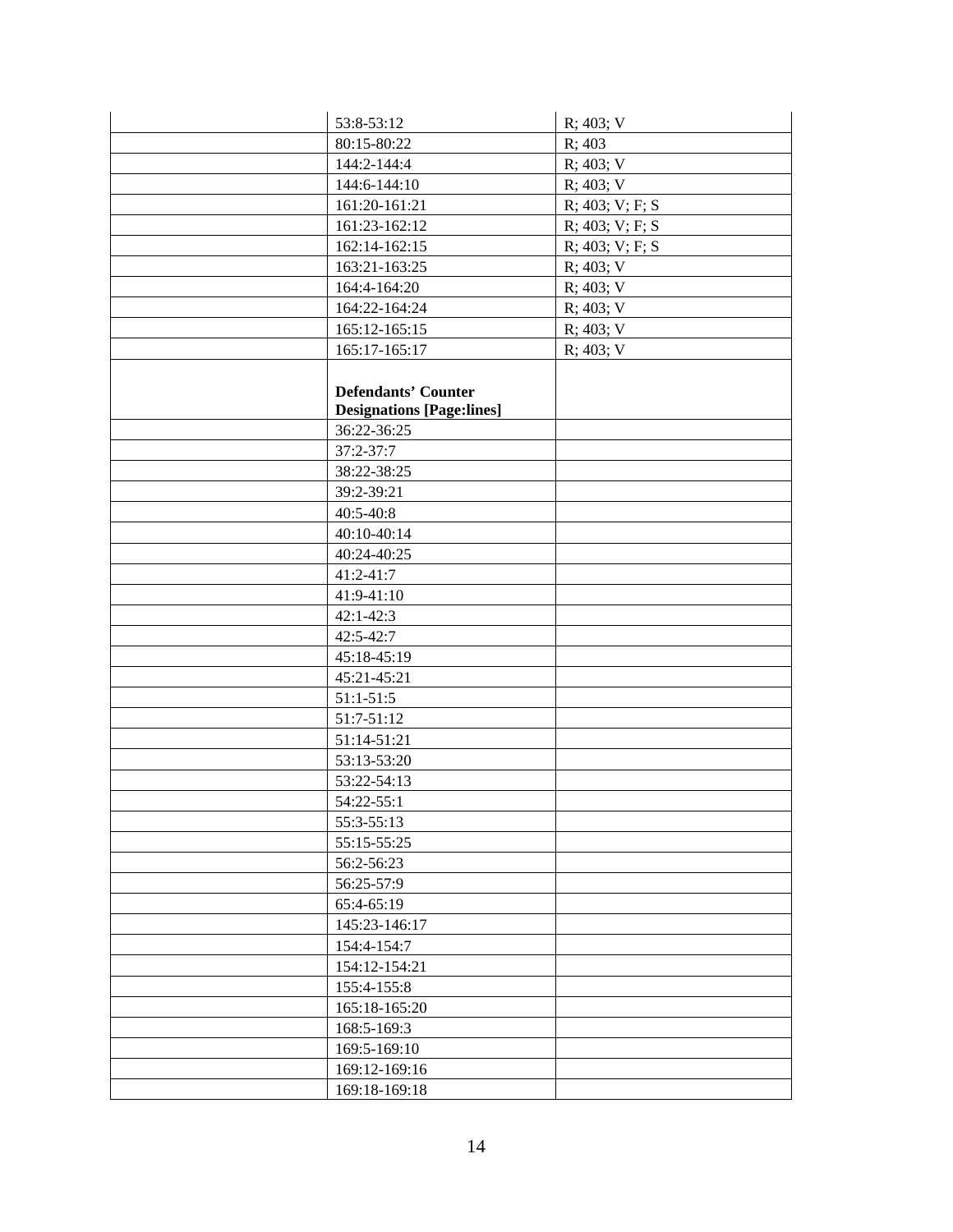| <b>Witness</b> | <b>Wi-LAN's Deposition</b><br><b>Designations [Page:lines]</b> | <b>Defendants' Objections</b>   |
|----------------|----------------------------------------------------------------|---------------------------------|
| David Irving   |                                                                |                                 |
| 08.21.2012     | $11:2-11:4$                                                    | V; I                            |
|                | $11:5-12:3$                                                    | V; I                            |
|                | $12:4-12:8$                                                    | V; I                            |
|                | 22:23-23:15                                                    | M; I; ATTY; LC; 403; S          |
|                | 27:25-28:2                                                     | F: V                            |
|                | 28:9-28:18                                                     | F: V: 403; R: I                 |
|                | 28:24-29:1                                                     | F; V                            |
|                | 29:4-29:6                                                      | F: V                            |
|                | 29:9-29:13                                                     | F; V                            |
|                | $30:4-30:18$                                                   | R; V; C; F                      |
|                | 34:22-35:9                                                     | $V$ ; R; F; I                   |
|                | 38:11-38:14                                                    | V; F                            |
|                | 38:20-39:04                                                    | V; C; 403; R                    |
|                | 47:4-47:23                                                     | C; 403; ATTY; R; S; F           |
|                | 48:05-48:19                                                    | F; V; 403; ATTY; S; R           |
|                | 49:10-49:14                                                    | O; V; 403; ATTY; LC; S; R       |
|                | 52:24-54:3                                                     | V; M; 403; ATTY; F; R           |
|                | 88:14-88:22                                                    | F; V; 403; S; D; R              |
|                | 88:23-89:5                                                     | F; V; M; 403; ATTY; R           |
|                | 95:3-95:21                                                     | V; 403; ATTY; F; R              |
|                | 96:1-96:20                                                     | V; C; 403; ATTY; F; R; M        |
|                | 98:7-99:11                                                     | V; I; 403; ATTY; R; A; F; S     |
|                | 107:13-108:3                                                   | $V$ ; I; 403; ATTY; F; S; R     |
|                | 109:14-110:4                                                   | V; C; 403; ATTY; F; S; R        |
|                | 110:23-111:7                                                   | V; C; 403; ATTY; F; S; R        |
|                | 115:6-116:2                                                    | V; M; C; 403; ATTY; F; S; R     |
|                | 124:14-125:5                                                   | $V$ ; 403; ATTY; F; R           |
|                | 125:9-126:04                                                   | F; V; 403; ATTY; S; R; O; A     |
|                |                                                                | V; M; C; I; 403; ATTY; F; S; R; |
|                | 132:1-132:22                                                   | O; A                            |
|                | 161:5-162:2                                                    | V; C; 403; ATTY; F; S; R        |
|                | 163:23-164:16                                                  | V; M; C; 403; ATTY; F; S; R     |
|                | 165:14-165:25                                                  | O; F; V; C; 403; ATTY; S; R     |
|                | 168:17-169:12                                                  | O; F; V; 403; ATTY; LC; S; R    |
|                | 169:14-169:23                                                  | V: 403: ATTY; O; LC; S; R       |
|                | 174:18-174:23                                                  | V; 403; ATTY; D; M              |
|                | 198:20-200:9                                                   | O; F; V; 403; ATTY; R; S        |
|                | 204:15-205:1                                                   | $V$ ; 403; ATTY; F; S; R; O     |
|                | 205:2-205:9                                                    | $V$ ; 403; ATTY; F; S; R; O     |
|                |                                                                |                                 |
|                | 209:22-210:4                                                   | O; F; V; 403; ATTY; LC; R; S    |
|                | 211:23-212:13                                                  | O; V; 403; ATTY; R              |
|                |                                                                |                                 |
|                | 214:6-215:14                                                   | O; F; V; 403; ATTY; M; LC; R    |
|                | 216:18-217:15                                                  | O; F; V; 403; ATTY; LC; R       |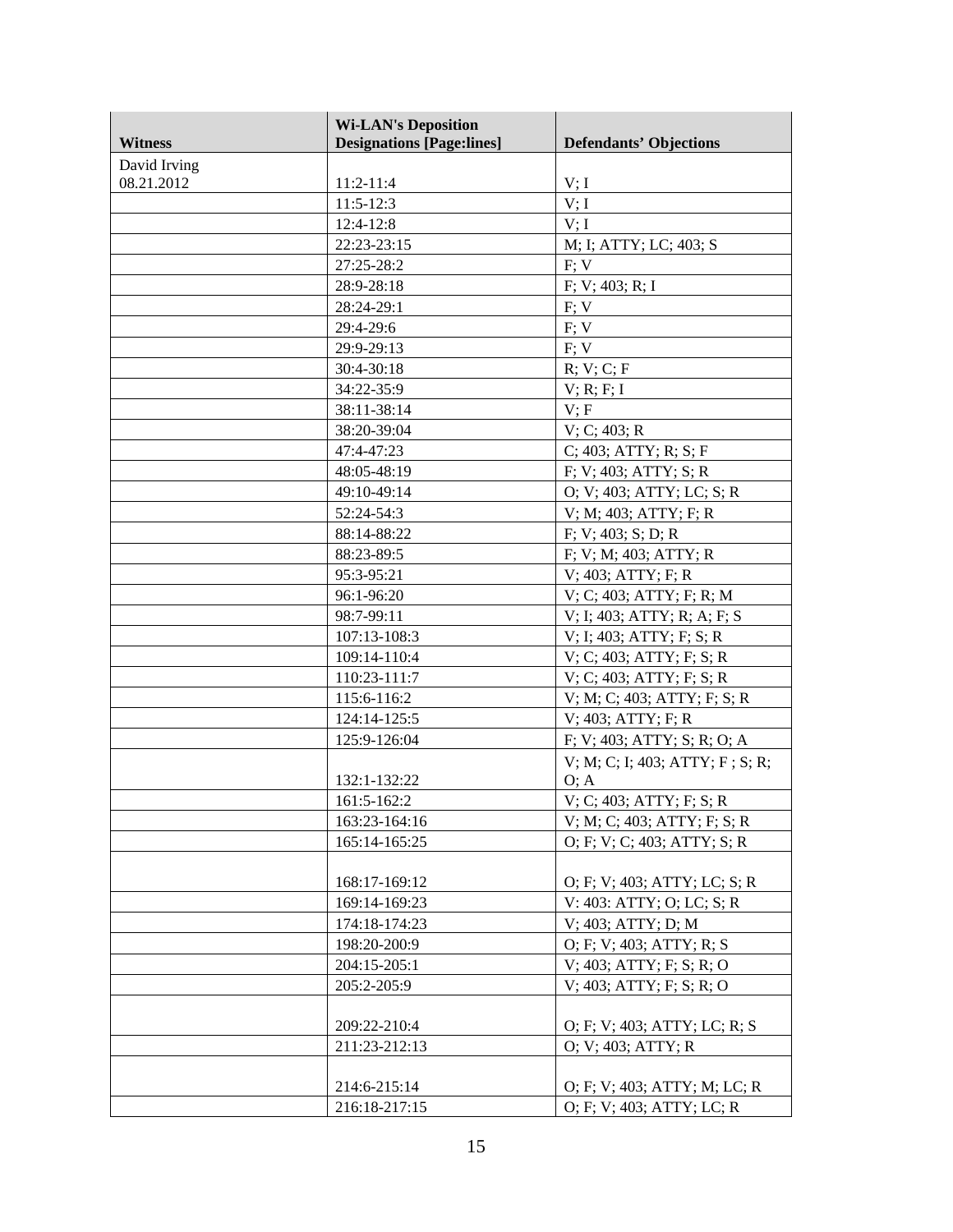| 218:6-219:18                     | V; 403; ATTY; R; F; D    |
|----------------------------------|--------------------------|
| 222:6-222:10                     | V; 403; ATTY; D; M       |
| 228:13-229:10                    | O; F; V; 403; ATTY; S; R |
|                                  |                          |
| <b>Defendants' Counter</b>       |                          |
| <b>Designations [Page:lines]</b> |                          |
| 22:13-22:15                      |                          |
| 34:19-34:21                      |                          |
| 48:20-48:23                      |                          |
| 49:1-49:8                        |                          |
| 49:15-49:19                      |                          |
| 49:21-49:24                      |                          |
| 54:4-54:8                        |                          |
| 54:10-54:20                      |                          |
| 58:2-58:4                        |                          |
| 58:6-58:16                       |                          |
| 89:6-89:8                        |                          |
| 89:10-89:15                      |                          |
| 95:22-95:25                      |                          |
| 97:13-97:16                      |                          |
| 97:18-98:6                       |                          |
| 108:4-108:7                      |                          |
| 108:9-108:15                     |                          |
| 108:17-108:19                    |                          |
| 110:5-110:12                     |                          |
| 110:14-110:22                    |                          |
| 116:3-116:5                      |                          |
| 116:7-116:17                     |                          |
| 116:19-116:25                    |                          |
| 121:9-121:13                     |                          |
| 121:21-122:4                     |                          |
| 123:23-124:1                     |                          |
| 124:3-124:10                     |                          |
| 127:9-127:12                     |                          |
| 127:16-127:16                    |                          |
| 127:19-128:4                     |                          |
| 164:17-164:19                    |                          |
| 164:21-165:7                     |                          |
| 165:9-165:12                     |                          |
| 166:9-166:13                     |                          |
| 166:16-166:21                    |                          |
| 166:24-168:1                     |                          |
| 168:3-168:7                      |                          |
| 169:24-170:13                    |                          |
| 170:15-170:23                    |                          |
| 170:25-171:2                     |                          |
| 171:4-171:7                      |                          |
| 171:9-171:21                     |                          |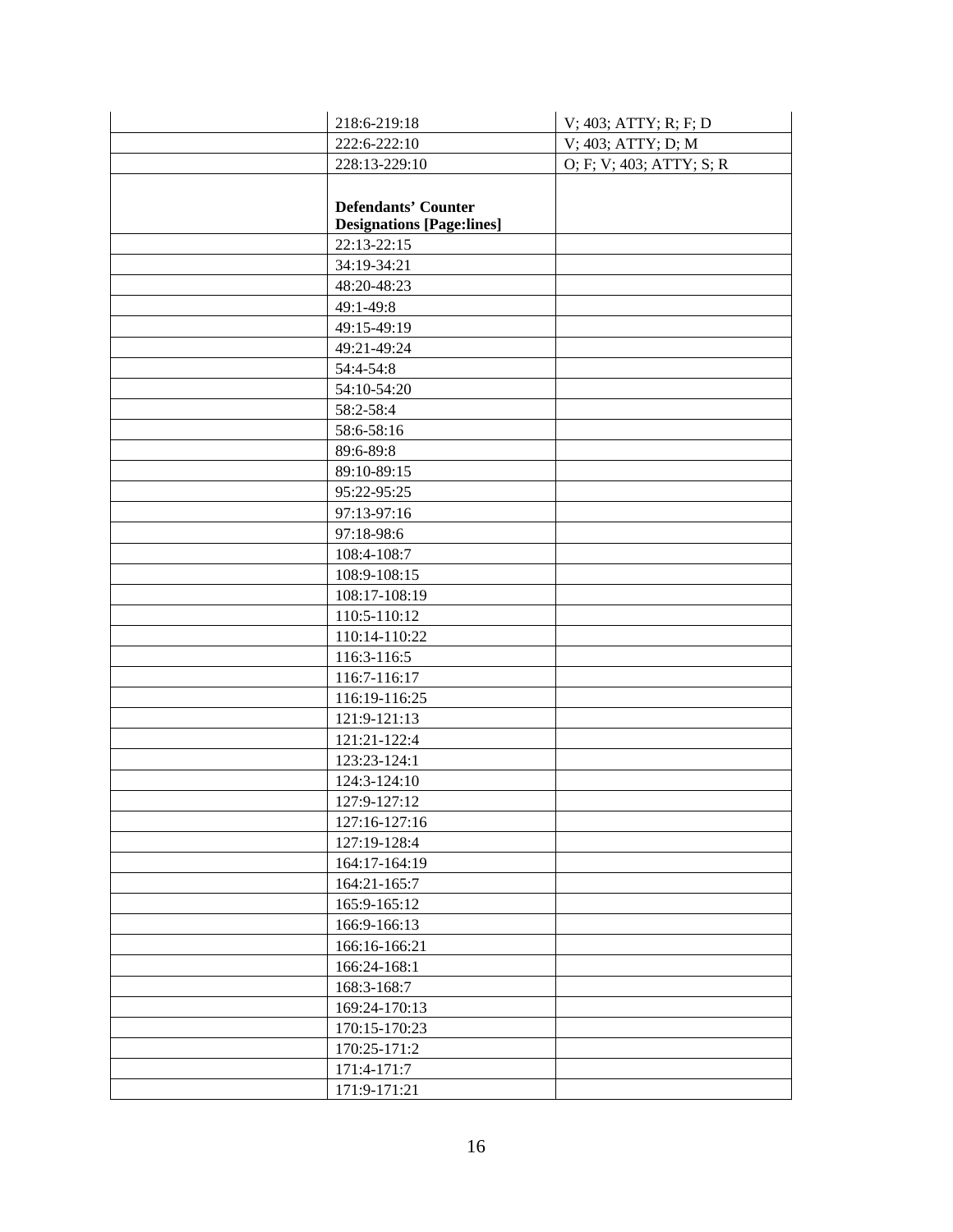|                      | 171:23-171:25                    |                                    |
|----------------------|----------------------------------|------------------------------------|
|                      | 172:5-172:6                      |                                    |
|                      | 172:8-172:15                     |                                    |
|                      | 203:10-203:13                    |                                    |
|                      | 203:15-203:20                    |                                    |
|                      | 204:6-204:10                     |                                    |
|                      | 204:12-204:14                    |                                    |
|                      | 210:5-210:8                      |                                    |
|                      | 210:16-210:18                    |                                    |
|                      | 210:20-211:4                     |                                    |
|                      | 212:22-212:24                    |                                    |
|                      | 213:1-213:13                     |                                    |
|                      | 215:25-216:2                     |                                    |
|                      | 216:4-216:10                     |                                    |
|                      | 228:4-228:6                      |                                    |
|                      | 228:8-228:11                     |                                    |
|                      | <b>Wi-LAN's Deposition</b>       |                                    |
| <b>Witness</b>       | <b>Designations [Page:lines]</b> | <b>Defendants' Objections</b>      |
| Bengt-Peter Karlsson |                                  |                                    |
| 08.31.2012           | $7:11 - 7:18$                    |                                    |
|                      | 13:13-13:16                      | $V$ ; $F$ ; $AF$                   |
|                      | 21:23-23:20                      | $V$ ; F; AF; R                     |
|                      | 39:8-40:13                       | $F$ ; A $F$ ; R; ATTY              |
|                      | 41:4-41:10                       |                                    |
|                      |                                  |                                    |
|                      | <b>Wi-LAN's Deposition</b>       |                                    |
| <b>Witness</b>       | <b>Designations [Page:lines]</b> | <b>Defendants' Objections</b>      |
| Ming-Chieh Kuo       |                                  |                                    |
| 09.28.2012           | 10:4-10:16                       |                                    |
|                      | 13:25-14:23                      |                                    |
|                      | 25:20-25:24                      | $F$ ; AF                           |
|                      | 68:11-68:14                      | $F$ ; A $F$                        |
|                      | 106:10-106:13                    |                                    |
|                      |                                  | R; F; Not Testimony; Not for Jury; |
|                      | 157:11-157:15                    | 403; I                             |
|                      | 157:18-158:2                     | R; I                               |
|                      | 159:3-159:16                     | ATTY; V                            |
|                      | 162:22-163:6                     | S; V; F                            |
|                      | 164:16-164:21                    |                                    |
|                      | 216:5-216:8                      | I; $R$                             |
|                      | 221:21-222:3                     | F; V                               |
|                      | 234:15-234:20                    | F; V; S                            |
|                      | 252:3-252:11                     | F; V                               |
|                      | 259:16-260:4                     |                                    |
|                      | 261:10-261:16                    |                                    |
|                      | 264:20-265:9                     | ATTY; V; F                         |
|                      | 265:10-265:23                    | ATTY; V; F                         |
|                      | 266:24-267:9<br>268:5-268:20     | ATTY; V; F                         |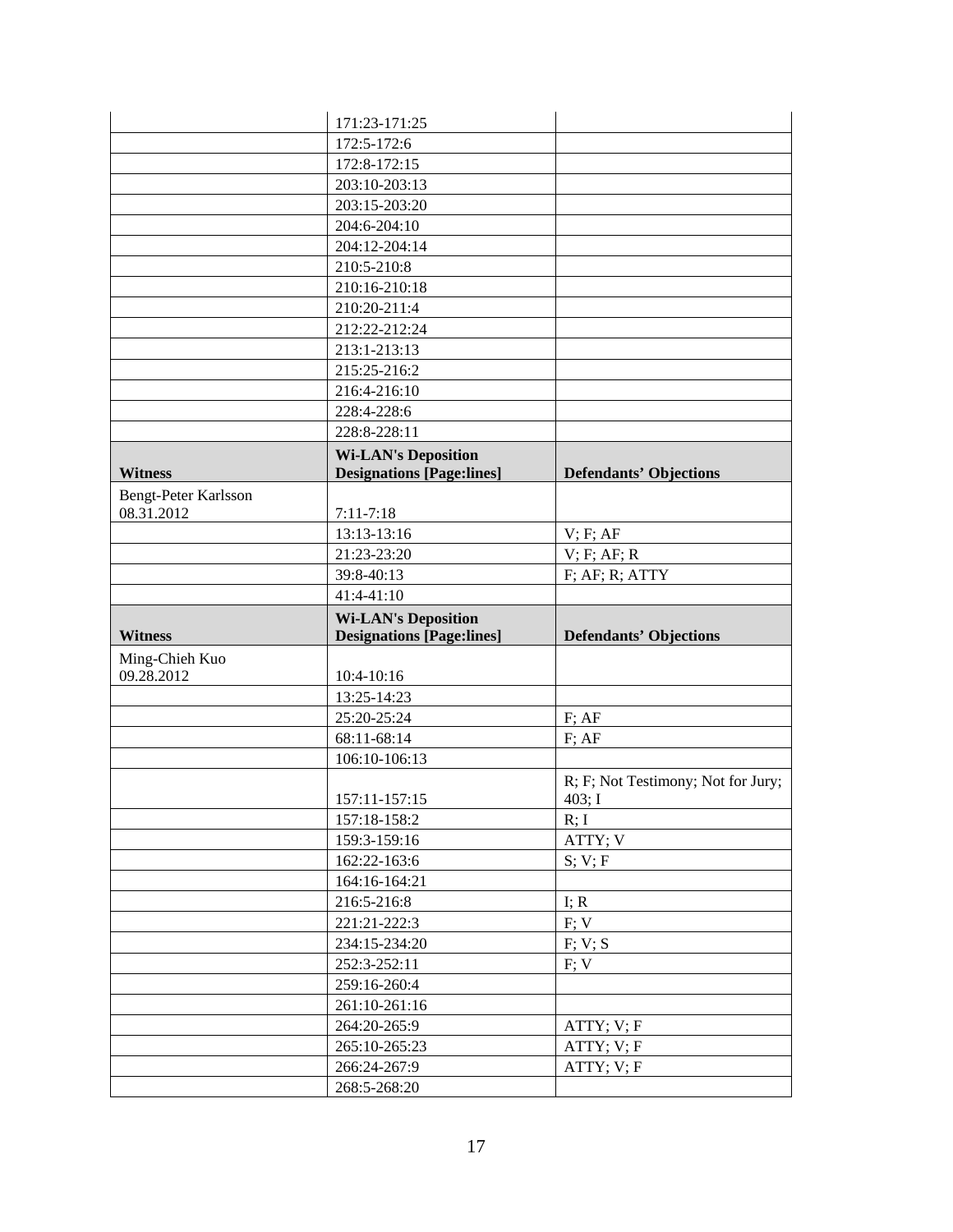|                | <b>Defendants' Counter</b>                                     |                                                               |
|----------------|----------------------------------------------------------------|---------------------------------------------------------------|
|                | <b>Designations [Page:lines]</b>                               |                                                               |
|                | $7:15-7:17$                                                    |                                                               |
|                | $7:21 - 7:25$                                                  |                                                               |
|                | 260:19-21                                                      |                                                               |
|                | 260:23-261:3                                                   |                                                               |
|                | 261:5-261:6                                                    |                                                               |
|                | 271:20-272:7                                                   |                                                               |
|                | 272:9-272:12                                                   |                                                               |
|                | 272:14-272:14                                                  |                                                               |
|                | 272:17-272:19                                                  |                                                               |
|                | 272:21-273:1                                                   |                                                               |
|                | 273:4-273:9                                                    |                                                               |
|                | 273:11-273:14                                                  |                                                               |
|                | 273:16-273:19                                                  |                                                               |
|                | <b>Wi-LAN's Deposition</b>                                     |                                                               |
| <b>Witness</b> | <b>Designations [Page:lines]</b>                               | <b>Defendants' Objections</b>                                 |
| Yan Liu        |                                                                |                                                               |
| 01.17.2013     | $10:23 - 11:3$                                                 |                                                               |
|                | 11:15-11:20                                                    |                                                               |
|                | $21:14-22:1$                                                   | V; F; AF; PERSONAL $4$                                        |
|                | 25:18-25:23                                                    | V; F; AF                                                      |
|                | 27:10-27:16                                                    | V; F; AF; R; 403                                              |
|                | 33:5-33:9                                                      | V; F; AF; R; 403;<br>PERSONAL Error! Bookmark not<br>defined. |
|                | 33:17-33:20                                                    | V; F; AF; R; 403;<br>PERSONAL Error! Bookmark not<br>defined. |
|                | $63:4-64:8$                                                    | V; F; AF; R; 403;<br>PERSONAL Error! Bookmark not<br>defined. |
|                |                                                                |                                                               |
|                | <b>Defendants' Counter</b><br><b>Designations [Page:lines]</b> |                                                               |
|                | 19:8-19:12 (OC)                                                |                                                               |
|                | 19:15-19:24 (OC)                                               |                                                               |
|                | 25:24-25:24 (OC)                                               |                                                               |
|                | 26:21-27:9 (OC)                                                |                                                               |
|                | 27:17-28:3 (OC)                                                |                                                               |
| <b>Witness</b> | <b>Wi-LAN's Deposition</b><br><b>Designations [Page:lines]</b> | <b>Defendants' Objections</b>                                 |

 4 Testimony is beyond the scope of the deposition as defined Court Order DN 19 of 3:12-cv-02564-GPC-MDD – Order Denying Without Prejudice Plaintiff's Motion to Compel Non-Party Qualcomm, Inc.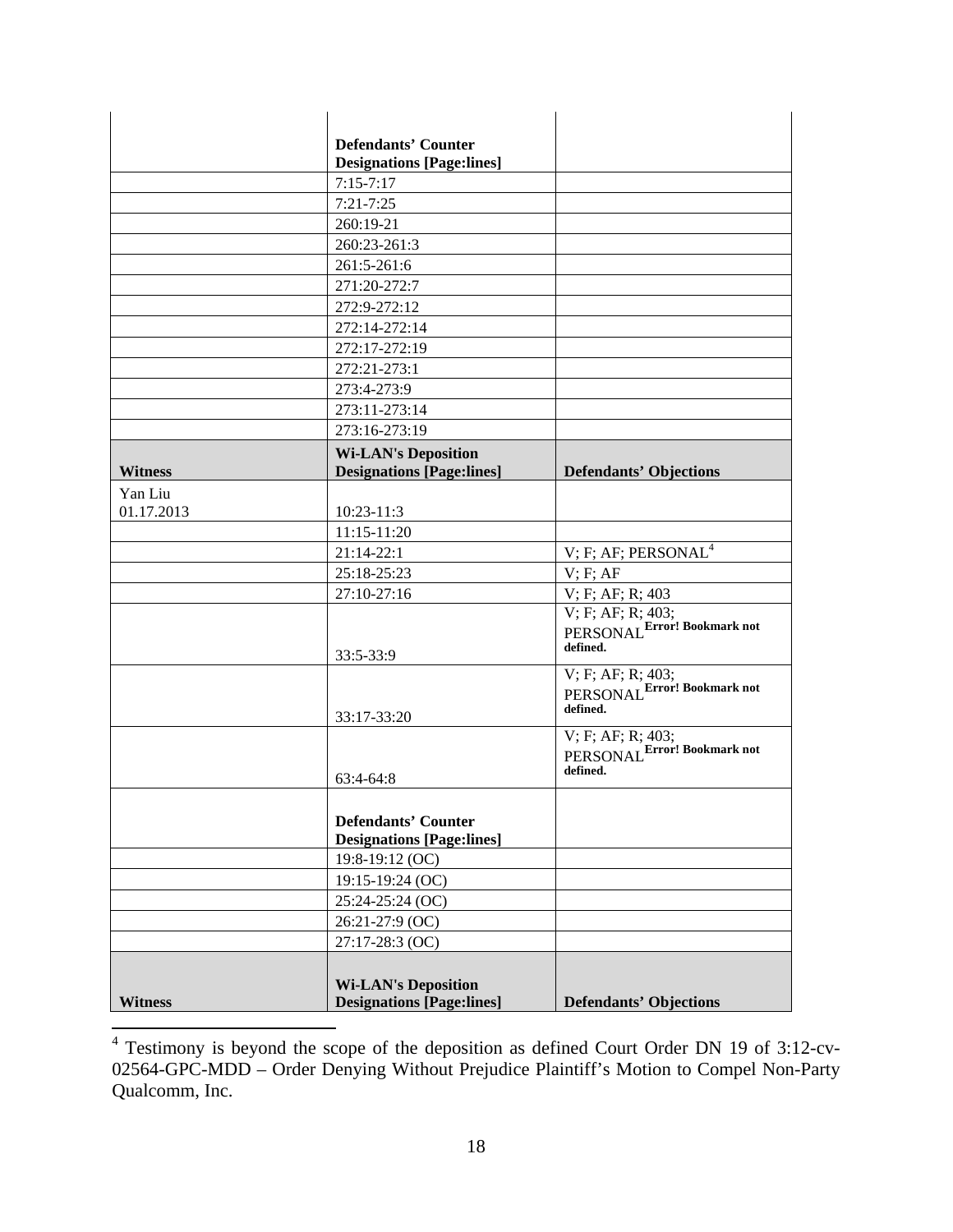| Martin Lysejko |                                                 |                               |
|----------------|-------------------------------------------------|-------------------------------|
| 06.28.2012     | 13:4-14:1                                       | H; F; V; I; R                 |
|                | 43:4-43:6                                       | H; F; V; I                    |
|                | 211:18-212:1                                    | H; F; V; I; R                 |
|                |                                                 |                               |
|                |                                                 |                               |
|                | <b>Defendants' Counter</b>                      |                               |
|                | <b>Designations [Page:lines]</b>                |                               |
|                | 12:16-12:19                                     |                               |
|                | 210:25-211:17                                   |                               |
|                | 212:2-212:2                                     |                               |
|                | 212:4-212:4                                     |                               |
|                | 212:6-212:12                                    |                               |
|                | 213:24-214:14                                   |                               |
|                | 214:16-215:5                                    |                               |
|                | 224:19-224:24                                   |                               |
|                | 225:1-225:1                                     |                               |
|                | 226:19-226:23                                   |                               |
|                | 227:1-227:9                                     |                               |
|                | 228:16-228:22                                   |                               |
|                | <b>Wi-LAN's Deposition</b>                      |                               |
| <b>Witness</b> | <b>Designations [Page:lines]</b>                | <b>Defendants' Objections</b> |
| James Mahon    |                                                 |                               |
| 08.07.2012     | $4:25-5:1$                                      |                               |
|                | $5:14-5:17$                                     |                               |
|                | $6:1-6:2$                                       |                               |
|                | $6:5 - 6:6$                                     |                               |
|                | $7:5 - 7:22$<br>$8:22-9:5$                      | R; 403<br>R; 403              |
|                | 10:11-10:14                                     |                               |
|                | $10:19 - 11:1$                                  |                               |
|                | $11:12 - 11:17$                                 |                               |
|                | $12:1 - 12:3$                                   |                               |
|                | 15:25-16:21                                     | S; R; M                       |
|                | 19:11-19:15                                     |                               |
|                | $22:5 - 22:15$                                  | I; F                          |
|                | 22:20-23:1                                      |                               |
|                | 23:7-23:13                                      | I; F; M                       |
|                | 24:15-24:25                                     | D                             |
|                | 25:9-25:12                                      |                               |
|                | 26:18-27:7                                      |                               |
|                | 27:8-27:12                                      |                               |
|                | 27:15-27:21                                     |                               |
|                |                                                 |                               |
|                |                                                 |                               |
|                | 36:6-36:14                                      |                               |
|                |                                                 |                               |
|                | <b>Defendants' Counter</b>                      |                               |
|                | <b>Designations [Page:lines]</b><br>$4:23-4:24$ |                               |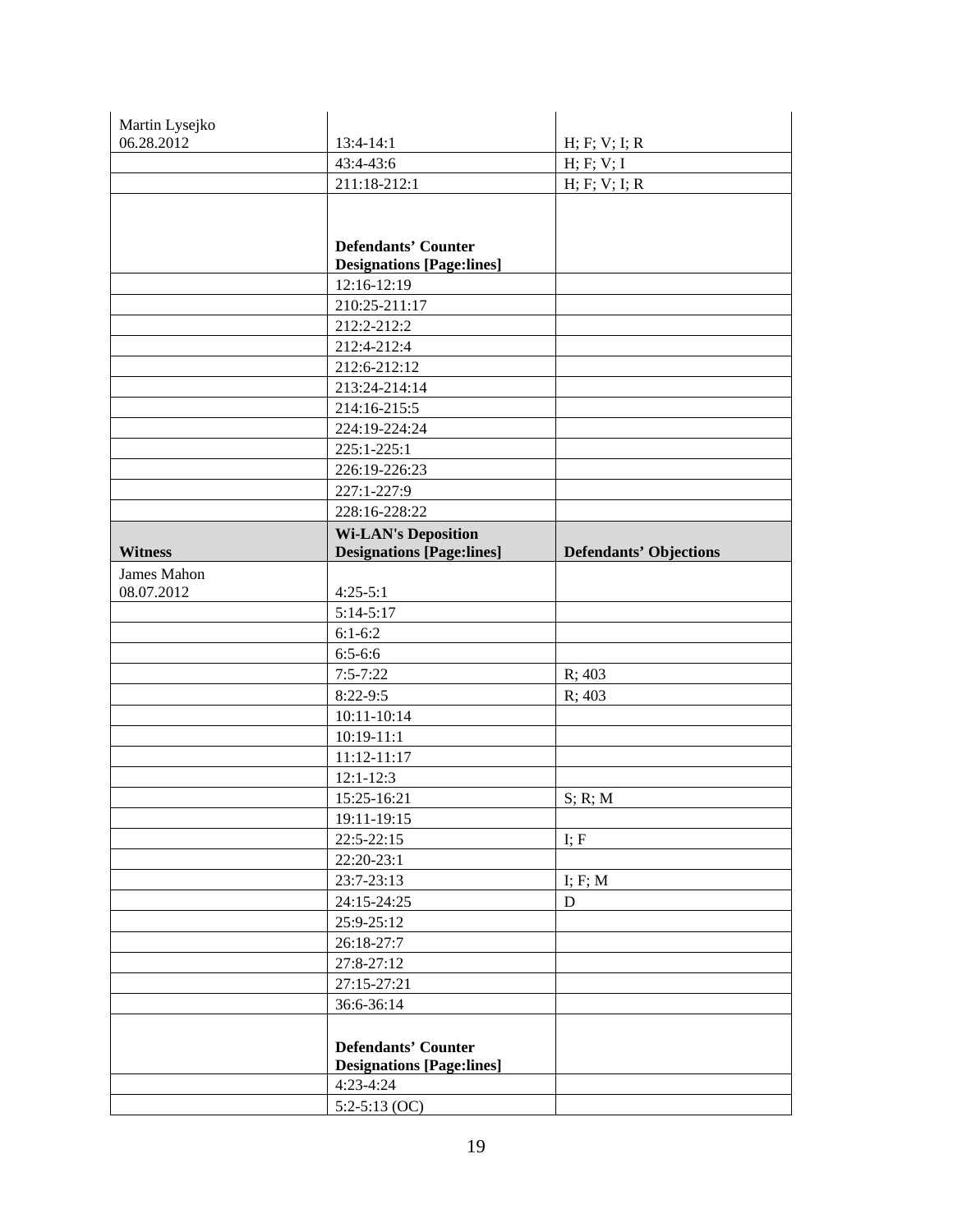|                | $7:3 - 7:4$                      |                               |
|----------------|----------------------------------|-------------------------------|
|                | $9:22-10:2$                      |                               |
|                | 11:18-11:18                      |                               |
|                | 11:22-11:25                      |                               |
|                | $12:4-12:9$ (OC)                 |                               |
|                | 12:10-12:19                      |                               |
|                | 18:23-19:10                      |                               |
|                | $20:7-21:1$                      |                               |
|                | 22:18-22:18 (OC)                 |                               |
|                | 23:3-23:6 (OC)                   |                               |
|                | 23:18-20 (OC)                    |                               |
|                | 23:22-24:13 (OC)                 |                               |
|                | 28:2-28:19 (OC)                  |                               |
|                | 30:12-30:15                      |                               |
|                | 30:24-31:18                      |                               |
|                | 36:15-37:10 (OC)                 |                               |
|                | <b>Wi-LAN's Deposition</b>       |                               |
| <b>Witness</b> | <b>Designations [Page:lines]</b> | <b>Defendants' Objections</b> |
| Luke McLeroy   |                                  |                               |
| 09.19.2012     | $6:12-6:13$                      |                               |
|                | $6:18-6:24$                      |                               |
|                | 44:23-45:12                      |                               |
|                | 49:9-49:12                       |                               |
|                | 50:8-50:21                       |                               |
|                | 58:22-59:1                       | S; V                          |
|                | 59:9-59:15                       | V; R; S                       |
|                | $61:2-61:17$                     | S; R                          |
|                | 63:21-64:07                      | $\mathbb{R}$                  |
|                | 65:8-65:16                       | S; V; R                       |
|                | 67:24-68:5                       | I; V; S                       |
|                | 73:4-73:12                       | M; R; V                       |
|                |                                  | M; R; V                       |
|                |                                  | $74:17-N$                     |
|                | 74:9-74:19                       | $74:18-19 - A$                |
|                | 92:21-92:23                      | $\mathbb{R}$                  |
|                | 93:2-93:11                       | $\mathbb{R}$                  |
|                | 93:21-94:08                      | $\mathbf R$                   |
|                | 115:5-116:16                     | F; R                          |
|                | 117:2-117:15                     | F; R                          |
|                | 122:14-123:7                     | F; V; R                       |
|                | 123:8-123:12                     | F; V; R                       |
|                | 140:4-140:13                     | R; V                          |
|                |                                  |                               |
|                | <b>Defendants' Counter</b>       |                               |
|                | <b>Designations [Page:lines]</b> |                               |
|                | 59:16-60:10 (OC)                 |                               |
|                | 116:17-116:25 (OC)               |                               |
|                | 117:20-118:15 (OC)               |                               |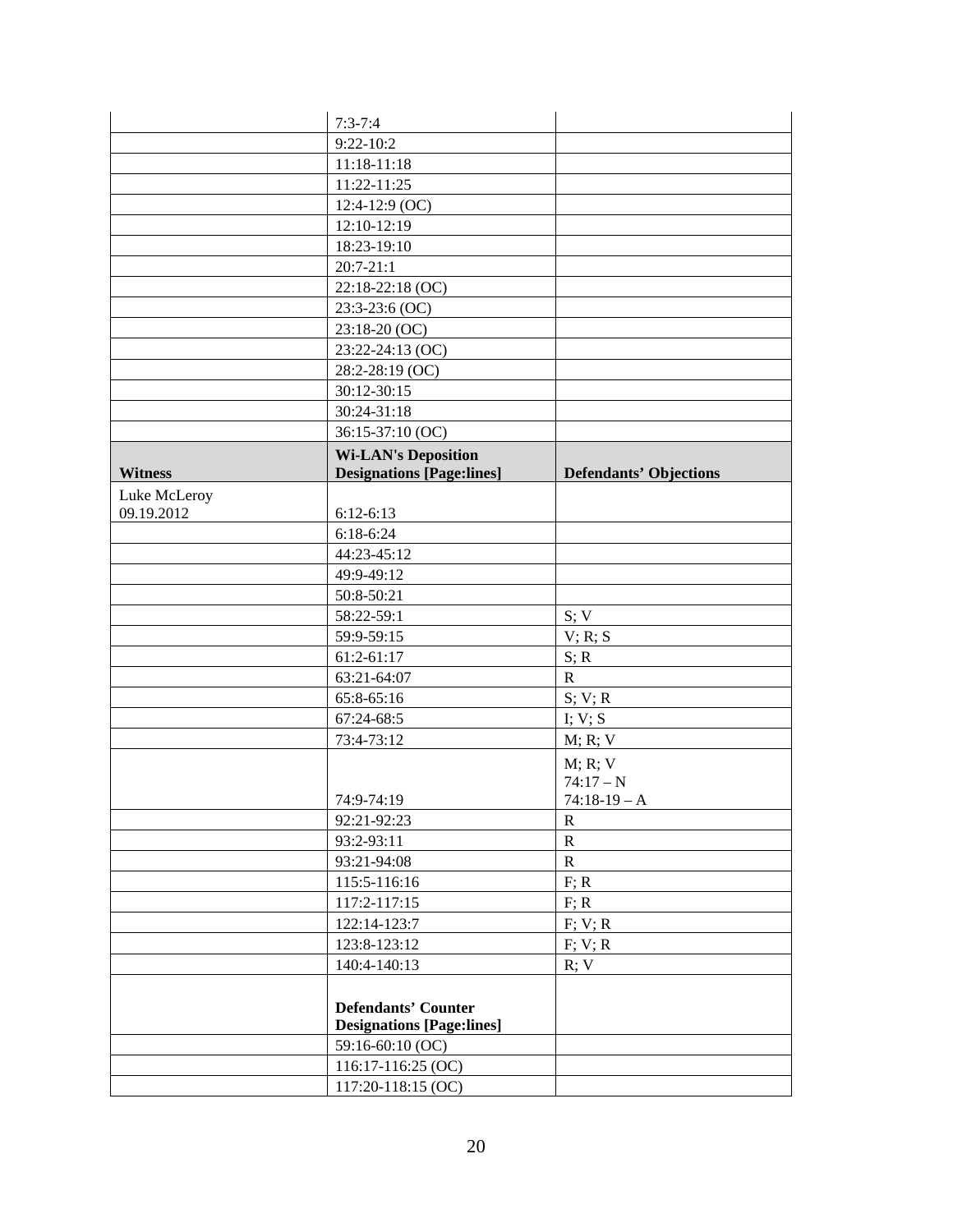|                   | <b>Wi-LAN's Deposition</b>       |                                       |
|-------------------|----------------------------------|---------------------------------------|
| <b>Witness</b>    | <b>Designations [Page:lines]</b> | <b>Defendants' Objections</b>         |
| William Middleton |                                  |                                       |
| 09.28.2012        | 151:08-151:13                    | H; I; LC; R; 403; F; S                |
|                   | 151:15-151:24                    | H; I; LC; R; 403; F; S                |
|                   | 178:22-179:01                    | H; I; LC; 403; F; S                   |
|                   | 179:03-179:08                    | H; I; LC; 403; F; S                   |
|                   | 179:15-179:25                    | H; I; LC; 403; F; S                   |
|                   |                                  |                                       |
|                   | <b>Defendants' Counter</b>       |                                       |
|                   | <b>Designations [Page:lines]</b> |                                       |
|                   | 178:15-178:21 (OC)               |                                       |
|                   | 179:10-179:11 (OC)               |                                       |
|                   | 179:13-179:13 (OC)               |                                       |
|                   | <b>Wi-LAN's Deposition</b>       |                                       |
| <b>Witness</b>    | <b>Designations [Page:lines]</b> | <b>Defendants' Objections</b>         |
| Susan Miller      |                                  |                                       |
| 08.02.2012        | $8:4-8:18$                       | V: ATTY; F; R; 403                    |
|                   | 15:7-15:17                       | $V$ ; ATTY; F; R                      |
|                   | 41:22-42:4                       | V: 403; R; F                          |
|                   | 48:4-48:8                        | $V$ ; M; F; LC                        |
|                   |                                  | O; F; V; M; ATTY; PERSONAL;           |
|                   | 63:23-64:11                      | 403; S                                |
|                   | 76:6-76:19                       | V; C; F; S; R                         |
|                   | 85:25-86:4                       | F; V; 403; ATTY; PERSONAL; I;<br>R; S |
|                   |                                  | F; V; C; 403; ATTY;                   |
|                   | 86:10-86:16                      | PERSONAL; I; R; S                     |
|                   |                                  | F; V; PERSONAL; 403; ATTY; I;         |
|                   | 87:2-88:4                        | R; S                                  |
|                   | 141:11-141:17                    | F; V; 403; PERSONAL                   |
|                   | 141:24-142:7                     | F; V; 403; PERSONAL                   |
|                   | 142:11-142:16                    | F; V; 403; PERSONAL                   |
|                   | 142:20-142:24                    | F; V; 403; PERSONAL                   |
|                   | 143:3-143:7                      | F; V; 403; PERSONAL                   |
|                   | 143:11-143:17                    | F; V; 403; PERSONAL                   |
|                   | 146:24-147:11                    | F; V; 403; PERSONAL                   |
|                   | 147:15-147:23                    | F; V; 403; PERSONAL                   |
|                   | 148:15-148:21                    | F; V; 403; PERSONAL                   |
|                   | 148:25-149:4                     | F; V; 403; PERSONAL                   |
|                   | 156:8-156:14                     | F: V: 403; PERSONAL                   |
|                   |                                  |                                       |
|                   | <b>Defendants' Counter</b>       |                                       |
|                   | <b>Designations [Page:lines]</b> |                                       |
|                   | 9:16-9:17                        |                                       |
|                   | 9:19-9:22                        |                                       |
|                   | 63:2-63:4                        |                                       |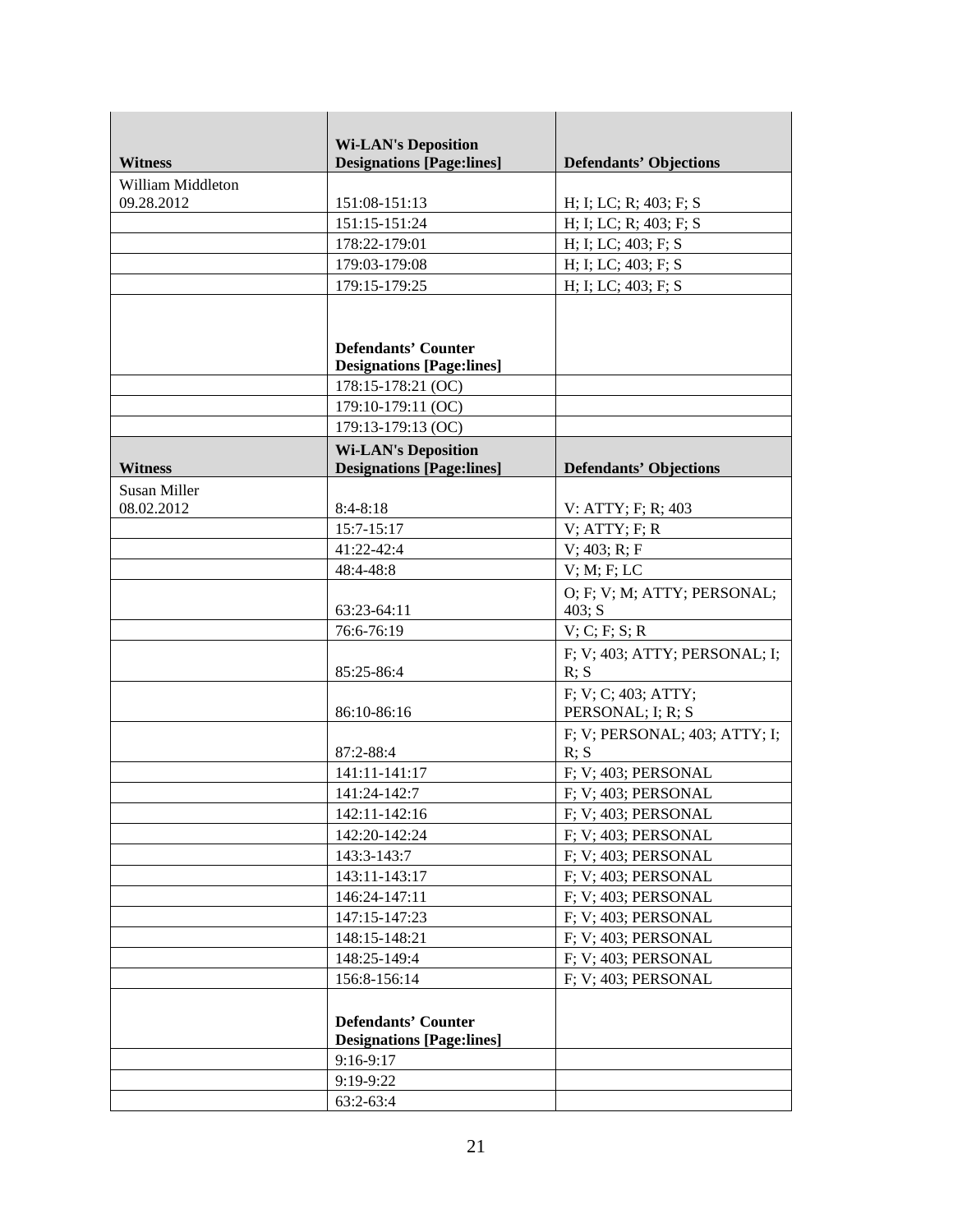|                               | 63:6-63:9                                                      |                                |
|-------------------------------|----------------------------------------------------------------|--------------------------------|
|                               | 63:11-63:12                                                    |                                |
|                               | 85:13-85:22                                                    |                                |
|                               | 85:24-85:24                                                    |                                |
|                               | 86:5-86:6                                                      |                                |
|                               | 86:9-86:9                                                      |                                |
|                               | 88:16-88:25                                                    |                                |
|                               | 89:3-89:6                                                      |                                |
|                               | <b>Wi-LAN's Deposition</b>                                     |                                |
| <b>Witness</b>                | <b>Designations [Page:lines]</b>                               | <b>Defendants' Objections</b>  |
| <b>Lennart Marten Pehrson</b> |                                                                |                                |
| 08.23.2012                    | 9:14-9:21                                                      |                                |
|                               | 22:8-22:10                                                     | V; F; AF; 403; PERSONAL        |
|                               | 23:16-23:19                                                    | V; F; PERSONAL                 |
|                               | 24:18-25:1                                                     | V; F; PERSONAL                 |
|                               | 31:18-32:5                                                     | V; F; PERSONAL                 |
|                               | 33:17-34:6                                                     | V: F: PERSONAL                 |
|                               | 48:10-50:1                                                     |                                |
|                               | 67:23-68:2                                                     | V; F; PERSONAL                 |
|                               | 98:24-99:18                                                    | V; R; 403                      |
|                               |                                                                |                                |
|                               | <b>Defendants' Counter</b>                                     |                                |
|                               | <b>Designations [Page:lines]</b>                               |                                |
|                               | 29:6-29:20 (OC)                                                |                                |
|                               |                                                                |                                |
|                               | 68:3-68:10                                                     |                                |
| <b>Witness</b>                | <b>Wi-LAN's Deposition</b><br><b>Designations [Page:lines]</b> | <b>Defendants' Objections</b>  |
| Douglas Pulley                |                                                                |                                |
| 07.26.2012                    | 50:22-51:4                                                     | F; V; ATTY; O; S; 403: R; I    |
|                               | 113:22-114:23                                                  | V; 403: ATTY; H; R; I; F       |
|                               | 126:7-126:16                                                   | F; V; ATTY; H; R; I; 403; S    |
|                               | 128:10-128:15                                                  | V; 403; ATTY; H; R; I; F; S    |
|                               |                                                                |                                |
|                               | 156:13-156:23                                                  | V; C; 403: ATTY; F; H; R; I; S |
|                               | 158:12-158:19                                                  | 403; F; V; C; H; R; I; S       |
|                               | 185:20-186:18                                                  | V; 403: ATTY; F; C; H; R; I; S |
|                               |                                                                |                                |
|                               | <b>Defendants' Counter</b>                                     |                                |
|                               | <b>Designations [Page:lines]</b>                               |                                |
|                               | 11:14-11:16                                                    |                                |
|                               | 11:19-11:22                                                    |                                |
|                               | 11:24-12:1                                                     |                                |
|                               | $12:4-12:4$                                                    |                                |
|                               | 49:20-49:22                                                    |                                |
|                               | 49:24-50:3                                                     |                                |
|                               | 53:4-53:5                                                      |                                |
|                               | 53:10-53:16                                                    |                                |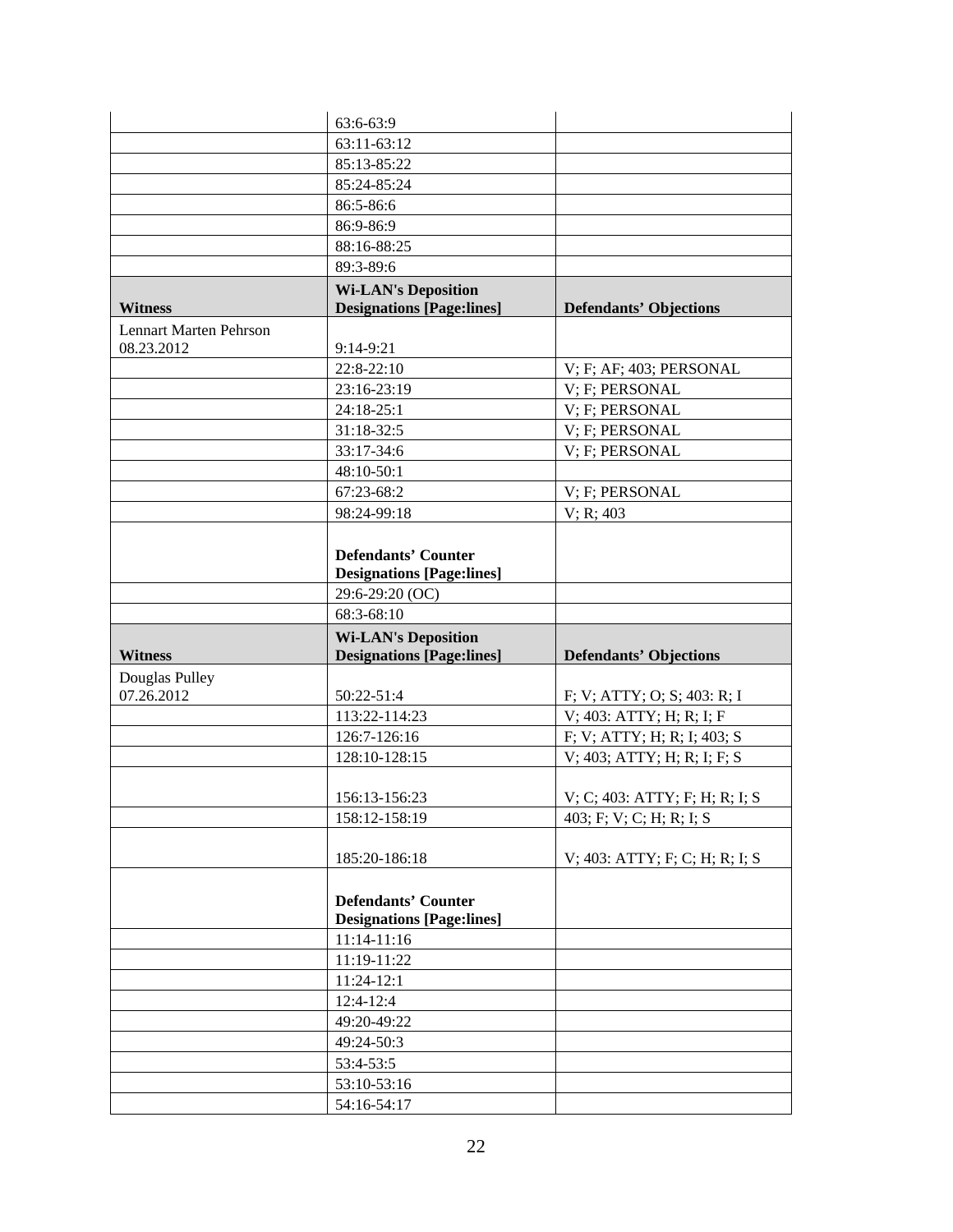|                               | 54:20-54:25                      |                               |
|-------------------------------|----------------------------------|-------------------------------|
|                               | 103:1-103:5                      |                               |
|                               | 103:10-103:13                    |                               |
|                               | 137:22-138:3                     |                               |
|                               | 156:1-156:3                      |                               |
|                               | 156:6-156:11                     |                               |
|                               | 203:8-203:10                     |                               |
|                               | 203:13-203:17                    |                               |
|                               | <b>Wi-LAN's Deposition</b>       |                               |
| <b>Witness</b>                | <b>Designations [Page:lines]</b> | <b>Defendants' Objections</b> |
| Mikael Rylander               |                                  |                               |
| 08.23.2012                    | $9:6-9:13$                       |                               |
|                               | 18:12-18:14                      |                               |
|                               | 19:16-19:25                      |                               |
|                               | 31:11-32:01                      |                               |
|                               |                                  |                               |
|                               | <b>Defendants' Counter</b>       |                               |
|                               | <b>Designations [Page:lines]</b> |                               |
|                               | 17:23-18:4                       |                               |
|                               | 19:5-19:11 (OC)                  |                               |
|                               | 34:21-35:4                       |                               |
|                               | 35:8-35:12                       |                               |
|                               | 46:24-47:6                       |                               |
|                               | <b>Wi-LAN's Deposition</b>       |                               |
| <b>Witness</b>                | <b>Designations [Page:lines]</b> | <b>Defendants' Objections</b> |
|                               |                                  |                               |
|                               |                                  |                               |
| Stephen Sneeden<br>08.17.2012 | $7:5 - 7:9$                      |                               |
|                               | $7:23 - 7:24$                    |                               |
|                               | 12:9-12:12                       |                               |
|                               | 13:5-13:7                        |                               |
|                               | 32:25-33:7                       |                               |
|                               | 34:1-34:4                        |                               |
|                               | 34:23-35:10                      | PERSONAL; ATTY; R             |
|                               | 41:8-41:13                       |                               |
|                               | 42:21-43:2                       | S; F                          |
|                               | 43:4-43:10                       |                               |
|                               | 44:3-44:8                        | <b>ATTY</b>                   |
|                               | 44:24-45:3                       |                               |
|                               | 49:18-50:7                       | F; S; ATTY                    |
|                               | $50:14-51:1$                     |                               |
|                               |                                  |                               |
|                               | <b>Defendants' Counter</b>       |                               |
|                               | <b>Designations [Page:lines]</b> |                               |
|                               | $5:1 - 5:3$                      |                               |
|                               | $5:21 - 5:23$                    |                               |
|                               | $7:25-8:12$ (OC)                 |                               |
|                               | 8:20-9:16                        |                               |
|                               | $12:13-13:4$ (OC)                |                               |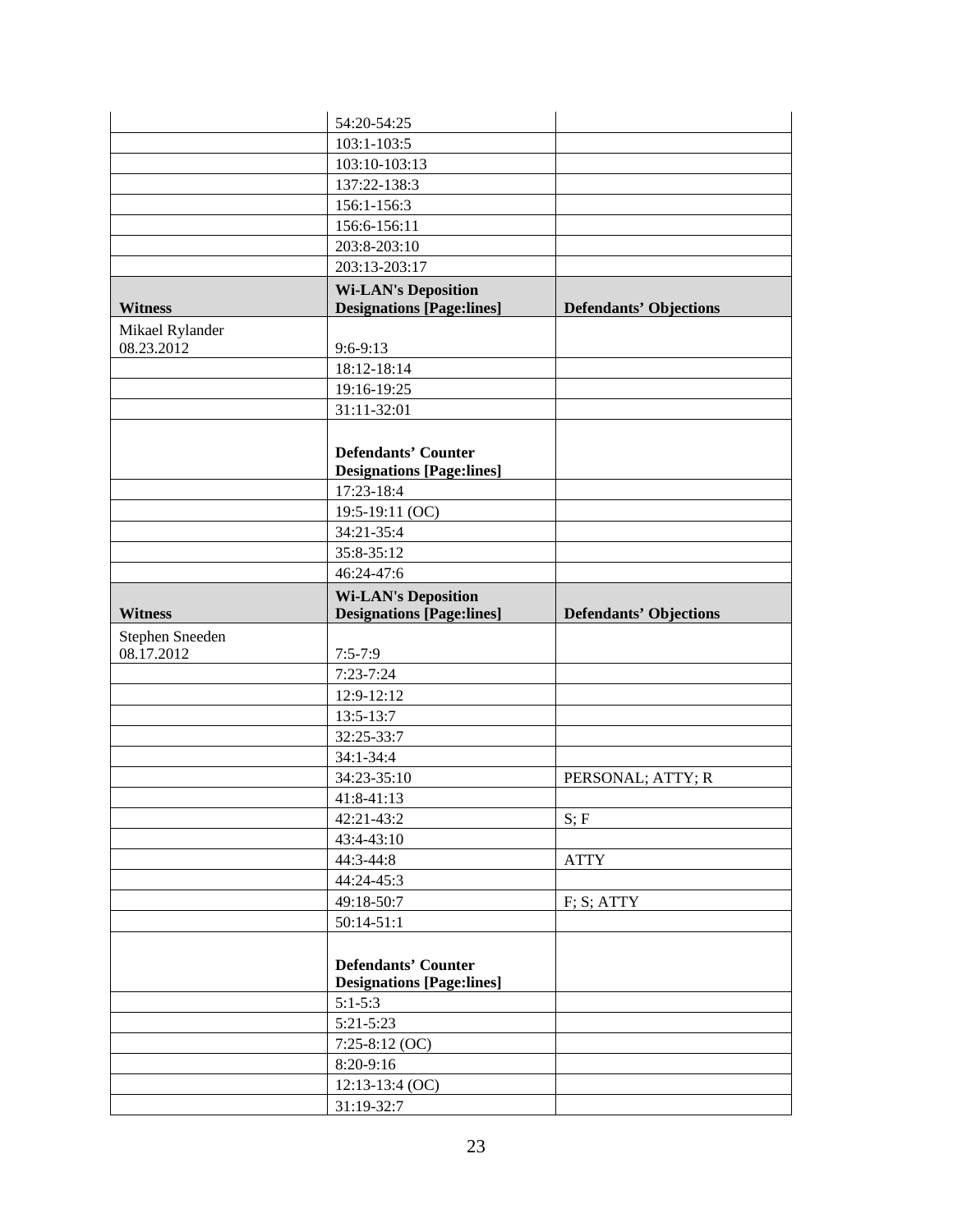|                | 33:8-33:15 (OC)                  |                               |
|----------------|----------------------------------|-------------------------------|
|                | 34:4-34:11 (OC)                  |                               |
|                | 34:14-34:21                      |                               |
|                | 39:9-39:11                       |                               |
|                | 39:13-39:14                      |                               |
|                | 39:16-40:3                       |                               |
|                | 44:10-44:23 (OC)                 |                               |
|                | 45:5-45:13 (OC)                  |                               |
|                | 50:8-50:13 (OC)                  |                               |
|                | <b>Wi-LAN's Deposition</b>       |                               |
| <b>Witness</b> | <b>Designations [Page:lines]</b> | <b>Defendants' Objections</b> |
| Malek Shahid   |                                  |                               |
| 09.11.2012     | 10:22-11:18                      | $V$ ; 403: I                  |
|                | 17:15-17:23                      | N; I; 403                     |
|                | 36:21-37:5                       | F; V; M; ATTY; S; O           |
|                | 39:16-40:3                       | F; V; M; 403: ATTY            |
|                | $41:1 - 41:23$                   | C; V; 403; N; I; F; R         |
|                | 42:12-42:14                      | $V$ ; I; 403; F; R            |
|                | 43:9-43:11                       | $V$ ; I; 403; F; R            |
|                |                                  | C; F; PERSONAL; 403; ATTY; S; |
|                | 68:21-69:17                      | V; R; O                       |
|                | 81:12-81:20                      | F; V; 403; S; R               |
|                | 101:23-102:4                     | C; V; I; M; 403               |
|                | 102:25-103:7                     | F; I; 403; S                  |
|                | 106:12-106:22                    | F; I; 403; ATTY; S; V         |
|                | 111:2-111:13                     | F; 403; ATTY; V; S; I         |
|                | 112:12-113:3                     | F; 403; ATTY; V; S; I         |
|                | 115:13-116:12                    | F; 403: ATTY; V; S; I         |
|                | 117:3-117:19                     | $F$ ; 403: ATTY; V; S; I      |
|                | 119:4-119:19                     | F; 403: ATTY; V; S; I         |
|                | 141:25-143:16                    | C; F; V; 403; S; R; I         |
|                | 153:24-156:12                    | H; F; 403; V; S; I            |
|                | 174:15-174:22                    | F; 403: ATTY; V; S; I; R      |
|                |                                  |                               |
|                | <b>Defendants' Counter</b>       |                               |
|                | <b>Designations [Page:lines]</b> |                               |
|                | 17:24-18:12                      |                               |
|                | 42:8-42:11                       |                               |
|                | 42:15-42:18                      |                               |
|                | 42:24-43:8                       |                               |
|                | 43:12-43:23                      |                               |
|                | 43:25-44:1                       |                               |
|                | $52:3-52:5$                      |                               |
|                | 52:8-52:18                       |                               |
|                | 101:8-101:22                     |                               |
|                | 106:4-106:6                      |                               |
|                | 106:8-106:10                     |                               |
|                | 113:24-114:1                     |                               |
|                | 114:3-114:4                      |                               |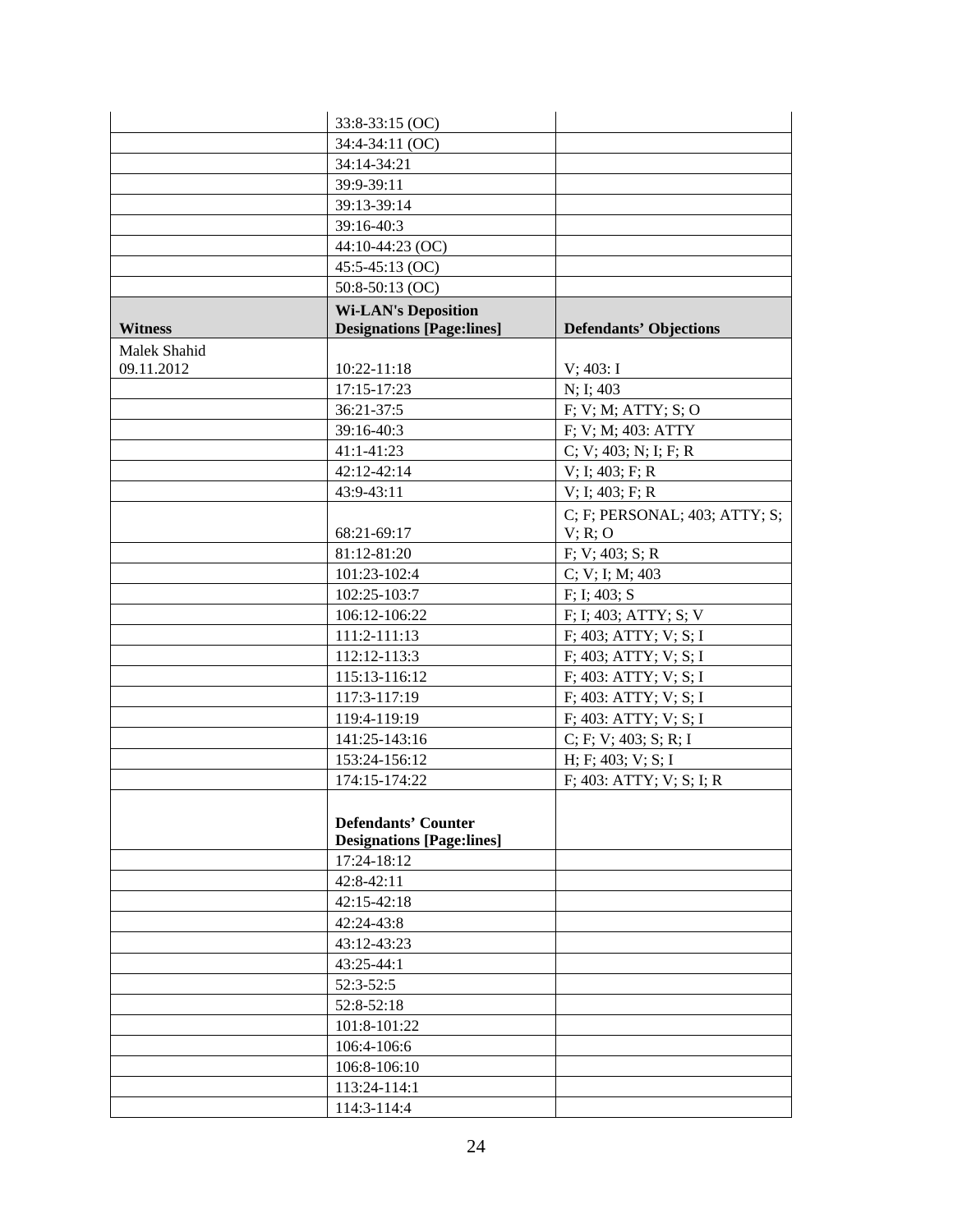|                 | 138:1-139:22                                                                    |                               |
|-----------------|---------------------------------------------------------------------------------|-------------------------------|
|                 | 140:20-141:2                                                                    |                               |
|                 | 156:23-157:4                                                                    |                               |
|                 | 157:8-157:22                                                                    |                               |
|                 | 159:20-159:24                                                                   |                               |
|                 | 160:1-160:12                                                                    |                               |
|                 | 160:14-161:9                                                                    |                               |
|                 | 166:11-166:13                                                                   |                               |
|                 | 166:15-166:18                                                                   |                               |
|                 | 203:22-203:24                                                                   |                               |
|                 | 204:1-204:5                                                                     |                               |
|                 | 262:22-263:3                                                                    |                               |
|                 | 263:5-263:9                                                                     |                               |
|                 | 263:11-263:15                                                                   |                               |
| <b>Witness</b>  | <b>Wi-LAN's Deposition</b><br><b>Designations [Page:lines]</b>                  | <b>Defendants' Objections</b> |
| Paul Struhsaker |                                                                                 |                               |
| 07.02.2012      | 115:17-116:13                                                                   | H; F; V; I; ATTY              |
|                 | <b>Defendants' Counter</b><br><b>Designations [Page:lines]</b><br>117:15-117:18 |                               |
|                 | 123:16-123:23                                                                   |                               |
|                 | <b>Wi-LAN's Deposition</b>                                                      |                               |
| <b>Witness</b>  | <b>Designations [Page:lines]</b>                                                | <b>Defendants' Objections</b> |
|                 |                                                                                 |                               |
| Said Tatesh     |                                                                                 |                               |
| 09.13.2012      | $7:6 - 7:10$                                                                    | $\bf{I}$                      |
|                 | $7:23-8:7$                                                                      | I; 403                        |
|                 | $8:14-8:23$                                                                     | I; $V$ ; 403                  |
|                 | 33:16-34:6                                                                      | C; F; V; 403; R; O; S         |
|                 | 34:25-35:7                                                                      | F; V; 403; ATTY               |
|                 | 37:15-38:5                                                                      | F; V; I; M; 403: ATTY; S      |
|                 | <b>Defendants' Counter</b><br><b>Designations [Page:lines]</b>                  |                               |
|                 | $7:11 - 7:22$                                                                   |                               |
|                 | 21:25-22:3                                                                      |                               |
|                 | 22:17-22:24                                                                     |                               |
|                 | 34:7-34:24                                                                      |                               |
|                 | 35:9-36:22                                                                      |                               |
|                 | 42:2-42:10                                                                      |                               |
|                 | 43:7-44:18                                                                      |                               |
|                 | 44:20-45:6                                                                      |                               |
|                 | 45:8-46:16<br><b>Wi-LAN's Deposition</b>                                        |                               |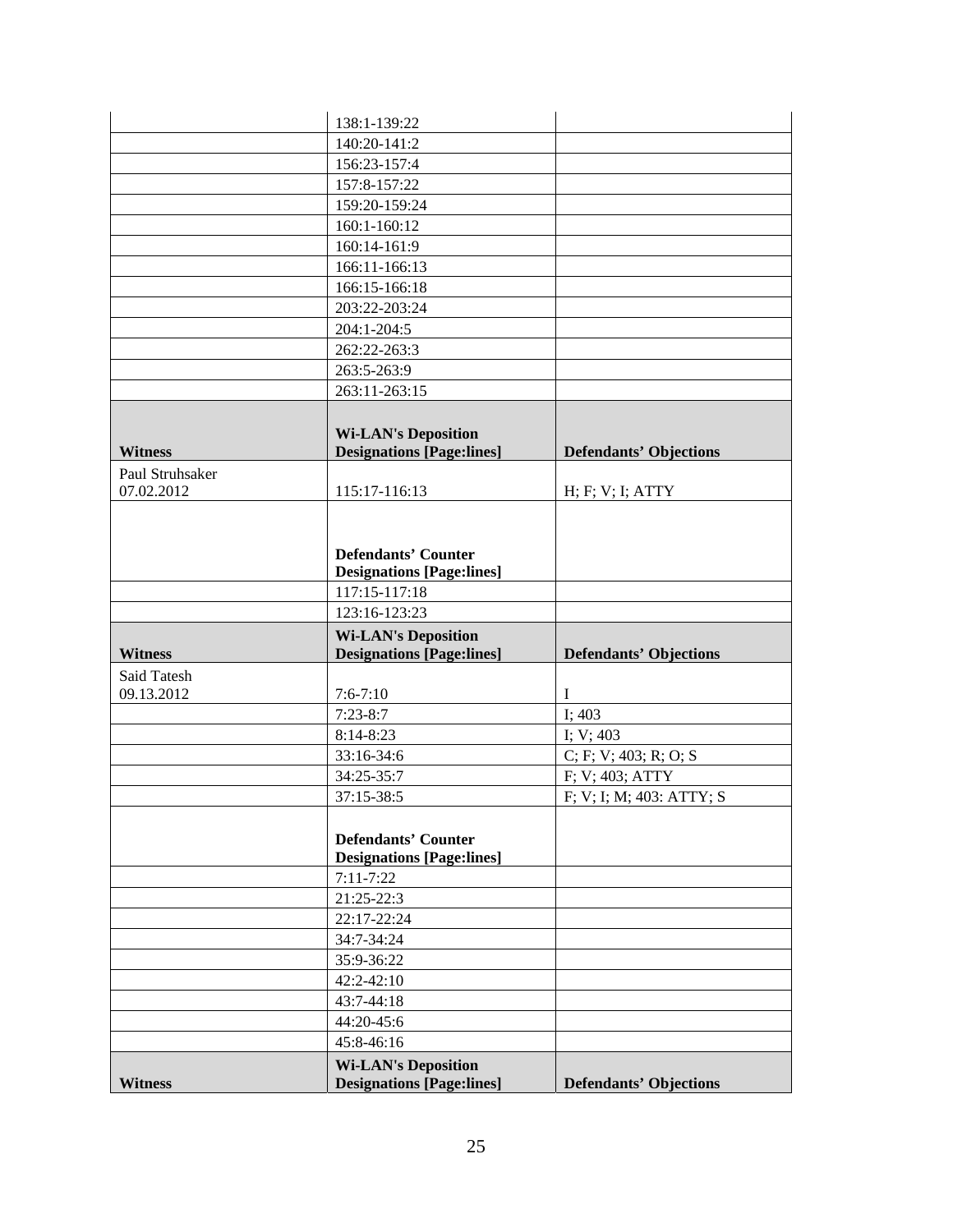| Frank Vecella |                                  |                        |
|---------------|----------------------------------|------------------------|
| 09.05.2012    | $7:08-7:17$                      |                        |
|               | 14:12-14:14                      | R; PERSONAL            |
|               | 15:18-16:3                       | R; PERSONAL            |
|               | 16:6-16:6                        | R; PERSONAL            |
|               | 16:7-16:15                       | R; PERSONAL            |
|               | 16:18-16:19                      | R; PERSONAL            |
|               | 17:18-17:24                      | $R(17:23-24); A; S; O$ |
|               | 18:2-18:6                        | R; A; S; O             |
|               | 18:8-18:12                       | R; A; S; O             |
|               | 18:15-18:18                      | R; A; S; O             |
|               | 18:20-18:24                      | R; A; S; O             |
|               | 19:15-19:16                      | R; A; S; O             |
|               | 19:19-19:19                      | R; A; S; O             |
|               | 24:8-24:22                       | R; 403; F              |
|               | 25:15-25:24                      | R; 403; F              |
|               | 32:10-32:13                      |                        |
|               | 32:17-32:19                      |                        |
|               | 33:6-33:8                        |                        |
|               | 34:20-34:24                      |                        |
|               | 35:18-35:18                      |                        |
|               | 35:21-35:23                      |                        |
|               | 35:24-35:25                      |                        |
|               | 36:18-36:25                      |                        |
|               | 37:6-37:20                       |                        |
|               | 37:22-37:25                      |                        |
|               | 39:3-39:14                       |                        |
|               | 44:10-44:15                      |                        |
|               | 50:4-50:25                       |                        |
|               | 51:2-51:3                        |                        |
|               | 51:7-51:11                       |                        |
|               | 54:3-54:13                       | R; 403; 408            |
|               | 54:16-54:17                      | R; 403; 408            |
|               | 55:14-55:17                      | R; 403; 408            |
|               | 55:19-55:22                      | R; 403; 408            |
|               | 56:8-56:13                       | R; 403; 408            |
|               | 64:17-64:19                      | R; 403; 408            |
|               | 65:18-66:6                       | R; 403; 408            |
|               | 66:9-66:11                       | R; 403; 408            |
|               | 68:3-68:7                        | R; 403; 408            |
|               | 68:11-68:20                      | R; 403; 408            |
|               | <b>Defendants' Counter</b>       |                        |
|               | <b>Designations [Page:lines]</b> |                        |
|               | 38:1-38:4 (OC)                   |                        |
|               | 38:6-38:11 (OC)                  |                        |
|               | 40:12-40:24 (OC)                 |                        |
|               | 42:9-42:17                       |                        |
|               | 43:18-44:6 (OC)                  |                        |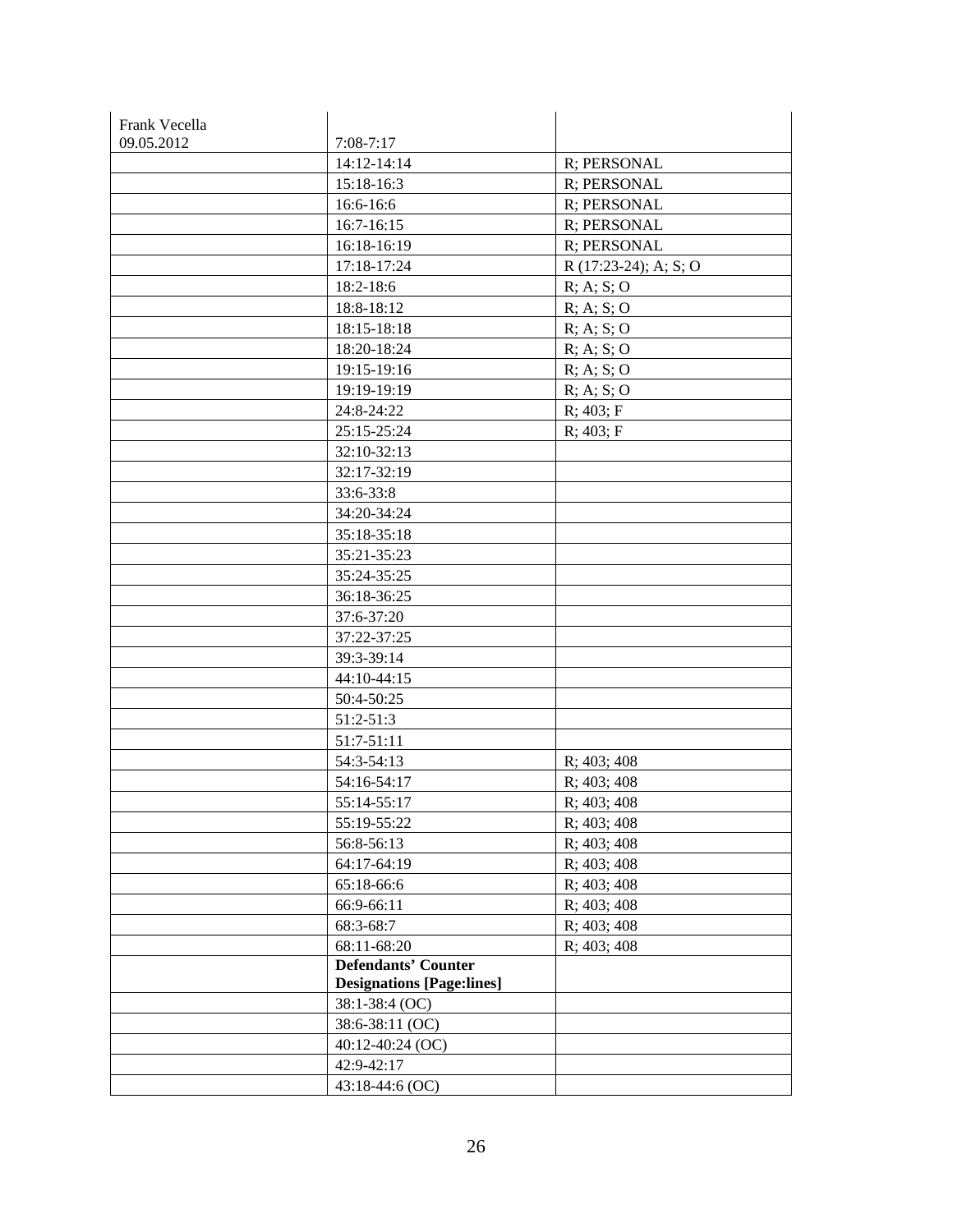| <b>Witness</b> | <b>Wi-LAN's Deposition</b><br><b>Designations [Page:lines]</b> | <b>Defendants' Objections</b> |
|----------------|----------------------------------------------------------------|-------------------------------|
| William Zucker |                                                                |                               |
| 12.06.2012     | 13:2-13:12                                                     |                               |
|                | 25:23-26:1                                                     | R; 403                        |
|                | 26:13-26:18                                                    | $R$ ; 403; F; S               |
|                | 34:18-35:1                                                     | R: 403                        |
|                | $40:3-41:1$                                                    | R; 403                        |
|                | 43:1-43:12                                                     | $R$ ; 403; S; F               |
|                | 73:7-73:18                                                     | R; 403; S; F                  |
|                | 75:6-75:10                                                     | $R$ ; 403; S; F               |
|                | 87:24-88:15                                                    | $R$ ; 403 S; F                |
|                | 95:17-97:6                                                     | R; 403; S; F; H; O; M         |
|                | 98:5-98:20                                                     | $R$ ; 403; S; F; O; M         |
|                | 144:9-144:20                                                   | $R$ ; 403; S; F; M            |
|                |                                                                |                               |
|                | <b>Defendants' Counter</b>                                     |                               |
|                | <b>Designations [Page:lines]</b>                               |                               |
|                | 26:2-26:12                                                     |                               |
|                | 27:14-28:7                                                     |                               |
|                | 35:15-35:25                                                    |                               |
|                | 39:8-39:13                                                     |                               |
|                | $42:4 - 42:6$                                                  |                               |
|                | 73:19-73:20                                                    |                               |
|                | 75:22-76:1                                                     |                               |
|                | 76:16-77:2                                                     |                               |
|                | 83:25-84:22                                                    |                               |
|                | 86:8-87:8                                                      |                               |
|                | 89:17-90:4                                                     |                               |
|                | 97:7-97:9                                                      |                               |
|                | 97:11-97:17                                                    |                               |
|                | 99:13-99:18                                                    |                               |
|                | 158:17-158:22                                                  |                               |
|                | 174:15-175:5                                                   |                               |
|                | 176:11-176:15                                                  |                               |
|                | 176:24-177:2                                                   |                               |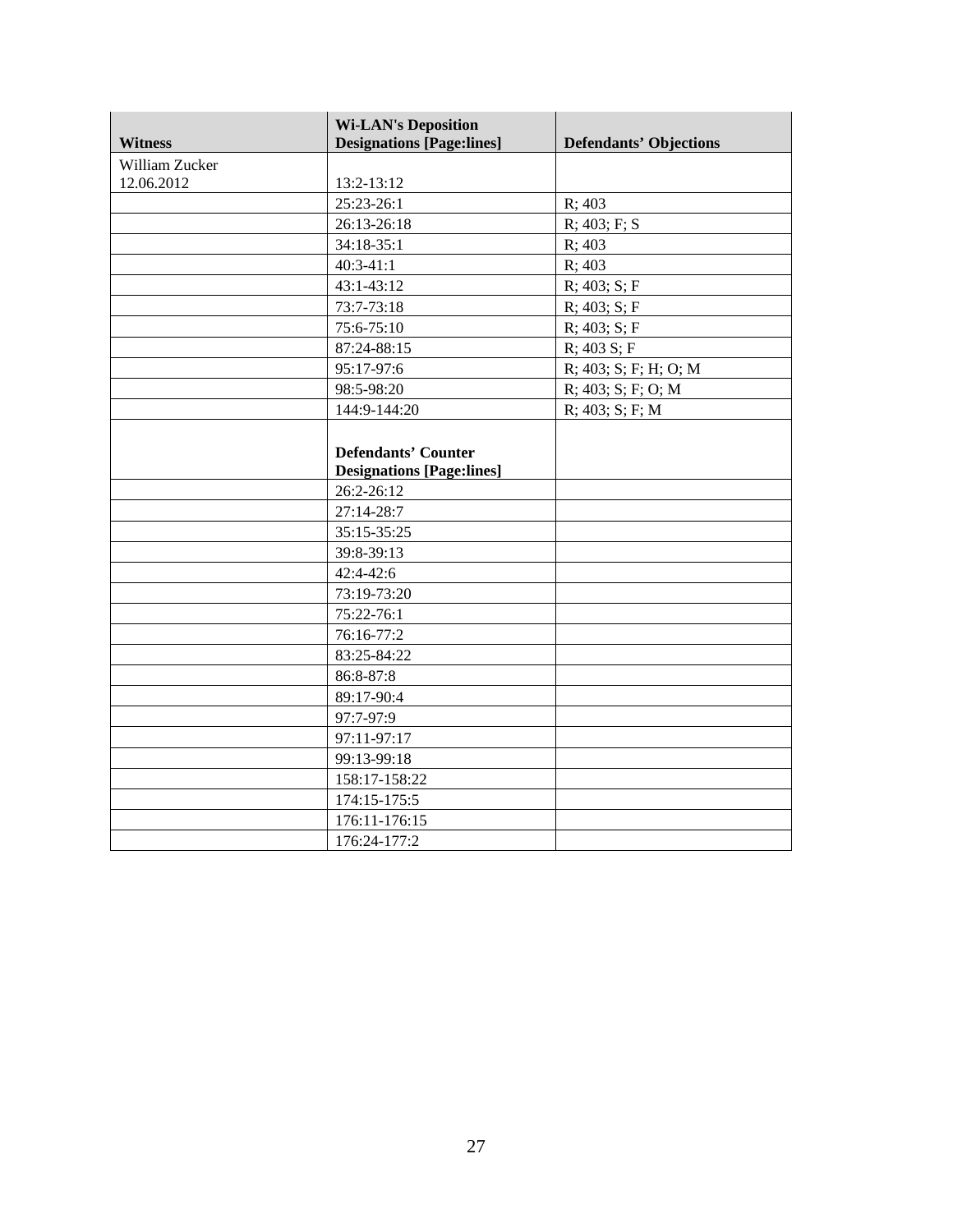| <b>Witness</b> | <b>Wi-LAN's Deposition Designations</b><br>[Page:lines] | <b>HTC's Objections</b> |
|----------------|---------------------------------------------------------|-------------------------|
| David Brant    |                                                         |                         |
| 06.29.2012     | 15:8-16:17                                              | H                       |
|                |                                                         |                         |
|                | 20:6-25:4                                               | ATTY; H; C              |
|                |                                                         |                         |
|                | 42:6-43:19                                              | ATTY; H; S              |
|                |                                                         |                         |
|                | 120:1-124:9                                             | ATTY; H; S; R           |
|                |                                                         |                         |
|                | 124:23-127:21                                           | ATTY; H; S; V           |
|                | 129:10-129:18                                           | ATTY; H                 |
|                | 129:20-129:25                                           | ATTY; H                 |
|                | 130:2-130:6                                             | ATTY; H                 |
|                | 130:16-130:23                                           | ATTY; H                 |
|                | 132:15-133:20                                           | ATTY; H                 |
|                |                                                         |                         |
|                | 167:19-168:11                                           | ATTY; H; F              |
|                |                                                         |                         |
|                | 173:7-173:25                                            | ATTY; H; F; AF; V       |
|                | 196:7-196:25                                            | S; V; H                 |
|                |                                                         |                         |
|                | 210:11-210:14                                           | ATTY; D; V; H           |
|                |                                                         |                         |
|                | 215:11-216:22                                           | ATTY; S; H              |
|                | 235:17-236:8                                            | D; H                    |
|                | <b>HTC's Counter Designations</b>                       |                         |
|                | [Page:lines]                                            |                         |
|                | 117:4-117:16                                            |                         |
|                | 117:20-118:4                                            |                         |
|                | 118:6-118:17                                            |                         |
|                | 118:19-119:4                                            |                         |
|                | 127:22-129:9                                            |                         |
|                | 174:9-174:11                                            |                         |
|                | 174:14-174:15                                           |                         |
|                | 174:17-175:2                                            |                         |
|                | 175:4-175:4                                             |                         |
|                | 175:6-175:7                                             |                         |
|                | 175:11-175:15                                           |                         |
|                | 175:18-175:19                                           |                         |
|                | 175:21-175:23                                           |                         |

# **HTC'S COUNTER DESIGNATIONS AND OBJECTIONS<sup>5</sup>**

<sup>&</sup>lt;sup>5</sup> HTC hereby incorporates by reference all of Alcatel-Lucent, Sony Mobile, and Ericsson's objections and counter designations and includes them herein prior to the Court's ruling on the motion to sever.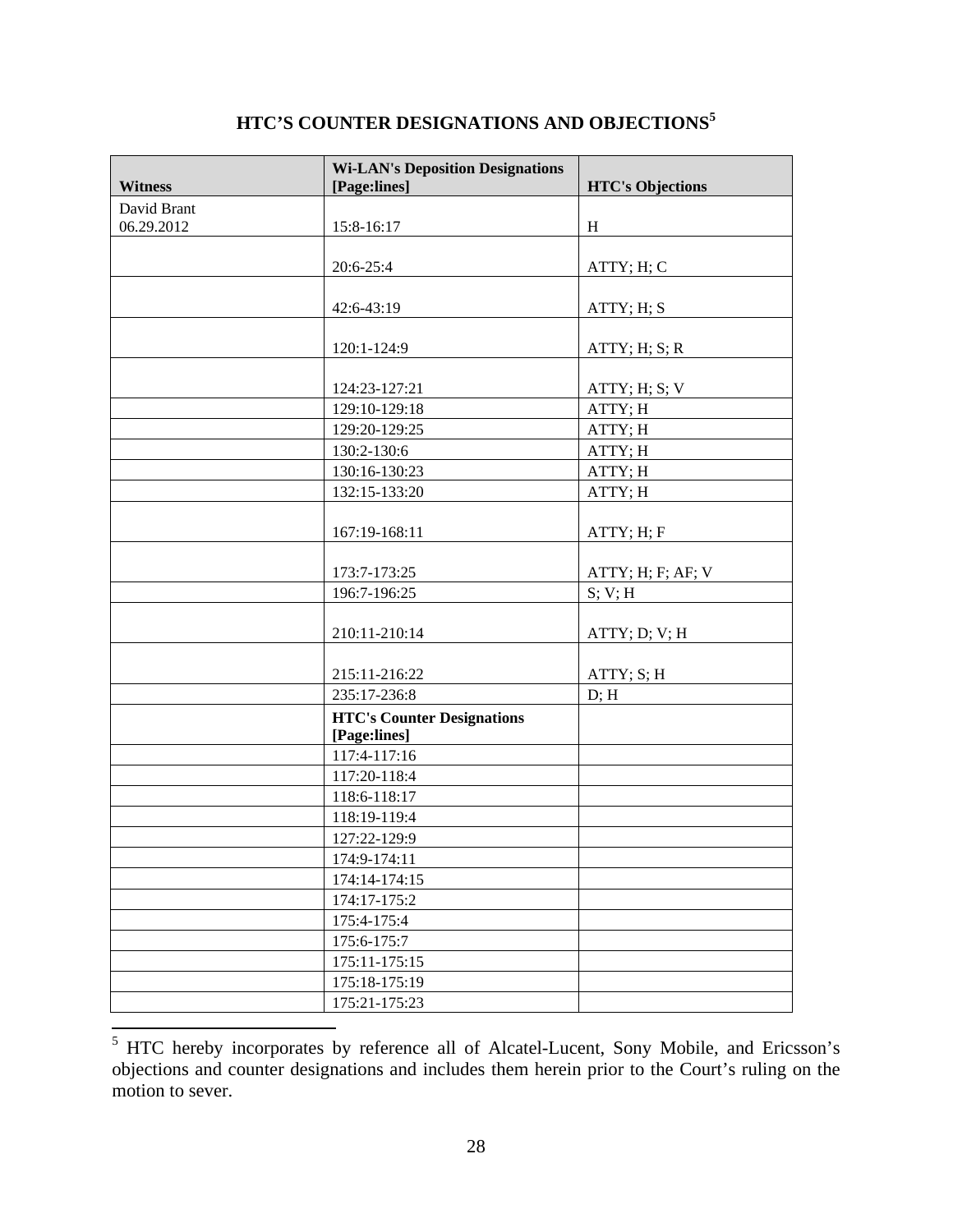|                | 197:19-197:25                           |                         |
|----------------|-----------------------------------------|-------------------------|
|                | 198:3-198:3                             |                         |
|                | 198:5-198:5                             |                         |
|                | 198:7-198:11                            |                         |
|                | 198:14-198:15                           |                         |
|                | 198:22-198:24                           |                         |
|                | 199:2-199:2                             |                         |
|                | 199:4-199:6                             |                         |
|                | 199:8-199:8                             |                         |
|                | 199:10-199:14                           |                         |
|                | 199:17-199:19                           |                         |
|                | 199:21-199:23                           |                         |
|                | 200:1-200:5                             |                         |
|                | 200:7-200:9                             |                         |
|                | 200:12-200:14                           |                         |
|                | 201:17-201:19                           |                         |
|                | 201:22-201:22                           |                         |
|                | 201:24-202:2                            |                         |
|                | 202:5-202:9                             |                         |
|                | 212:22-213:6                            |                         |
|                | 213:8-213:11                            |                         |
|                | 213:13-213:18                           |                         |
|                | 213:21-213:24                           |                         |
|                | 214:1-214:5                             |                         |
|                | 214:8-214:10                            |                         |
|                | 214:12-214:13                           |                         |
|                | 236:9-236:16                            |                         |
|                | 236:18-236:18                           |                         |
|                | 236:20-236:22                           |                         |
|                | 237:1-237:1                             |                         |
|                | 237:3-237:5                             |                         |
|                | 237:8-237:8                             |                         |
|                | <b>Wi-LAN's Deposition Designations</b> |                         |
| <b>Witness</b> | [Page:lines]                            | <b>HTC's Objections</b> |
| Ming-Chieh Kuo |                                         |                         |
| 09.28.2012     | 10:04-10:16                             |                         |
|                | 13:25-14:23                             |                         |
|                | 25:20-25:24                             |                         |
|                | 68:11-68:14                             |                         |
|                | 106:10-106:13                           |                         |
|                | 157:11-157:15                           |                         |
|                | 157:18-158:02                           |                         |
|                | 159:03-159:16                           | F; I; R                 |
|                | 162:22-163:06                           | $F$ ; I; R; V           |
|                | 164:16-164:21                           | $F$ ; I; R; V           |
|                | 216:05-216:08                           |                         |
|                | 221:21-222:03                           | F; I; S; V              |
|                | 234:15-234:20                           | F; I; S; V              |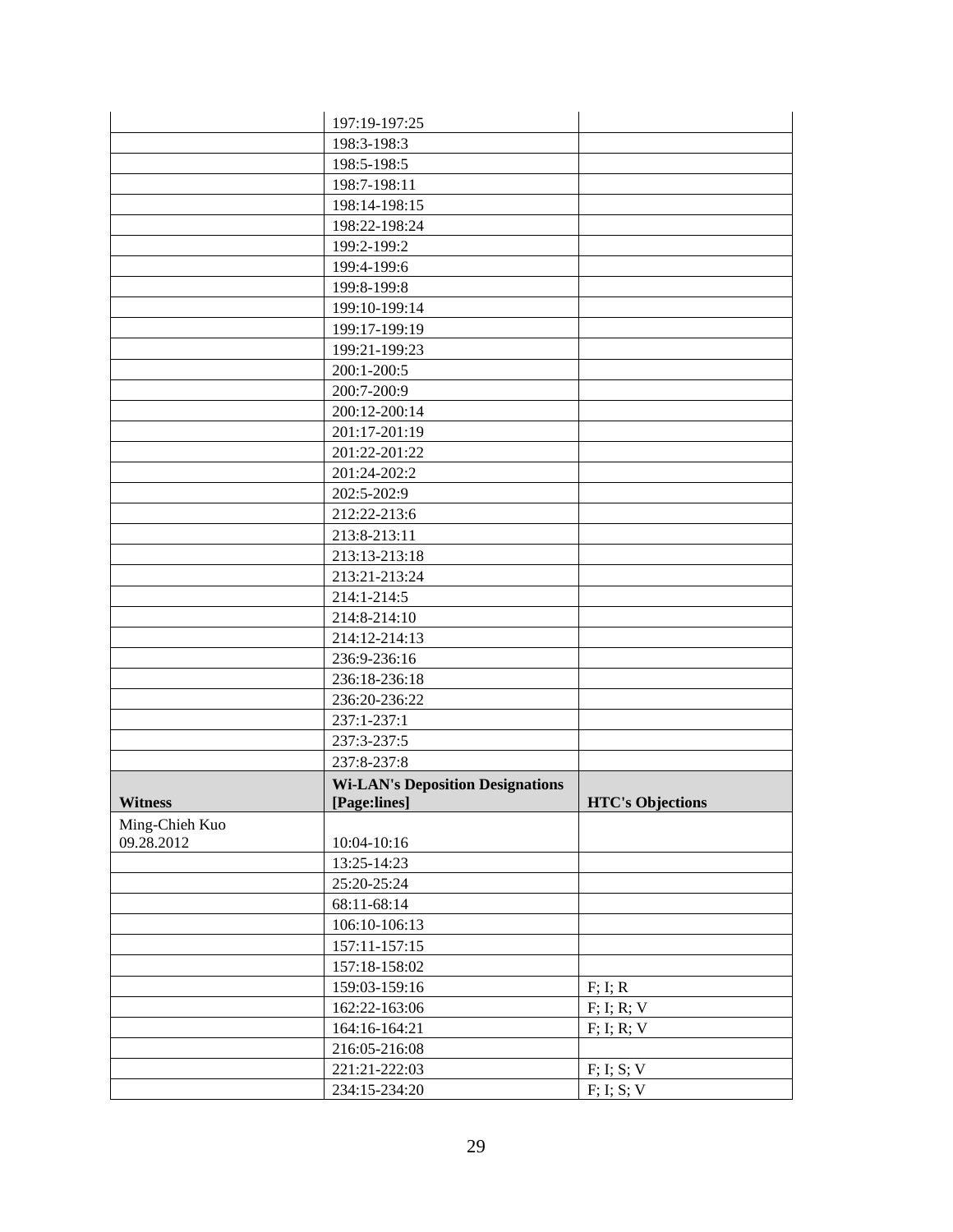|                            | 252:03-252:11                                     | F; I; S                   |
|----------------------------|---------------------------------------------------|---------------------------|
|                            | 259:16-260:04                                     |                           |
|                            | 261:10-261:16                                     |                           |
|                            | 264:20-265:09                                     |                           |
|                            | 265:10-265:23                                     |                           |
|                            | 266:24-267:09                                     |                           |
|                            | 268:05-268:20                                     |                           |
|                            | <b>HTC's Counter Designations</b>                 |                           |
|                            | [Page:lines]                                      |                           |
|                            | 159:17-161:16                                     |                           |
|                            | 163:7-163:11                                      |                           |
|                            | 164:22-165:6                                      |                           |
|                            | 220:12-223:11                                     |                           |
|                            | 234:2-236:21                                      |                           |
|                            | 246:20-253:12                                     |                           |
|                            | <b>Wi-LAN's Deposition Designations</b>           |                           |
| <b>Witness</b>             | [Page:lines]                                      | <b>HTC's Objections</b>   |
| Hsiu Fen Lai<br>08.09.2012 | 9:15-9:16                                         |                           |
|                            | 9:20-9:24                                         |                           |
|                            | 76:16-76:21                                       | 76:16 - F; S; H; PERSONAL |
|                            | 77:17-78:03                                       |                           |
|                            | <b>HTC's Counter Designations</b>                 |                           |
|                            | [Page:lines]                                      |                           |
|                            | 76:22-77:16                                       |                           |
|                            |                                                   |                           |
|                            | <b>Wi-LAN's Deposition Designations</b>           |                           |
| <b>Witness</b>             | [Page:lines]                                      | <b>HTC's Objections</b>   |
| Yan Liu                    |                                                   |                           |
| 07.17.2013                 | 10:23-11:03                                       |                           |
|                            | 11:15-11:20                                       |                           |
|                            | 21:14-22:01                                       |                           |
|                            | 25:18-25:23                                       | Ι                         |
|                            | 27:10-27:16                                       |                           |
|                            | 33:05-33:09                                       |                           |
|                            | 33:17-33:20                                       | V; S; P; I                |
|                            | 63:04-64:08                                       |                           |
|                            | <b>HTC's Counter Designations</b>                 |                           |
|                            | [Page:lines]                                      |                           |
|                            | 24:13-26:07                                       |                           |
|                            | 33:21-34:23                                       |                           |
|                            | <b>Wi-LAN's Deposition Designations</b>           |                           |
| <b>Witness</b>             | [Page:lines]                                      | <b>HTC's Objections</b>   |
| Martin Lysejko             |                                                   |                           |
| 06.28.2012                 | 13:4-14:1                                         | H; F; V; I; R             |
|                            | 43:4-43:6                                         | H; F; V; I                |
|                            | 211:18-212:1                                      | H; F; V; I; R             |
|                            | <b>HTC's Counter Designations</b><br>[Page:lines] |                           |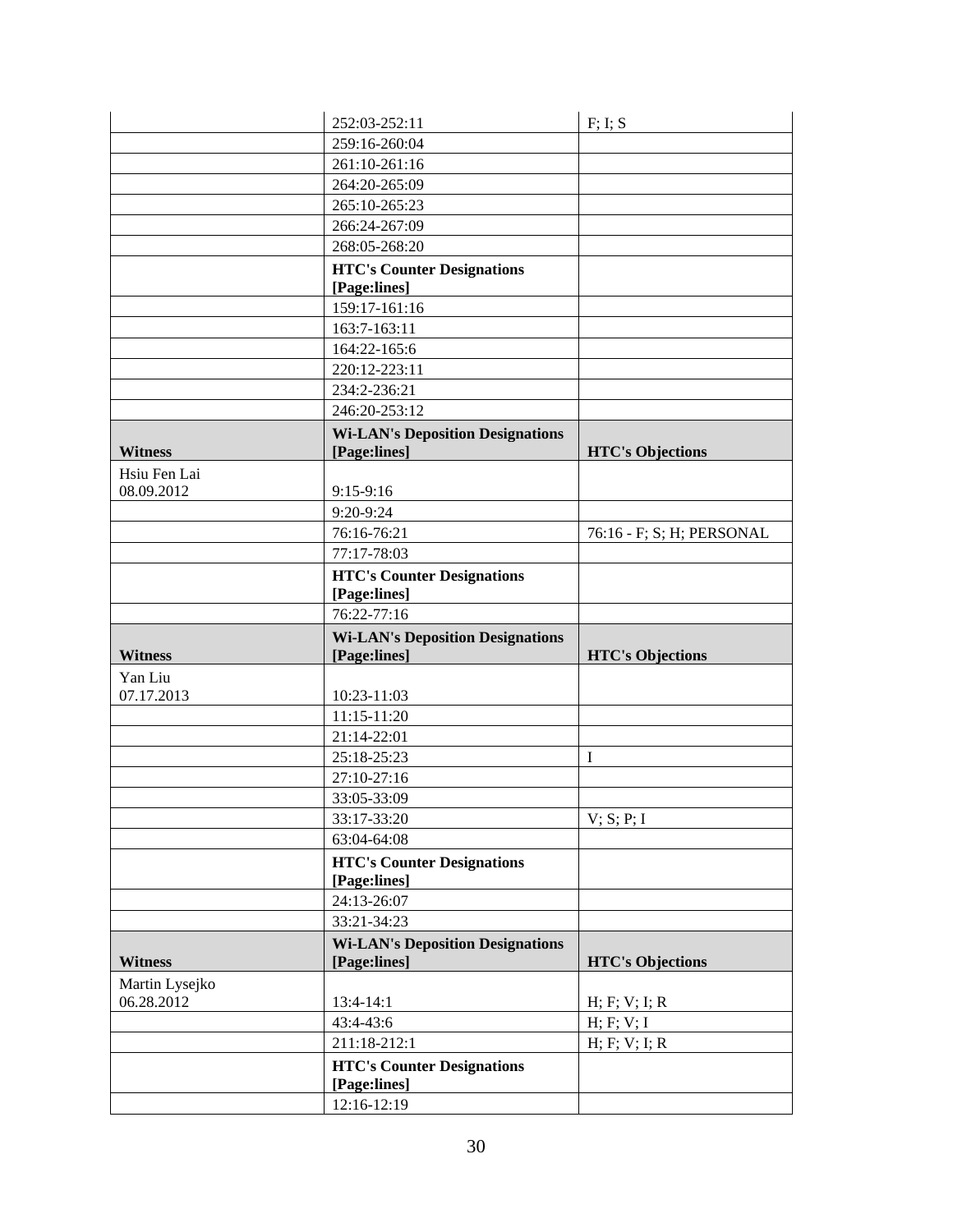|                  | 210:25-211:17                                     |                         |
|------------------|---------------------------------------------------|-------------------------|
|                  | 212:2-212:2                                       |                         |
|                  | 212:4-212:4                                       |                         |
|                  | 212:6-212:12                                      |                         |
|                  | 213:24-214:14                                     |                         |
|                  | 214:16-215:5                                      |                         |
|                  | 224:19-224:24                                     |                         |
|                  | 225:1-225:1                                       |                         |
|                  | 226:19-226:23                                     |                         |
|                  | 227:1-227:9                                       |                         |
|                  | 228:16-228:22                                     |                         |
|                  | 245:10-245:16                                     |                         |
|                  | 245:21-246:2                                      |                         |
|                  | 246:4-246:16                                      |                         |
|                  | 246:19-246:21                                     |                         |
|                  | 246:24-247:7                                      |                         |
|                  | 247:10-247:15                                     |                         |
|                  | 247:17-248:6                                      |                         |
|                  | 248:9-248:9                                       |                         |
|                  | 255:2-255:4                                       |                         |
|                  | 255:8-256:4                                       |                         |
|                  | 256:7-256:12                                      |                         |
|                  | 256:14-256:14                                     |                         |
|                  | 261:16-262:1                                      |                         |
|                  | 262:4-262:7                                       |                         |
|                  | 262:10-262:11                                     |                         |
|                  | 262:13-262:18                                     |                         |
|                  | 262:22-263:9                                      |                         |
|                  | 263:11-264:8                                      |                         |
|                  | 264:12-264:22                                     |                         |
|                  | 264:24-265:12                                     |                         |
|                  | <b>Wi-LAN's Deposition Designations</b>           |                         |
| <b>Witness</b>   | [Page:lines]                                      | <b>HTC's Objections</b> |
| Marcia Markovich |                                                   |                         |
| 09.19.2012       | 09:16-09:20                                       |                         |
|                  | 11:23-12:04                                       |                         |
|                  | 63:23-64:14                                       | H; S                    |
|                  | 69:01-69:07                                       | F; S                    |
|                  | 70:15-70:19                                       | S; F; PERSONAL          |
|                  | 76:07-76:08                                       |                         |
|                  | 76:10-76:17                                       |                         |
|                  | 80:08-80:11                                       |                         |
|                  | 84:14-84:21                                       | S; V                    |
|                  | 90:20-91:01                                       |                         |
|                  | 100:20-100:23                                     | S; F; PERSONAL          |
|                  | 115:08-115:13                                     | F; S; V                 |
|                  | 122:21-123:13                                     |                         |
|                  | <b>HTC's Counter Designations</b><br>[Page:lines] |                         |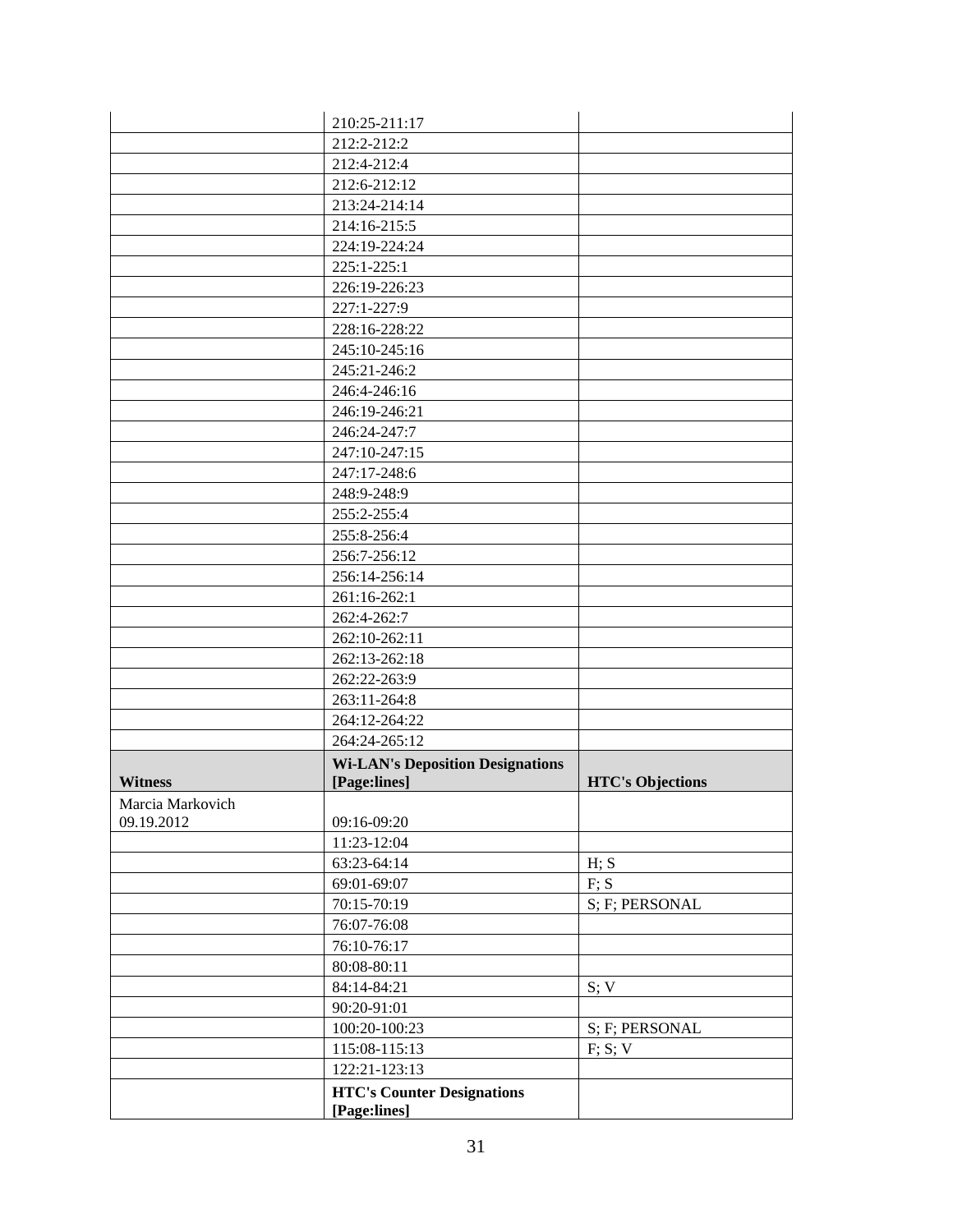|                               | 76:18-76:23                                       |                         |
|-------------------------------|---------------------------------------------------|-------------------------|
|                               | 80:12-80:20                                       |                         |
|                               | 91:02-91:07                                       |                         |
|                               | 94:12-94:19                                       |                         |
|                               | 95:10-95:24                                       |                         |
|                               | $100:14 - 100:19$                                 |                         |
|                               | 114:02-114:24                                     |                         |
|                               | 120:07-120:25                                     |                         |
|                               | 122:02-122:05                                     |                         |
|                               | <b>Wi-LAN's Deposition Designations</b>           |                         |
| <b>Witness</b>                | [Page:lines]                                      | <b>HTC's Objections</b> |
| William Middleton             |                                                   |                         |
| 09.28.2012                    | 151:08-151:13                                     | H; I; LC; R; 403; F; S  |
|                               | 151:15-151:24                                     | H; I; LC; R; 403; F; S  |
|                               | 178:22-179:01                                     | H; I; LC; 403; F; S     |
|                               | 179:03-179:08                                     | H; I; LC; 403; F; S     |
|                               | 179:15-179:25                                     | H; I; LC; 403; F; S     |
|                               | <b>HTC's Counter Designations</b><br>[Page:lines] |                         |
|                               | 178:15-178:21 (OC)                                |                         |
|                               | 179:10-179:11 (OC)                                |                         |
|                               | 179:13-179:13 (OC)                                |                         |
|                               | <b>Wi-LAN's Deposition Designations</b>           |                         |
| <b>Witness</b>                | [Page:lines]                                      | <b>HTC's Objections</b> |
| Paul Struhsaker<br>07.02.2012 | 115:17-116:13                                     | H; F; V; I; ATTY        |
|                               | <b>HTC's Counter Designations</b>                 |                         |
|                               | [Page:lines]                                      |                         |
|                               | 117:15-117:18                                     |                         |
|                               | 123:16-123:23                                     |                         |
|                               | <b>Wi-LAN's Deposition Designations</b>           |                         |
| <b>Witness</b>                | [Page:lines]                                      | <b>HTC's Objections</b> |
| Frank Wu                      |                                                   |                         |
| 08.07.2012                    | $8:05 - 8:12$                                     |                         |
|                               | 15:25-16:08                                       | H; F; S                 |
|                               | 16:22-16:23                                       | H; F; S                 |
|                               | 16:24-17:04                                       | H; F; S                 |
|                               | 24:16-24:23                                       | F; I; S                 |
|                               | 25:08-25:11                                       | F; I; S                 |
|                               | 25:21-27:03                                       | F; H; S; I              |
|                               | 27:25-30:01                                       | F; H; S; I              |
|                               | 30:03-30:22                                       | F; H; S; I              |
|                               | 31:06-31:24                                       |                         |
|                               | 36:15-37:02                                       | F; H; I; S              |
|                               | 39:16-40:21                                       | H; F; S; I              |
|                               | 46:21-47:06                                       | H; F; S; I              |
|                               |                                                   |                         |
|                               | 51:01-51:17<br><b>HTC's Counter Designations</b>  | F; I; H; S              |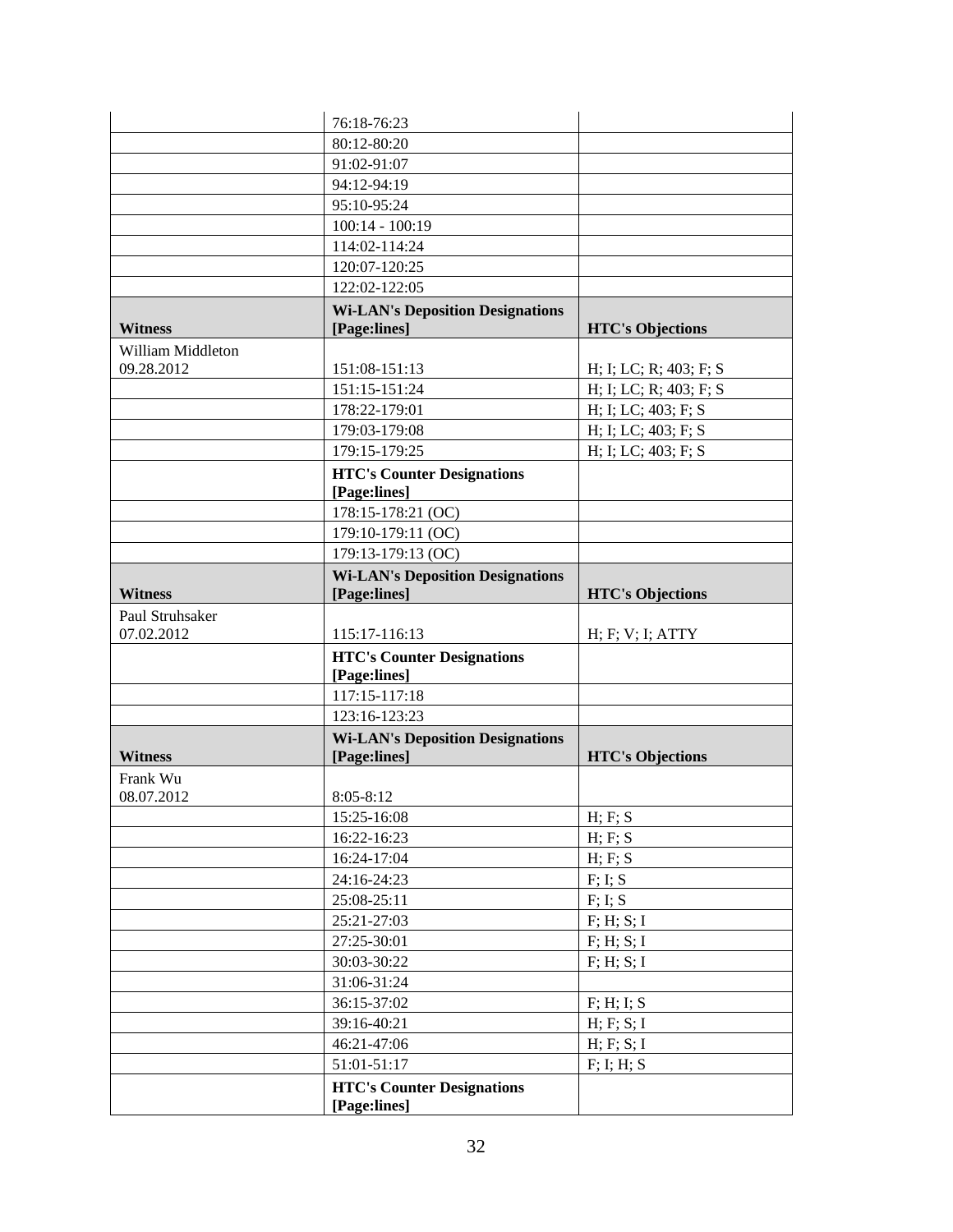|                | 14:12-14:23                             |                         |
|----------------|-----------------------------------------|-------------------------|
|                | 17:05-17:10                             |                         |
|                | 34:10-35:01                             |                         |
|                | 35:14-35:25                             |                         |
|                | 43:09-43:12                             |                         |
|                | 45:24-46:08                             |                         |
|                | 53:08-54:05                             |                         |
|                | 57:09-57:18                             |                         |
|                | 61:09-61:16                             |                         |
|                | <b>Wi-LAN's Deposition Designations</b> |                         |
| <b>Witness</b> | [Page:lines]                            | <b>HTC's Objections</b> |
| Lin Yu         |                                         |                         |
| 08.08.2012     | 06:18-06:18                             |                         |
|                | 08:05-08:10                             |                         |
|                | 17:01-17:06                             |                         |
|                | 20:13-20:18                             |                         |
|                | 20:21-21:03                             |                         |
|                | 31:08-31:11                             |                         |
|                | 31:12-31:15                             |                         |
|                | 31:16-31:17                             |                         |
|                | 31:18-31:18                             |                         |
|                | 47:03-47:15                             | $R$ ; 408; 403; M       |
|                | 48:24-49:07                             |                         |
|                | 55:19-56:03                             | R; 408; 403; M          |
|                | 58:20-58:23                             | R; 408; M; 403          |
|                | 59:02-59:04                             | R; M; 408; 403          |
|                | 59:06-59:11                             | R; M; 408; 403          |
|                | 61:11-61:13                             |                         |
|                | 61:14-61:19                             | M; 408; R; I            |
|                | 64:07-64:25                             | R; M; 408; 403          |
|                | 74:14-74:24                             | 408; 403; R; I; M; S    |
|                | 75:01-75:19                             | 408; 403; R; S; I; M    |
|                | 76:11-76:13                             | A; 408; 403; S; R       |
|                | 93:03-93:06                             | $R$ ; I; V; S           |
|                | 93:08-93:12                             | R; I; V; S              |
|                | 93:23-93:24                             | R; I; S                 |
|                | 94:01-94:04                             | R; V; S                 |
|                | 98:25-99:04                             | R; S; I; V              |
|                | 141:23-141:25                           |                         |
|                | 142:01-142:06                           |                         |
|                | <b>HTC's Counter Designations</b>       |                         |
|                | [Page:lines]                            |                         |
|                | 83:23-83:10                             |                         |
|                | 84:05-84:13                             |                         |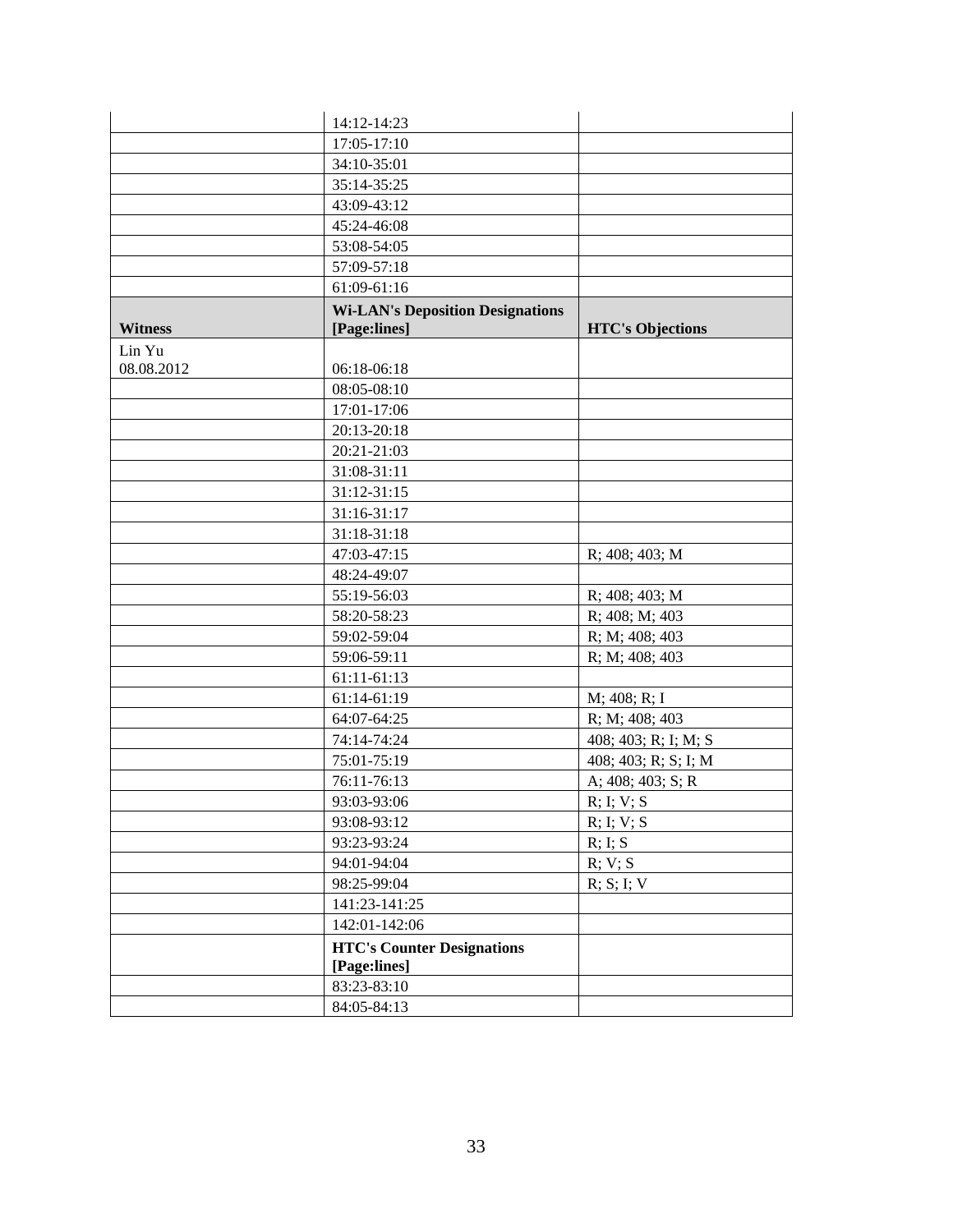Dated: February 25, 2013 Respectfully submitted,

By: */s/ Akshay S. Deoras\_\_\_\_\_\_*\_\_\_\_\_\_\_\_

Gregory S. Arovas (*pro hac vice*) Robert A. Appleby (*pro hac vice*) Akshay S. Deoras (*pro hac vice*) KIRKLAND & ELLIS LLP 601 Lexington Avenue New York, NY 10022 Tel: (212) 446-4800 Fax: (212) 446-4900 Alcatel-Lucent-Wi-LAN-Defense@kirkland.com

Michael E. Jones Allen F. Gardner POTTER MINTON PC 110 N. College, Suite 500 (75702) P.O. Box 359 Tyler, Texas 75710 (903) 597 8311 (903) 593 0846 (Facsimile) mikejones@potterminton.com allengardner@potterminton.com

 ATTORNEYS FOR DEFENDANT ALCATEL-LUCENT USA INC.

*/s/ Martin R. Bader (*with permission) Stephen S. Korniczky (*pro hac vice*) Martin R. Bader (*pro hac vice*) Daniel N. Yannuzzi (*pro hac vice*) Lee Hsu (*pro hac vice*) Graham M. Buccigross (*pro hac vice*) SHEPPARD MULLIN RICHTER & HAMPTON LLP 12275 El Camino Real, Suite 200 San Diego, CA 92130 Tel: (858) 720-8924 Fax: (858) 847-4892 LegalTm-WiLAN-Alcatel-@sheppardmullin.com

Eric Hugh Findlay (TX Bar No. 00789886) Brian Craft (TX Bar No. 04972020) FINDLAY CRAFT 6760 Old Jacksonville Hwy, Suite 101